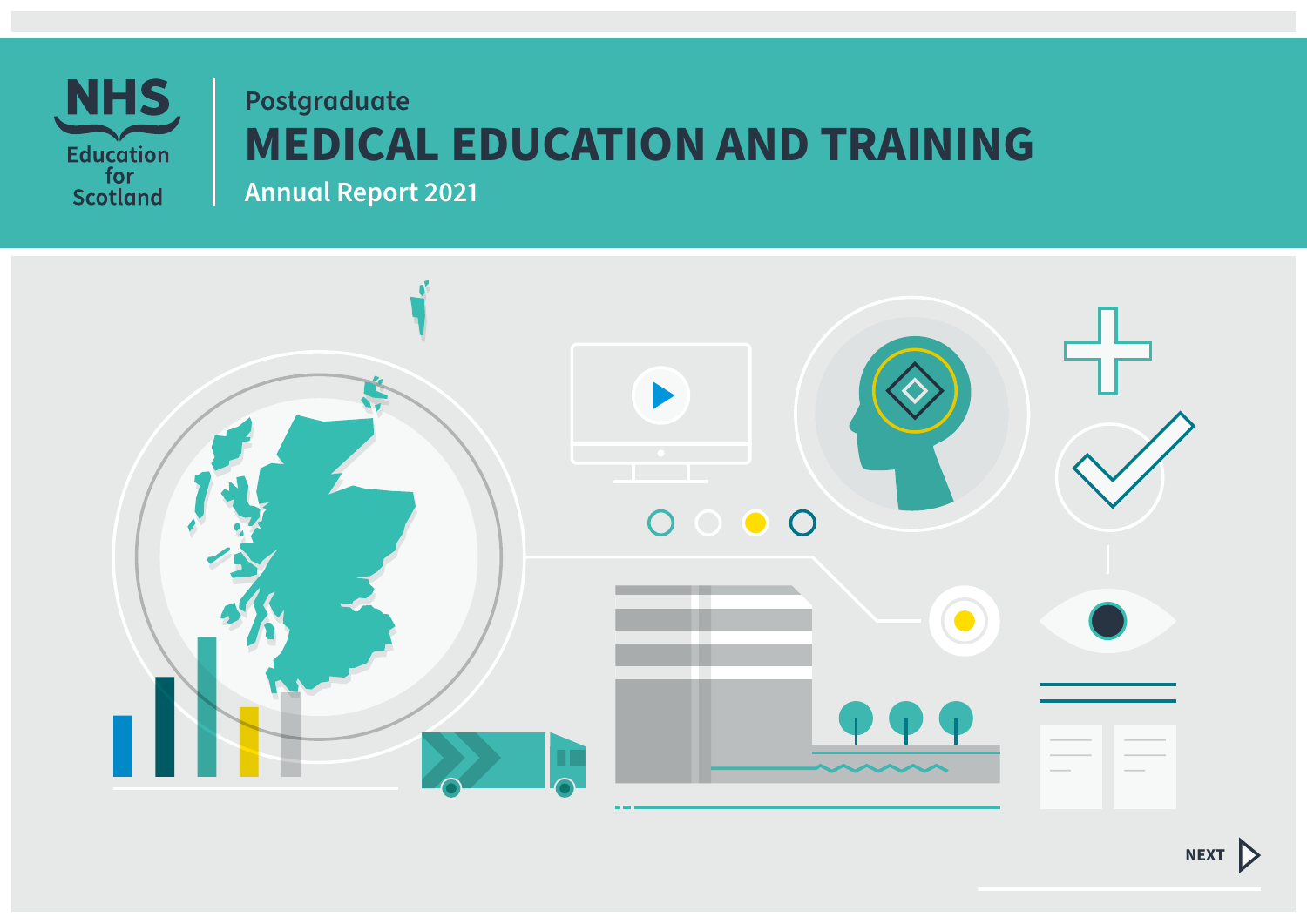|    | 01 About us<br>03             |    |        |           | 06 Supporting Scotland's Doctors |                                                     | 19 | -2                 |
|----|-------------------------------|----|--------|-----------|----------------------------------|-----------------------------------------------------|----|--------------------|
|    | 02 Highlights                 | 05 |        | $\bullet$ | 6.1                              | Highlights                                          | 20 | $^+$               |
|    |                               |    |        | a         | 6.2                              | Overview                                            | 21 | $\pm$              |
|    | 03 Welcome                    | 06 |        | $\bullet$ | 6.3                              | <b>Faculty Development Support Unit</b>             | 21 | $^{+}$             |
|    |                               |    |        | $\bullet$ | 6.4                              | <b>Advanced Medical Practitioner Training</b>       | 22 | $\hspace{0.1mm} +$ |
| 04 | <b>Training our Doctors</b>   | 07 |        |           | 6.5                              | <b>Faculty Development Alliance</b>                 | 22 | $\hspace{0.1mm} +$ |
|    |                               |    |        |           | 6.6                              | Leadership and Management Training                  | 23 | $^{+}$             |
|    | <b>Highlights</b><br>4.1      | 08 | $\pm$  | $\bullet$ | 6.7                              | <b>Recognition of Trainers</b>                      | 23 | $\hspace{0.1mm} +$ |
|    | 4.2<br>Overview               | 09 | $\pm$  | $\bullet$ | 6.8                              | Quality Improvement                                 | 24 | $\pm$              |
|    | Looking Ahead<br>4.3          | 12 | $\! +$ |           | 6.9                              | GP Returners and Enhanced Induction Programme       | 29 | $\!+\!$            |
|    |                               |    |        | a         |                                  | 6.10 GP Fellowships                                 | 30 | $\pm$              |
|    |                               |    |        |           |                                  | 6.11 Scottish Clinical Leadership Fellowship (SCLF) | 31 | $^{+}$             |
|    | 05 Meeting Standards          | 13 | ┿      |           |                                  | 6.12 Forensic Medical Examiner Training             | 31 | $\hspace{0.1mm} +$ |
|    |                               |    |        | $\bullet$ |                                  | 6.13 Medical Appraisal and Revalidation             | 32 | $^{+}$             |
|    | <b>Highlights</b><br>5.1      | 14 | $^{+}$ |           |                                  | 6.14 The Specialist and Associate Specialist (SAS)  | 36 | $^{+}$             |
|    | 5.2<br>Overview               | 15 | $\pm$  | $\bullet$ |                                  | 6.15 Safety Skills and Improvement                  | 38 | $\pm$              |
|    | Looking Ahead<br>5.3          | 16 | $\pm$  | $\bullet$ |                                  | 6.16 Clinical Skills Managed Education Network      | 40 | $^{+}$             |
|    | Improvements in Action<br>5.4 | 17 | $\pm$  | $\bullet$ | 6.17                             | Continuing Professional Development (CPD) for       |    |                    |
|    |                               |    |        |           |                                  | Primary Care professionals and teams                | 44 | $^+$               |
|    |                               |    |        |           |                                  | 6.18 Grief and Bereavement                          | 45 | $^{+}$             |
|    |                               |    |        |           |                                  | 6.19 Remote & Rural Healthcare Alliance (RRHEAL)    | 48 | $\hspace{0.1mm} +$ |
|    |                               |    |        |           |                                  | 6.20 Practice Manager Development                   | 49 | $^{+}$             |

6.21 [General Practice Nurse Development](#page-48-0) 49  $\! +$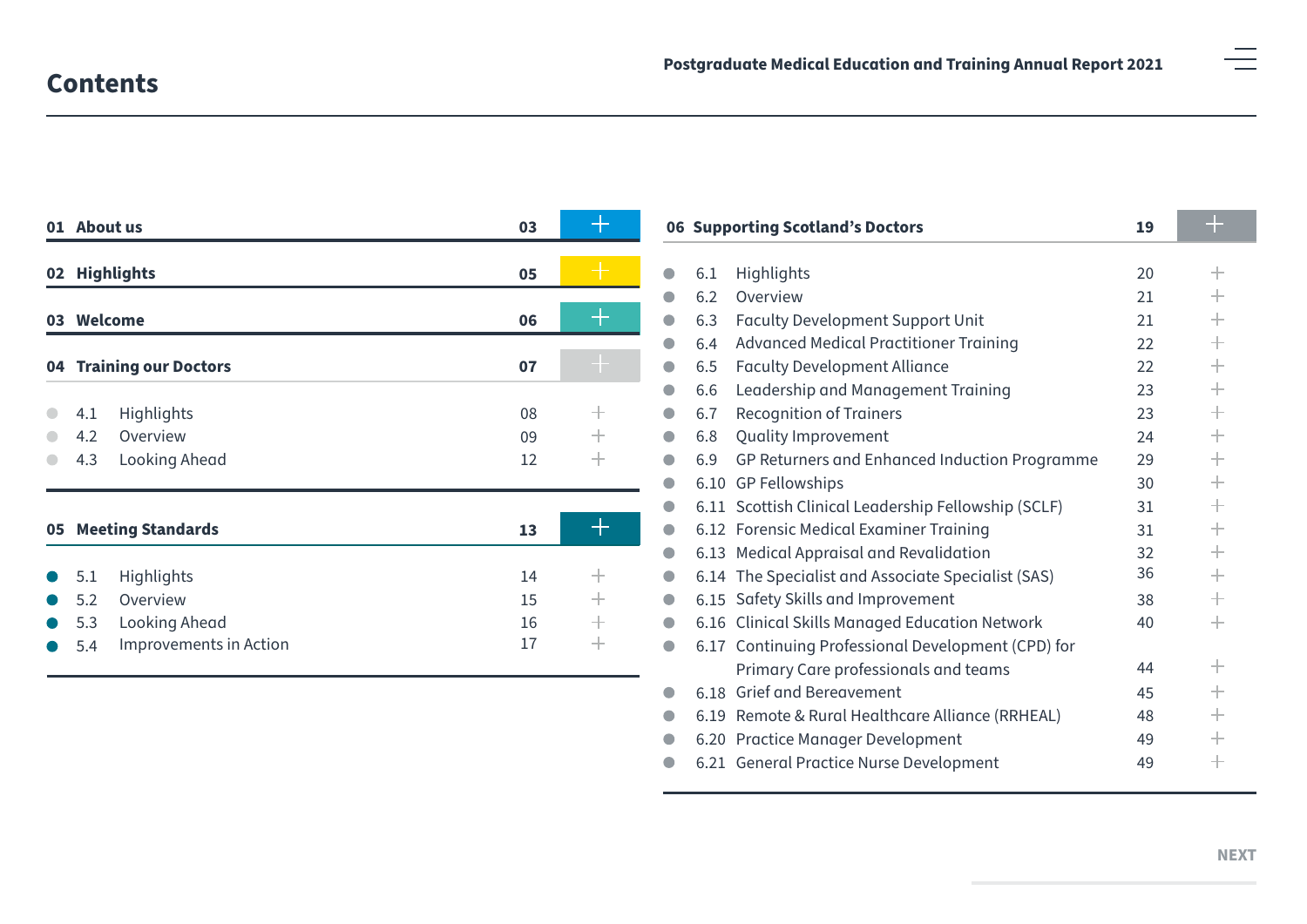# <span id="page-2-0"></span>01 **education and training The NES Medical Directorate's primary responsibility is the of doctors in Scotland.**

03 improvement of patient care and the development of Scotland's We are also responsible for the appraisal and re-validation of all doctors in Scotland as well as a number of cross cutting and multi-professional programmes, including patient safety, quality remote and rural workforce.

Most of our focus is on the training of Scotland's 6000 postgraduate trainee doctors who deliver care every day while in hospitals and general practices within NHS Scotland. We oversee this training, making sure it meets the regulatory standards of the GMC and that trainees make the right progress.

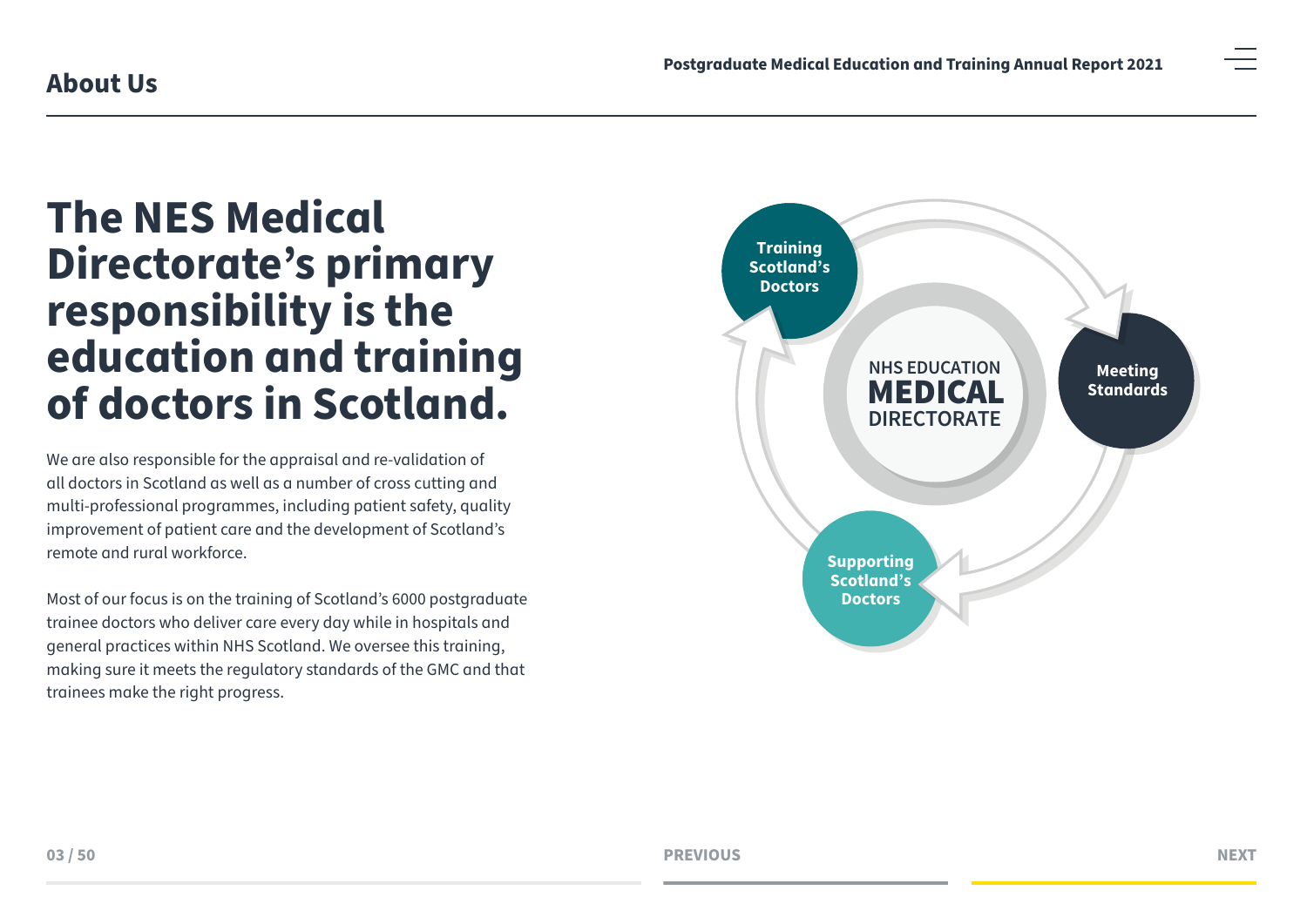

Through distribution of Additional Cost of Teaching (ACT) funding, we support the undergraduate medical education and training delivered by Scotland's 5 medical schools: making sure significant resources are used properly to underpin the clinical teaching of medical students in hospitals and general practices.

The continuing development of doctors is another key task and we support many educational and training initiatives for fully trained Consultants, General Practitioners and Associate Specialists. Alongside this we lead on multi-professional training schemes for pharmacists, general practice nurses and general practice managers, whilst having a pivotal role in relevant research through our involvement in the Scottish Medical Education Research Consortium. The continuing development of doctors is another key task and we support many educational and training initiatives for fully trained

Consultants, General Practitioners and Associate Specialists. Alongside this we lead on multi-professional training schemes for pharmacists, general practice nurses and general practice managers, whilst having a pivotal role in relevant research through our involvement in the Scottish Medical Education Research Consortium.

Our overarching aim is to deliver first-class medical education and training for Scotland to ensure safe, effective care for patients, both now and in the future. Working with all our partners, we aim to achieve this by: Organising and providing excellent training programmes that attract high quality doctors to Scotland. Meeting and exceeding all regulatory standards through consistent application of best practice and the principles of continual improvement. Supporting the ongoing educational and training of Scotland's trained doctors, together with those who support their work.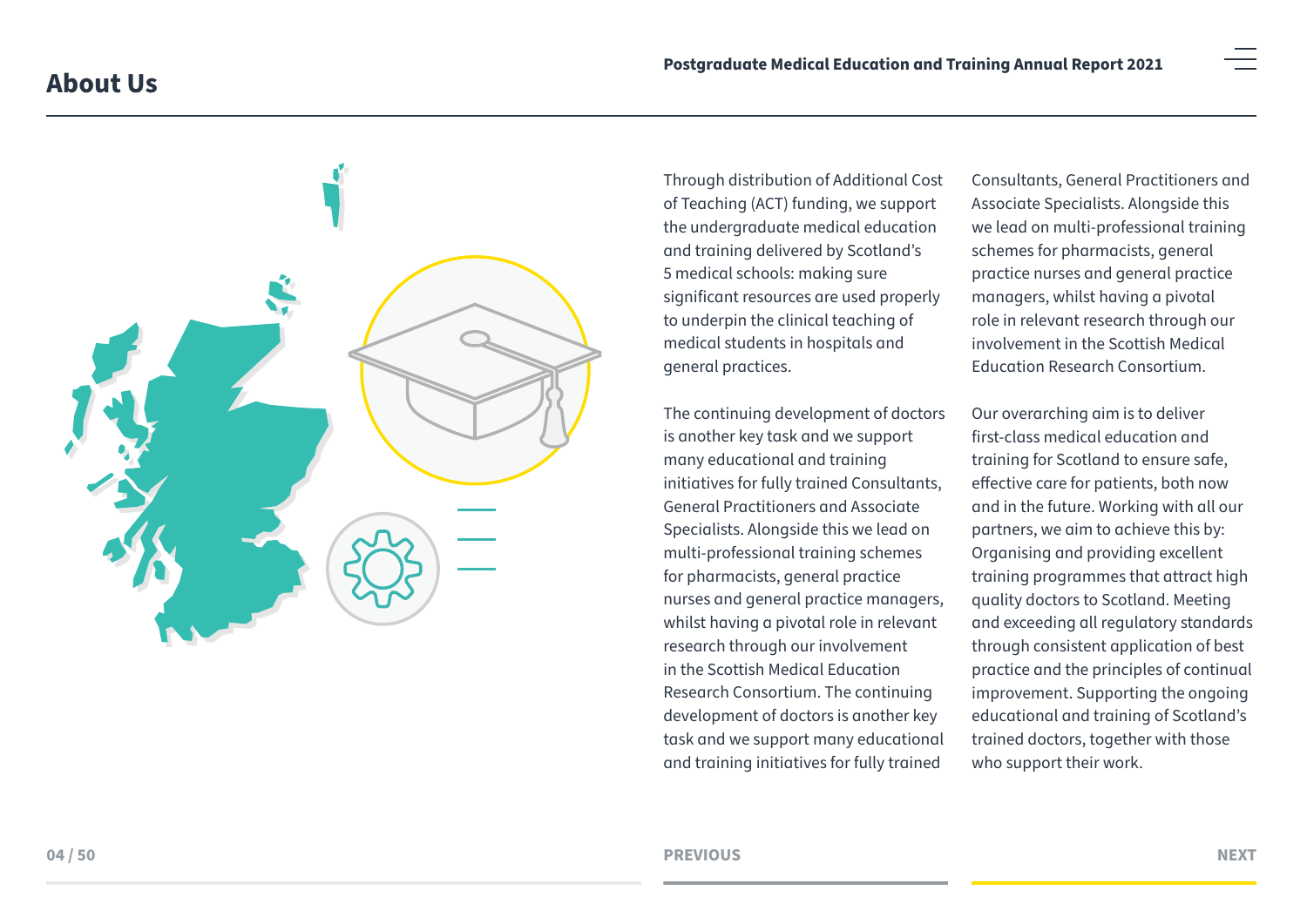<span id="page-4-0"></span>





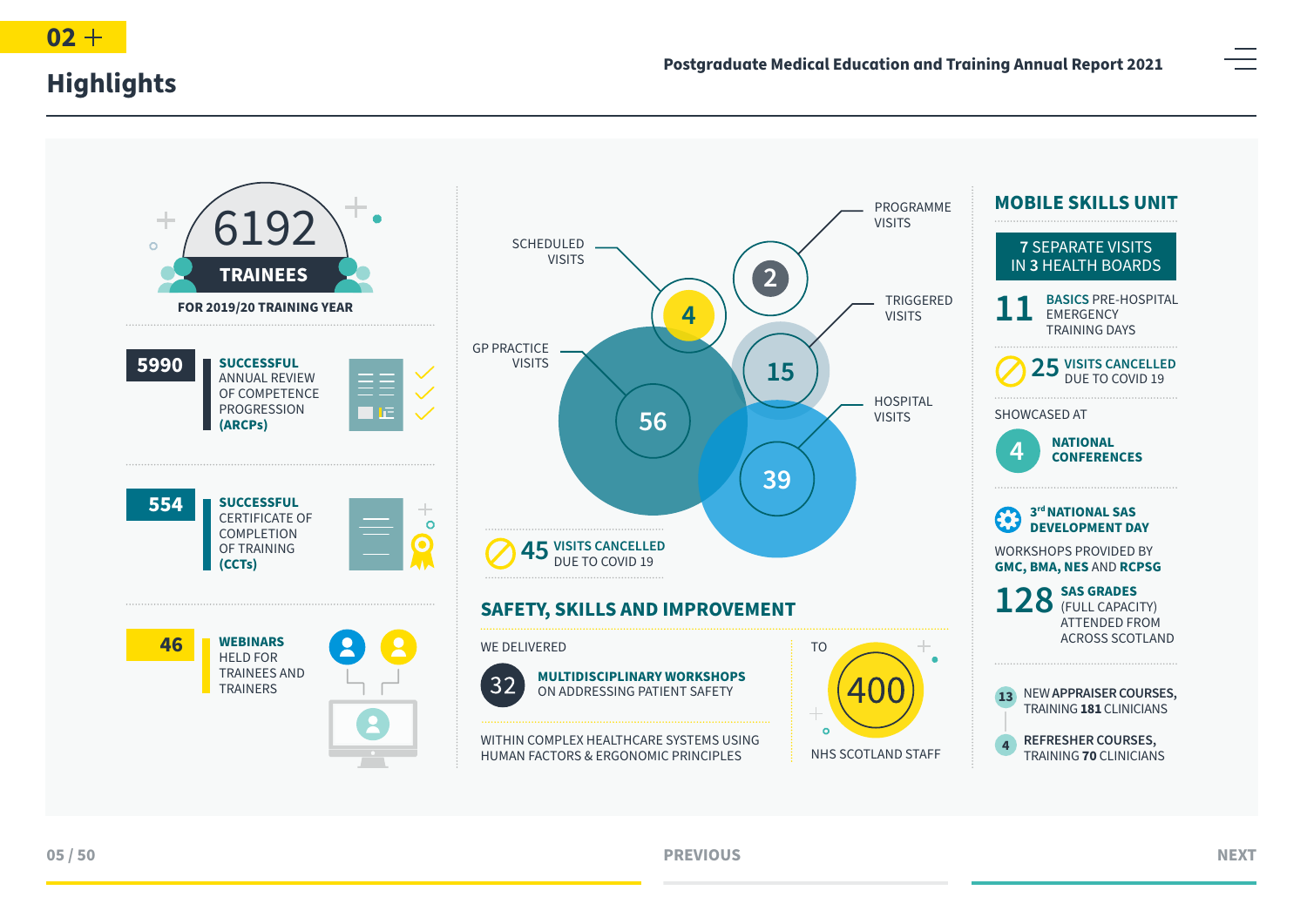# <span id="page-5-0"></span>**Welcome**



**Prof. Stewart Irvine Director of Medicine**

 $\circ$ 

**2020 has been an unprecedented training year for NES and the Scotland Deanery. The impact of the Covid-19 on all our work and on the professional lives of trainee doctors and trainers in Scotland has been profound. Despite this though, through close working with partner organisations across the UK, we have largely managed to maintain trainee progression and meet the demands of service, at a critical point the history of the NHS.** 

In fact, much has been accomplished much over the past year and we are pleased to give you some idea of what has been done to uphold and continue Scotland's reputation for excellent medical education and training.

As before we have organised the report under headings that best describe our main activities and in doing so update you how we manage the training of Scotland's doctors, how we meet ensure standards are how we support the continuing education needs of senior doctors in Scotland's NHS.

Our key task to recruit, educate and train around 6000 trainee doctors has never been more challenging and we describe how this has been achieved against the challenges thrown up by the pandemic, through carefully agreed UK wide mitigations and the efforts of our medical and administrative staff who have adapted to the situation and worked to provide innovative solutions to the many hurdles that have had to be overcome.

 In a similar fashion our quality teams worked across the year to maintain the work programme as far as possible, prioritising patient safety issues and any situations where trainee dignity or wellbeing may have been compromised. The 2020 round of review meetings for all specialties took place and many site visits were conducted remotely, allowing scrutiny and subsequent improvement to happen.

 The provision of continuous training and education for all healthcare professionals is vital and throughout the pandemic we have continued to develop and deliver a range of learning packages for staff across NHS Scotland.

We acknowledge the efforts of our partners in Health Boards and Universities to support training and education in Scotland and reaffirm the commitment of our staff to the overall goal of safe and effective patient care. Therefore, we commend the 2021 Annual Report to you as a summary of their much-appreciated work.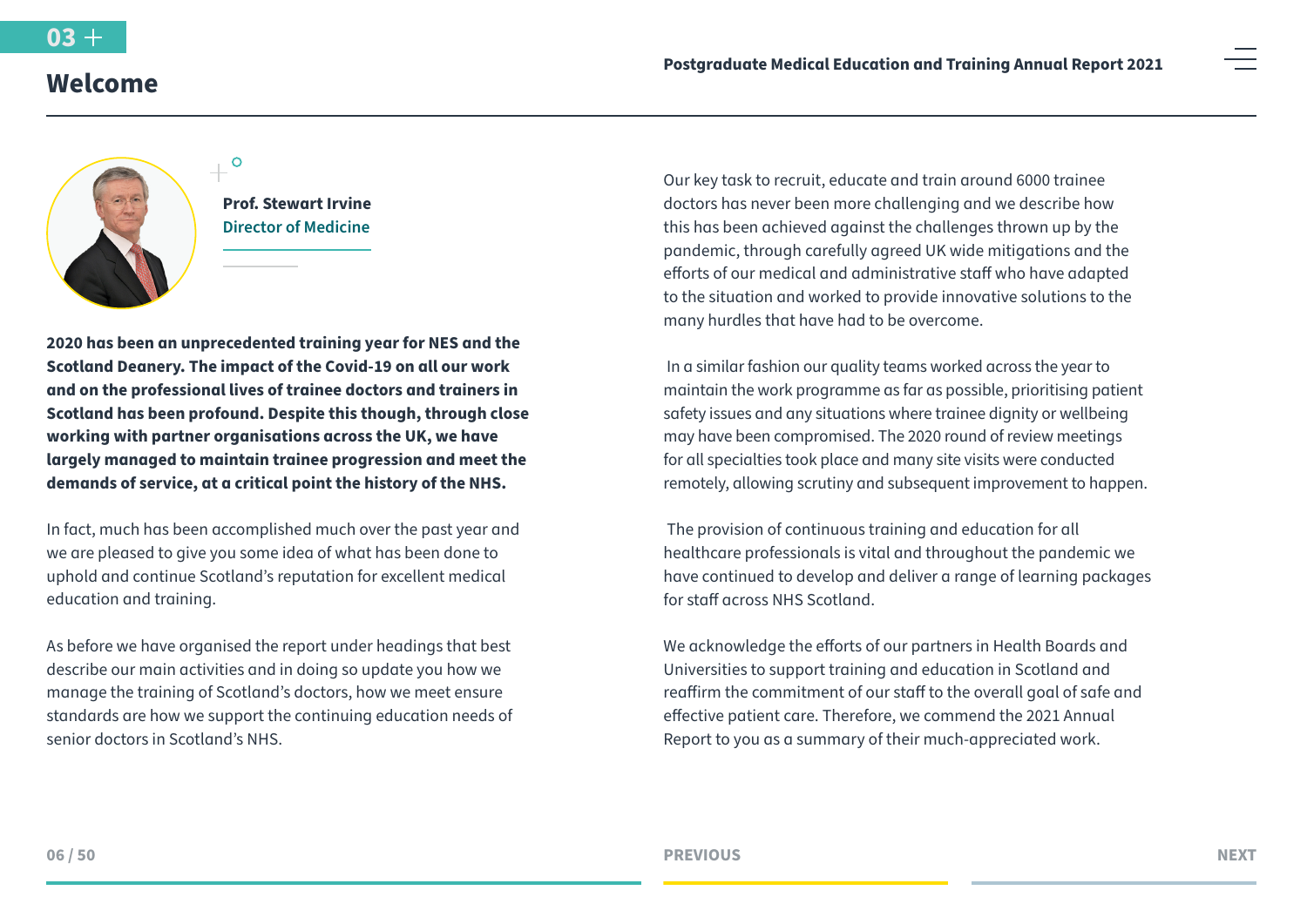<span id="page-6-0"></span>

|  | $\bullet$ 4.1 Highlights | 08              |       |
|--|--------------------------|-----------------|-------|
|  | • 4.2 Overview           | 09              |       |
|  | • 4.3 Looking Ahead      | 12 <sub>1</sub> | $\pm$ |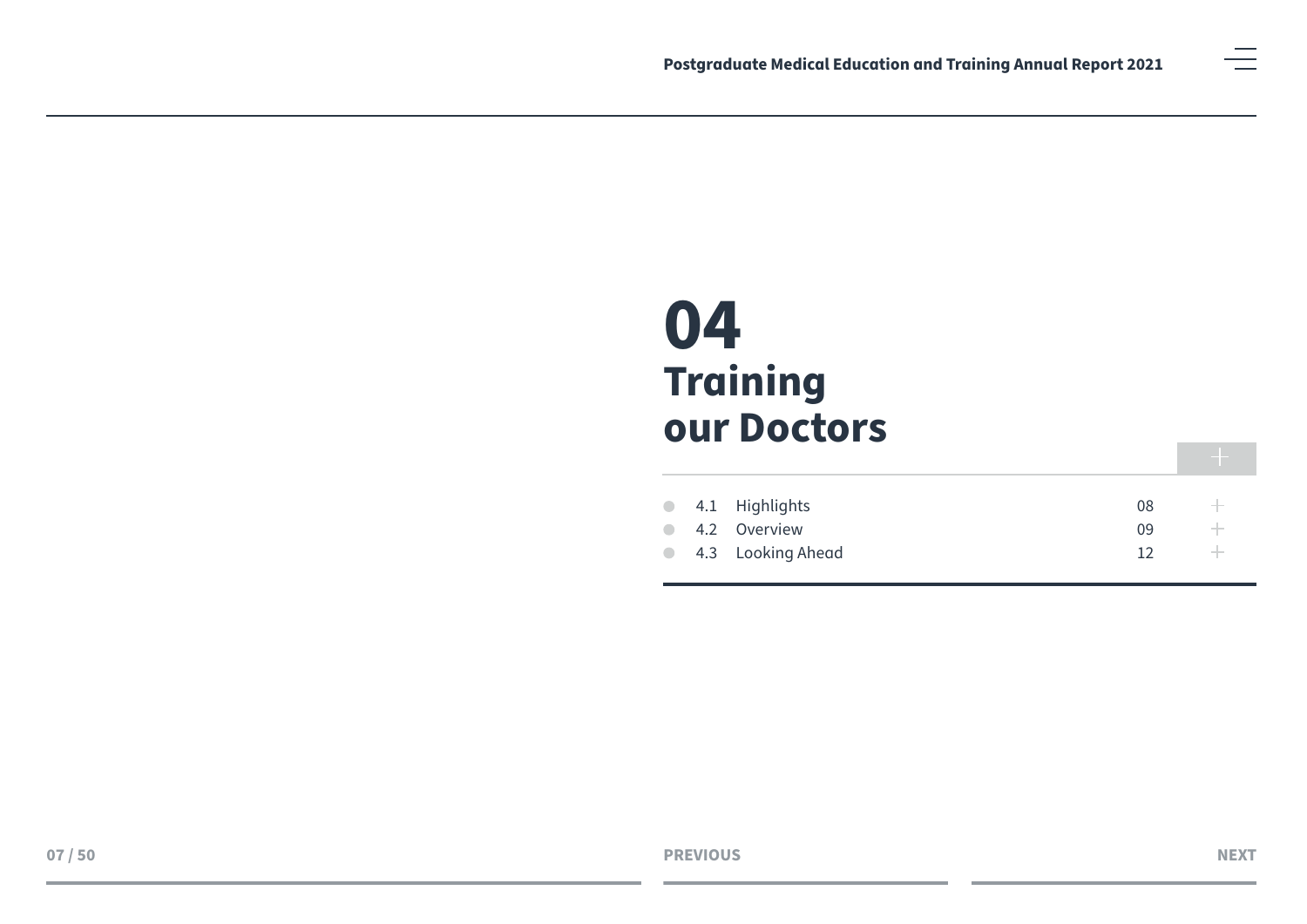# <span id="page-7-0"></span>**4.1 Highlights**







\*Excludes Trainees out of Programme

**Totals**



**PREVIOUS NEXT**

41

60

33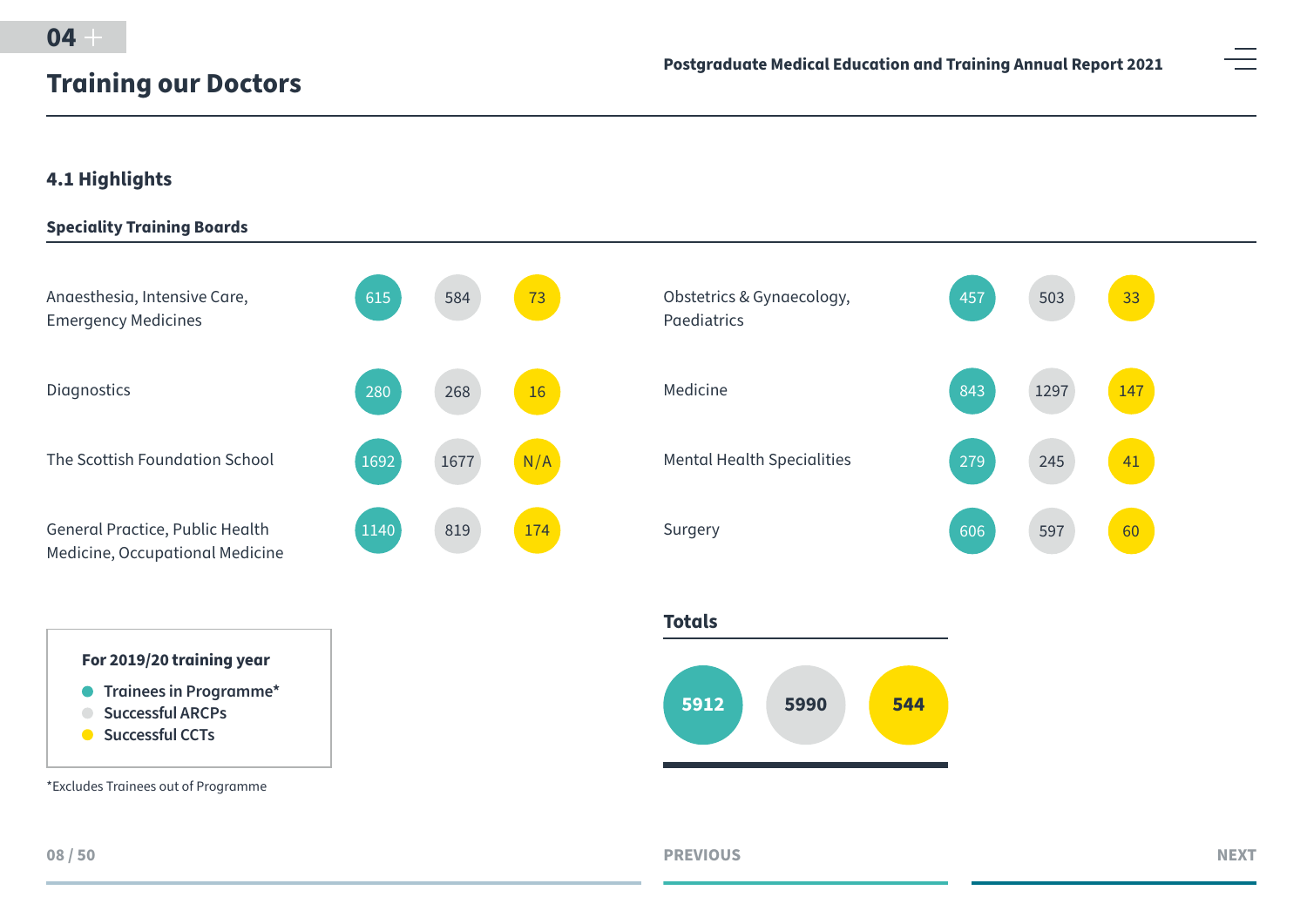### <span id="page-8-0"></span>**4.2 Overview**

During 2020/2021 the Deanery's training management team has, like everyone in the NHS, been working differently in the light of the pandemic.

The Training Management Vision Project in 2019/20 took forward the work of the Medical Vision which brought the four Scottish Deaneries together as one single Deanery in 2014 and we had not long implemented the new way of working with teams supporting specialty groupings rather than regional programmes.

In March 2020 we expected that we would be consolidating national processes, further adapting to the new specialty grouping basis and working with colleagues from quality and professional development workstreams to support the Lead Deans/Directors in taking forward the specialty group agendas.

However COVID meant that the new structure was tested in a different way. The fact that existing and established teams were working together to manage their specialty groups of programmes across Scotland with a single LDD and APGD team helped in supporting doctors in training during the pandemic.

Our Acting Medical Director Professor Parks, Deputy Director Mr Graham Haddock and our LDDs were involved in significant four nation working to agree new processes and protocols to allow us to support the redeployment of doctors in training, manage and support derogation in ARCP processes and recruitment and play a significant role, through the Scottish Foundation School, in the onboarding of foundation doctors after their early graduation from medical schools.

As FIY doctors these students contributed to the increase in medical capacity in the NHS at the time of the first wave but who needed to be given clear induction, training and support to take up their roles at this very first stage of their medical careers.

Work was done nationally in Scotland and across the four nations to ensure minimal disruption and virtual working for

- <sup>+</sup> ARCPs (Annual Review of Competence Progression),
- $+$  ARCP Appeals,
- $+$  LTFT (Less Than Full Time) applications,
- ª IDT/IRT (Inter-deanery transfers/Inter-regional transfers),
- $+$  OOP (Out of Programme) applications,
- + Study Leave.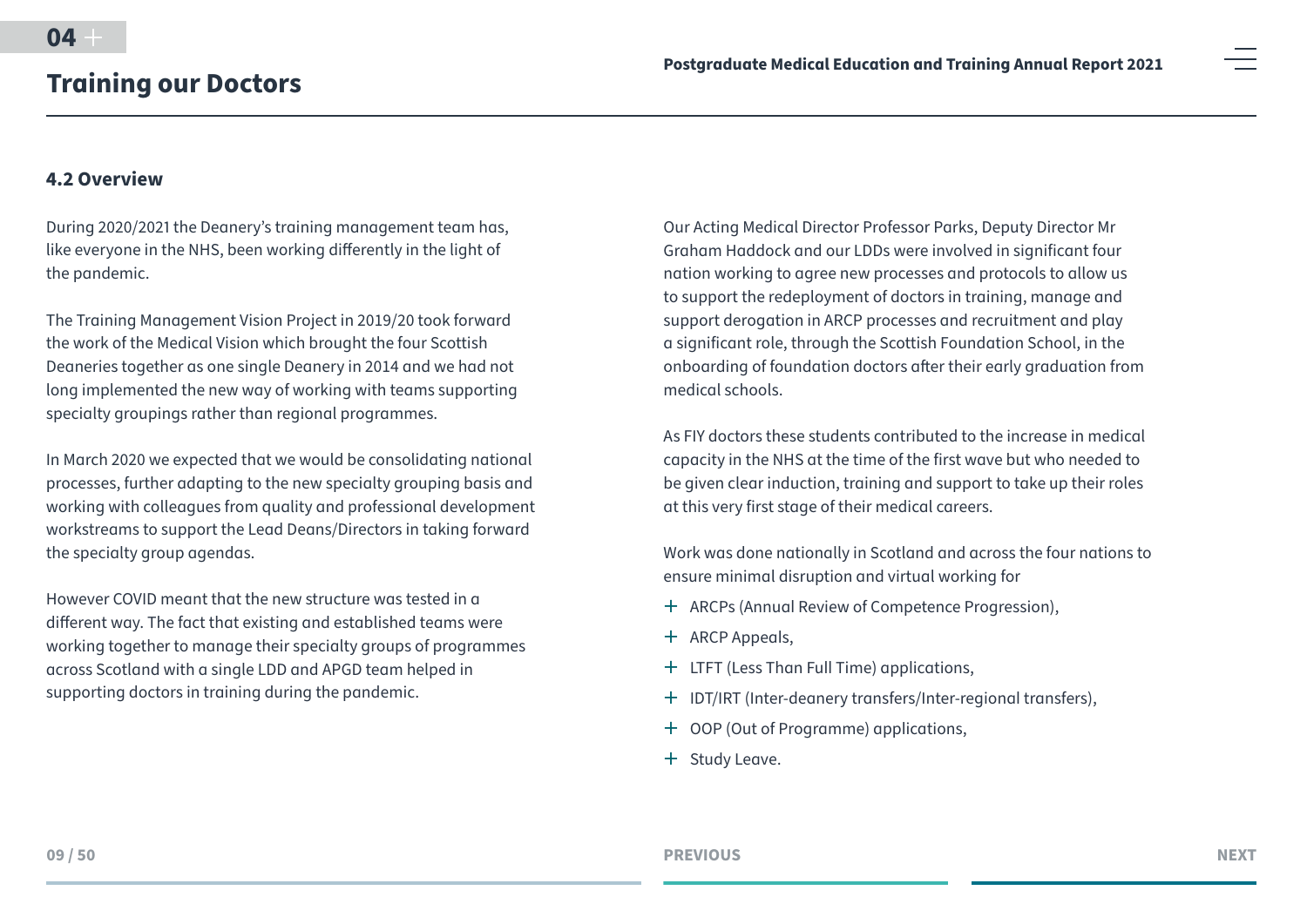One of our priorities was to minimise the impact of the pandemic on training where possible. This meant monitoring redeployment and the return from OOP earlier than expected and ensuring that where possible trainees were in placements where training could continue and count towards their CCT. We also had to ensure trainees were given up to date and accurate advice on evidence requirements for progression and equitable application of the new ARCP outcomes relating to training affected by COVID.

Study leave was much affected and again we had to ensure that where teaching and virtual courses were available that trainees were able to access this. The team have worked to ensure that virtual courses were approved and again that we supported the transition to virtual and online training by using unspent study leave funds on supporting equipment purchase and online training where possible.

The Professional Support Unit was also given increased capacity to provide support to our doctors in training during the unprecedented demands being made of the NHS during the pandemic.

Underpinning the work of the administrative teams is the NES Turas platform, in particular the Training Programme Management (TPM) module. TPM has proven invaluable as it is able to be accessed from anywhere and is not dependent on being within the NHS network, and has supported working from home for most of our staff in the workstream.



Staff have also made increasing use of Office 365 functionality to securely share information and work with Teams to facilitate virtual ARCP panels, meetings and team working during this year. We have also held Team development days as well as APGD Away days using the technology.

The four devolved nations work together to recruit junior doctors on a national basis using a single online system called Oriel. Oriel 2 implementation took place in May 2020 and recruitment took place with virtual interviews instead of the normal large assessment centres.

This year we participated fully in UK recruitment, working with lead recruiting bodies across the UK to panellists and in supporting the management of applications. NES provides the infrastructure of recruitment in Scotland and despite the pandemic recruitment was able to proceed ensuring the smooth provision of doctors in training in August and February 2021.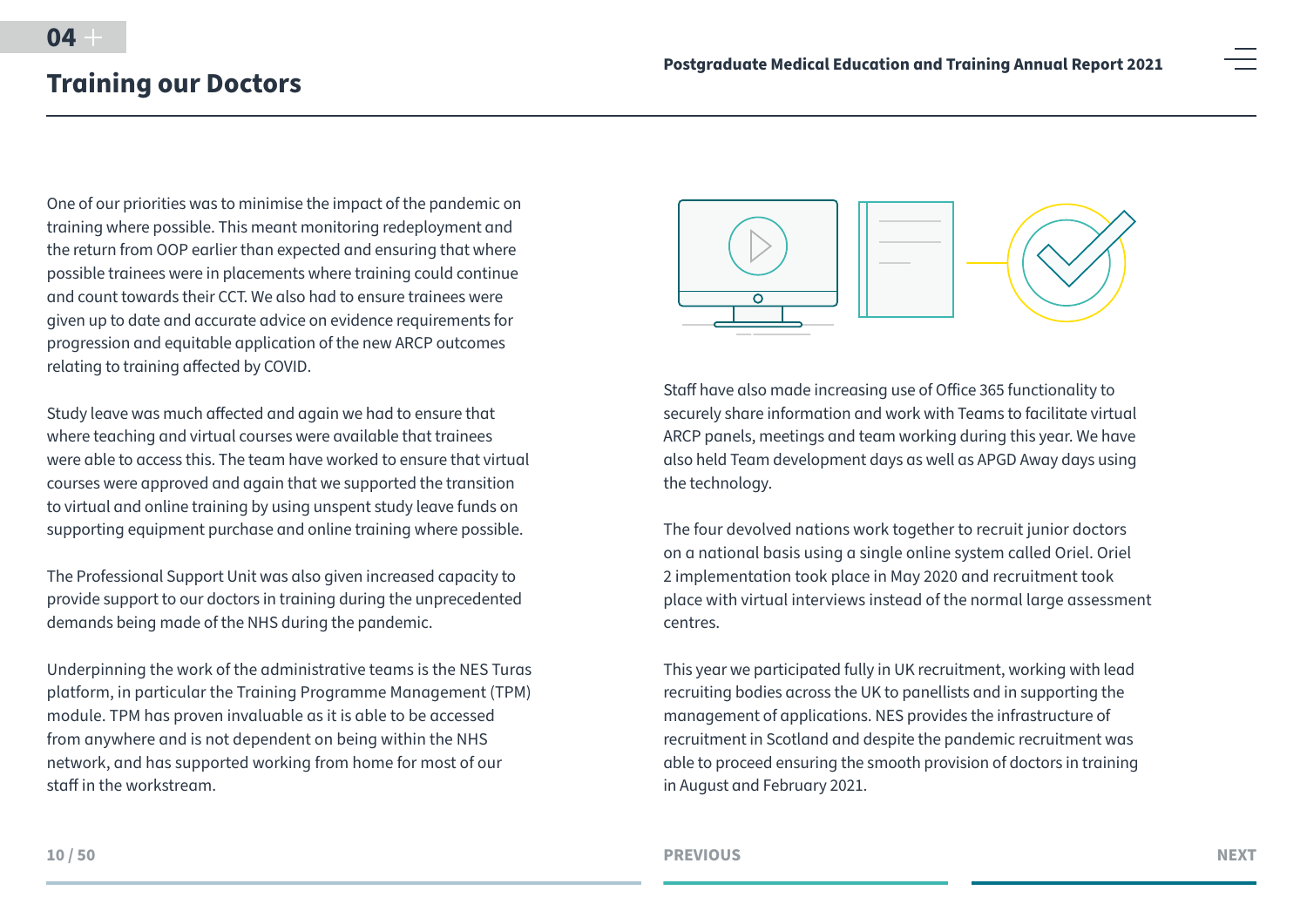In 2020 we advertised 848 Foundation year one places and filled 842 (99%) and advertised 345 core & 743 specialty posts and filled 338 (98%) and 705 (95%) respectively.

Our priority is the assurance that our trainees are progressing as expected and continue to train and work safely for themselves and most importantly for patients.

Of the 5990 ARCP outcomes recorded, 5670 (95%) were positive or neutral outcomes. 300 (5%) were outcomes that indicated further activity was needed to reach the required standard. Of these, 6 were outcome 4 which meant the doctor was released from training. (This may not translate to 6 doctors but 6 outcomes which may include dual training). If the 443 neutral outcomes (no outcome, 5 and 7.4) are removed, 5227 (87%) of all outcomes were positive outcomes.

New ARCP outcomes which related to the impact of COVID have been created and agreed which allow trainees to have the delays and missed training opportunities recorded specifically with clear no detriment to the trainees.

A total of 145 COVID outcome 10.2 were given. The majority were in GP where there was a delay in obtaining results of the MRCGP licensing examination. On receipt of the exam results 59 of the 10.2s were converted to outcome 6.

These figures are included in the table. The 86 trainees who continue to hold a 10.2 will have an extension to training to enable them to achieve the relevant/mandatory competencies before progressing.

796 COVID-19 "no fault" outcomes (10.1 and 10.2) were given. This was 13% of all outcomes and demonstrated that the panels did, where possible, give trainees a usual ARCP outcome. It also shows that despite the significant disruption to training, many trainees did manage to attain competencies even though they may have been redeployed to a different training environment.

527 (81%) of outcome 10.1 were awarded across 3 specialties – GP, Medicine and Surgery. In Medicine and Surgery these will mainly be trainees who were completing Core training and could progress as curricular requirements had been derogated by the Royal Colleges. Trainees in this group were offered an extension if required but numbers requiring this were very small.



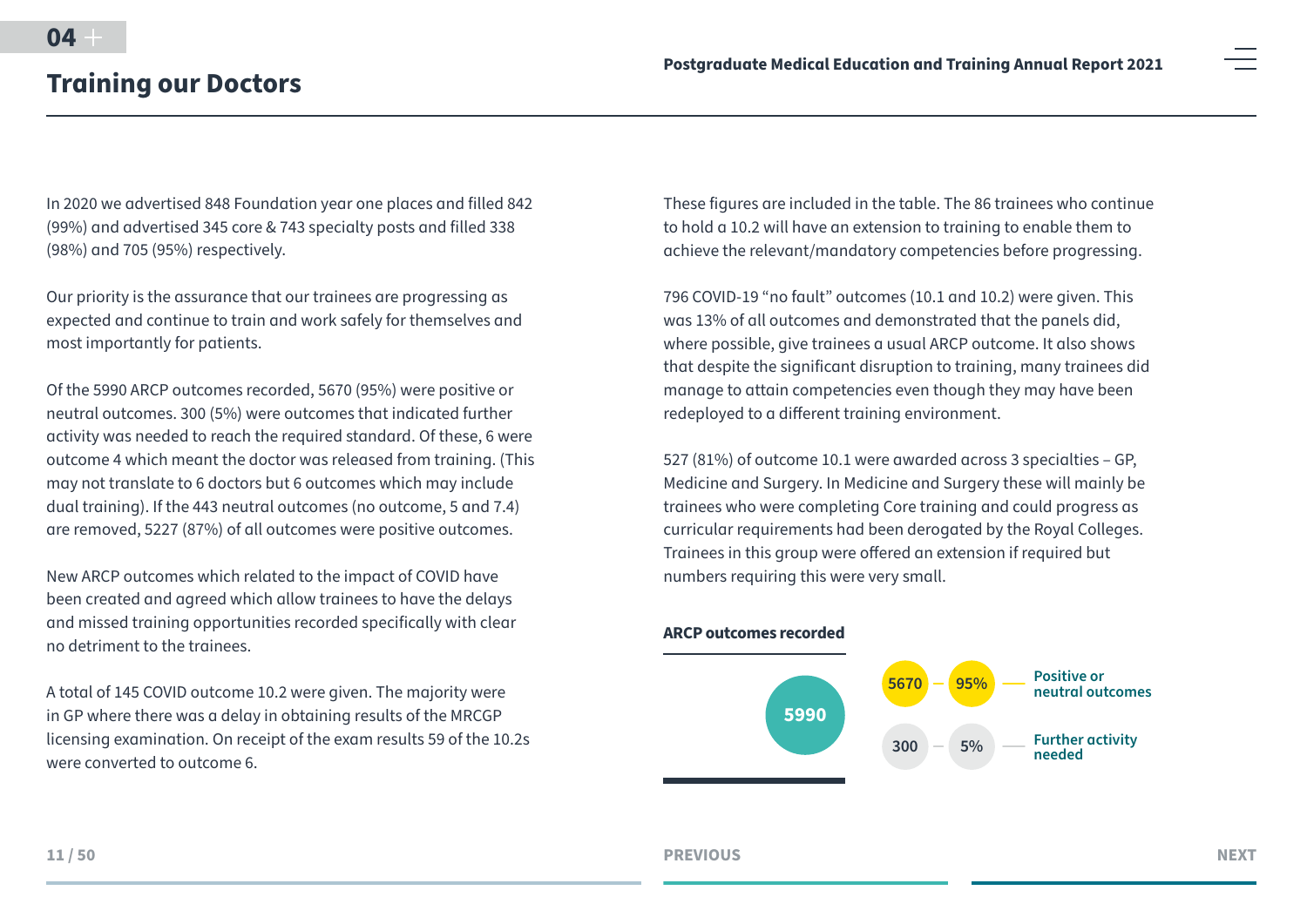## <span id="page-11-0"></span>**4.3 Looking ahead**

Since March 2020 we have moved to virtual working for all of our teams but continue to build on how we deliver our services to trainees and trainers. All TPM activity has moved to our specialty grouping based around our Specialty Training Boards. Our Postgraduate Deans and GP Directors are responsible for all trainees within a specialty group across Scotland. Sessional medical staff have also been aligned to their respective Dean/Director.

We hope to develop Turas TPM further with automation of Less Than Full Time applications and the development of a generic form and process flow capability that will allow us to further automate processes with improved accessibility for trainees. We are working on developing our reporting capacity to allow easier information sharing with Lead Employers and placement boards.

The implementation of the changes to how training is delivered in the UK, agreed by the four nations in 2016, will continue. Improving Medical Training (IMT) will continue with provision being made to support trainees who completed the current two year core medical training and then took time away, to return and undertake the new IMT third year, to allow them to progress to specialty training at ST4 level.

We will be working with colleagues across the four nations to agree and develop new ways of working for recruitment, and to reflect the lessons learnt during this pandemic year about what we can do differently and virtually and what we think still benefits from face to face arrangements.

We are looking at reviewing the Professional Support Unit, integrating LTFT and careers activities into the Unit and how we provide support for trainees working closely with employers. We need to ensure trainees, trainers and our APGD and TPD network have access to, and knowledge of, the new whistle blowing arrangements and provide training for our staff to support anyone who wishes to raise a concern.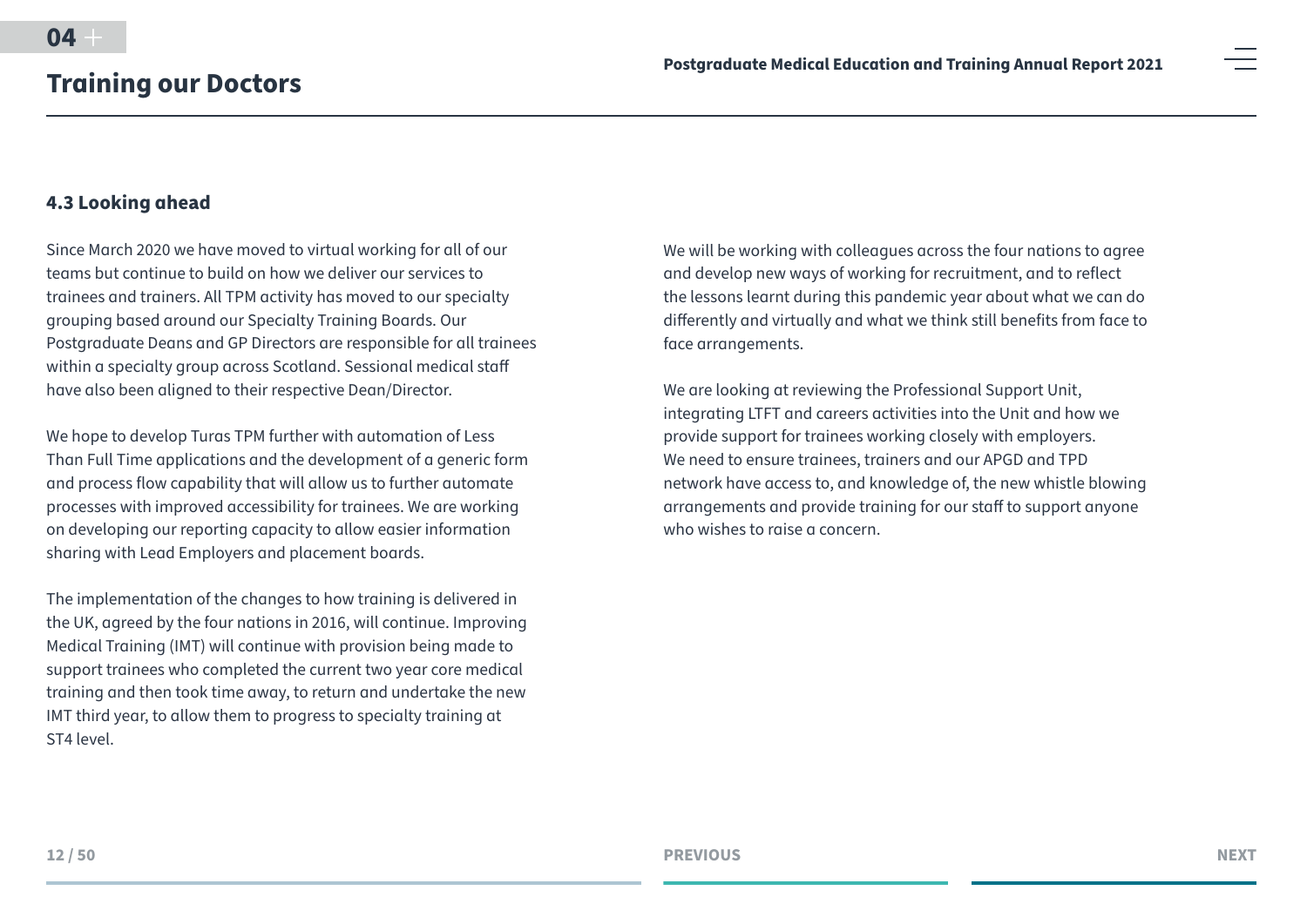<span id="page-12-0"></span>

|  | • 5.1 Highlights                     | 14 |  |
|--|--------------------------------------|----|--|
|  | • 5.2 Overview                       | 15 |  |
|  | • 5.3 Looking Ahead                  | 16 |  |
|  | $\bullet$ 5.4 Improvements in Action |    |  |

 $+$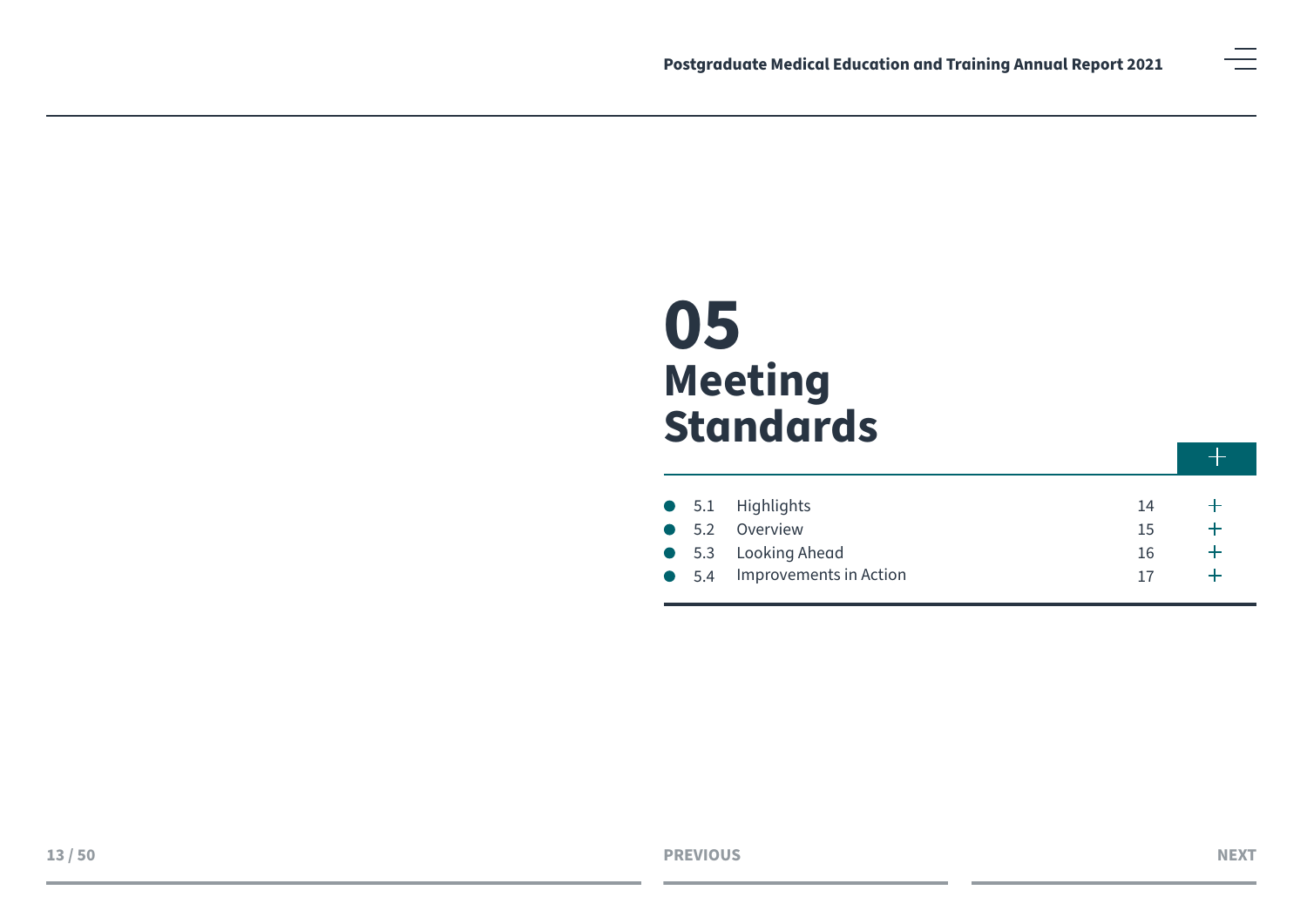<span id="page-13-0"></span>



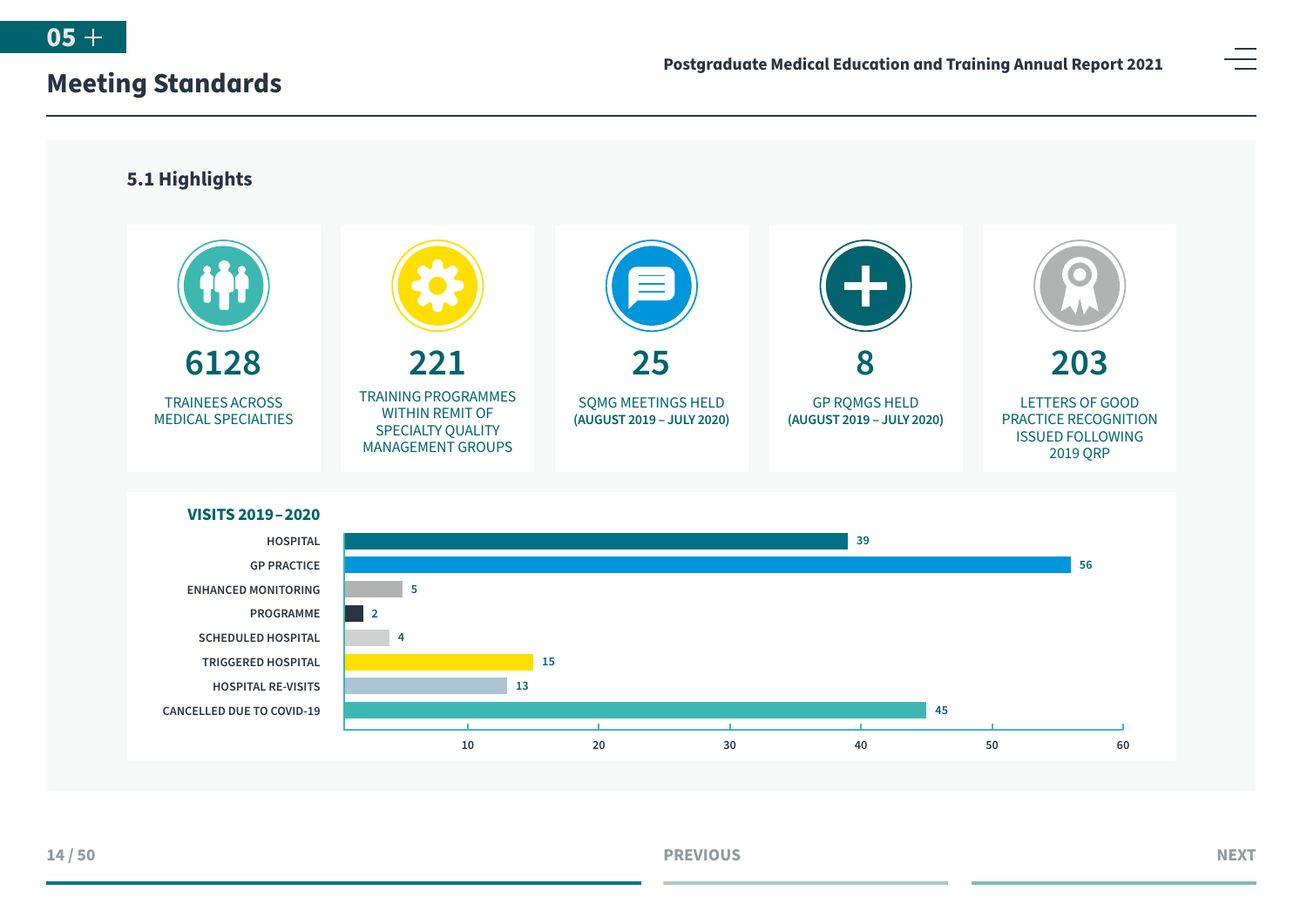### <span id="page-14-0"></span>**5.2 Overview**

After a reduction in external Quality Management activities from March 2020 until September 2020 the Quality Workstream has restarted its work and recommenced the quality cycle, particularly regarding patient safety matters and concerns around trainee dignity. Areas prioritised were those on known Enhanced Monitoring (EM) and at-risk sites where known or persistent issues needed to be addressed.

The workstream completed the 2020 round of Quality Review Panel (QRP) meetings for all specialties. Using Scottish Training Survey data and local information, the expert QRPs have assessed quality standards across each of the Deanery's eight specialty groupings and the output and direction from each QRPs were used to inform the forward work programme for each specialty area, based on risk and the greatest need for intervention.

In conjunction with Directors of Medical Education, sensitively taking account of local circumstances and needs, we restarted our visit programme virtually. The new way of working has proved to be very effective allowing us to expedite improvements and increase trainee and trainer engagement through greater attendance and participation.

The resumption of activity will underpin ongoing Scotland Deanery accountability for the quality of medical education and training in Scotland to the NHS Education for Scotland Board and to the General Medical Council (GMC). A full presentation and assessment of the COVID-19 arrangements will be made available in the 2021 Quality Annual Report.

We also took part for the first time in the GMC's new annual Self Assessment Process that was followed-up by a series of observational visits that saw GMC officers attend Deanery Quality Management events.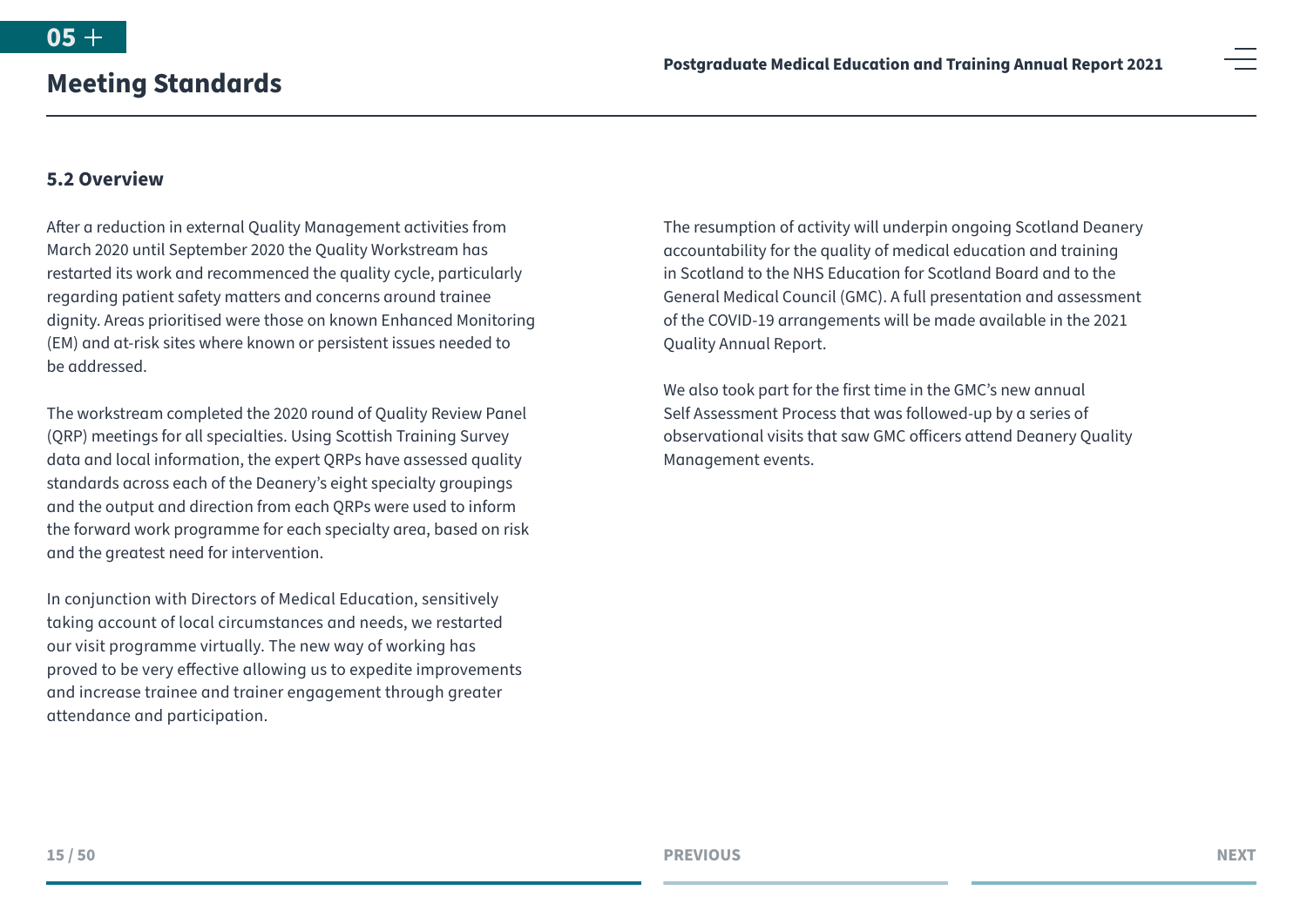# <span id="page-15-0"></span>**5.3 Looking ahead**

Our Data Team meet regularly throughout the year to review and suggest improvements to the way the Quality workstream collate and utilise data from various sources for a range of stakeholder groups including our Specialty Training Boards, Specialty Quality Management Groups, Training Programme Directors, Directors of Medical Education and Sharing Intelligence for Health and Care Group (SIHCG)

The Data Team's focus will concentrate on making the most of the data we have available, ensuring our questionnaires, data outputs and reports are user friendly, introducing greater quality control to encourage consistent decisions across the specialty groups and the alignment of processes for the analysis of the Scottish Training Survey (STS) data with that of the GMC National Training Survey (NTS) data.

In response to a request by Directors of Medical Education the Data Team will shortly introduce a first version of a Scottish Training Survey (STS) dashboard that includes longitudinal data. The team will also launch a new format for QRPs that is much more userfriendly and easier to interpret.

Despite limitations due to Covid -19 our Development Team plans to take forward an ambitious programme of support and development for workstream staff and associates.

Using standard meeting platforms, the team will continue to recruit and host several development events to uphold training and ensure consistency of approach across our work.

Likewise, our Improvements Team will continue to make improvement to our processes and operating procedures. Last year saw the team develop new web pages to help explain what happens during a Deanery visit, particularly from a trainee perspective. The team also produced new question sets for visits to incorporate information obtained from the pre visit questionnaires where available and to improve the quality of questioning in certain areas, particularly around educational governance and patient safety. We shall evaluate their use over the 2021/22 quality management cycle. A new bank of requirements to improve consistency when writing visit reports was introduced along with a new question set designed specifically for programme visits, both of which will be evaluated in the 2021/22 quality cycle.

 A raft of new improvements is now being considered and worked upon including a new programme visits 'bundle' and finalisation of a standard operating procedure for virtual visits. The Improvement Team are also piloting a GP specific bank of requirements to achieve better consistently in our GP reports. Innovative ideas such as self-assessment and pre-visits trainer questionnaires will be taken forward.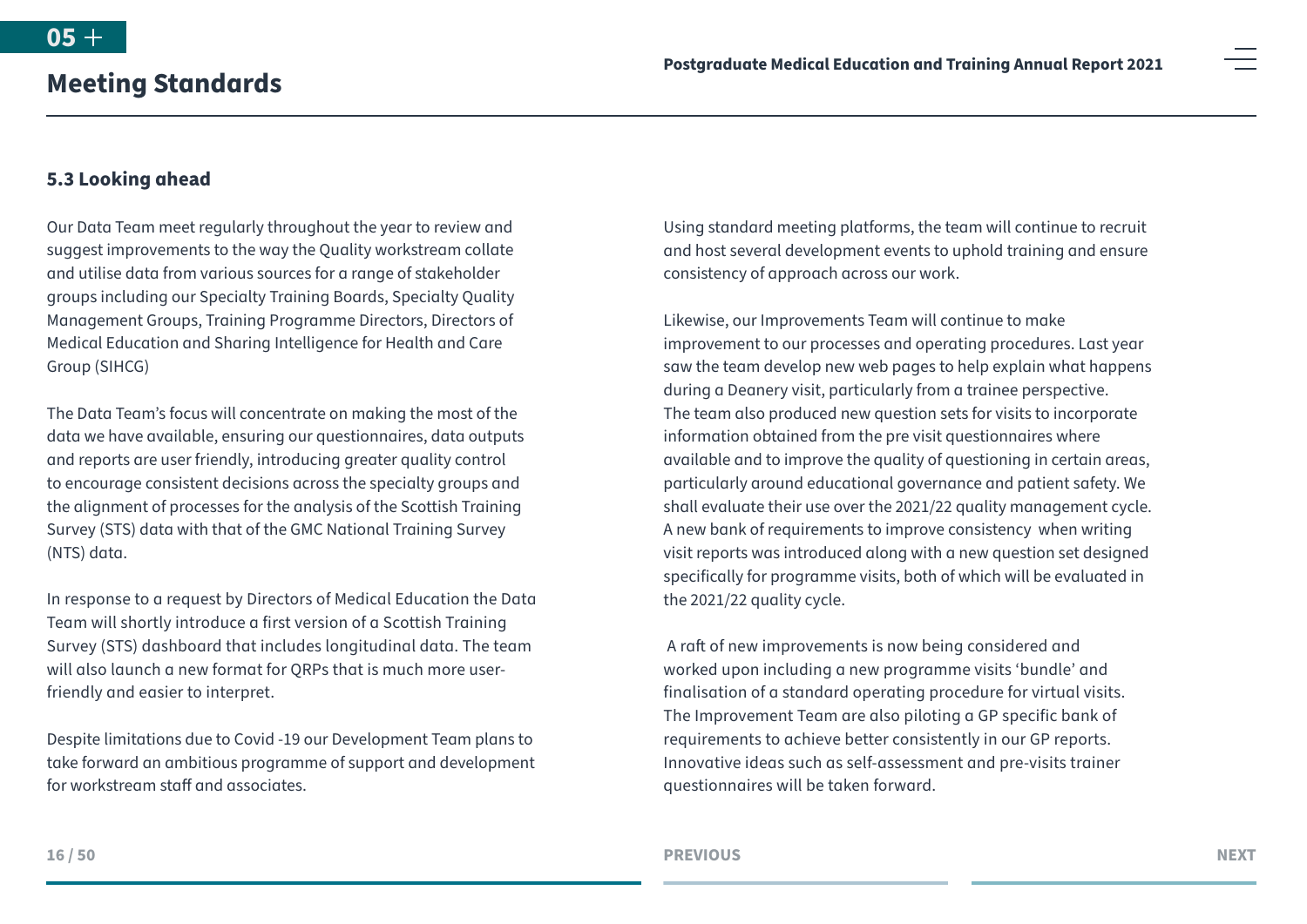## **5.4 Improvements in action**

<span id="page-16-0"></span>**Meeting Standards**

#### **ACCS**

Our Scotland wide programme review of the Acute Common Care Stem (ACCS) programme highlighted some excellent examples of good practice such as bespoke teaching and induction sessions specific to ACCS. All regions also had a specialty training committee to discuss ACCS specific issues. When writing the Scotland wide report trainees were benchmarked for the first time against trainees in other parts of the UK for exam results and annual review of competency progression (ARCP) outcomes. They performed favourably against other regions in the UK.



#### **Diagnostics**

Considering challenges to Microbiology training identified in GMC National Training Surveys, NHS Lothian Laboratory Medicine has developed a corrective partnership approach to its Microbiology specialty training that includes a series of facilitator-led workshops for its Medical Specialty Trainees, Clinical Scientist Trainees and Consultant staff. The workshops focus on the challenges highlighted in the GMC surveys with a view to outline them clearly and address with corrective actions and monitoring over time; equally, the workshops also focus on professional development with emphasis on the many facets of team working and the development of a successful team.

The approach is supported by the NHS Lothian Medical Education Directorate, Organisational Development Team and Employee Relations as well as the Scotland Deanery with further support from the GMC. Overall, the experience has had a very positive impact on the workplace both in terms of support for education and training but also as regards the workplace environment and culture; however, it is recognised that any gains must be maintained over time by regular monitoring (including internal surveys) and a continuous drive for improvements. As a result of the development of the approach, it may now be emulated across NHS Lothian Laboratory Medicine's other Specialties on an on- going basis.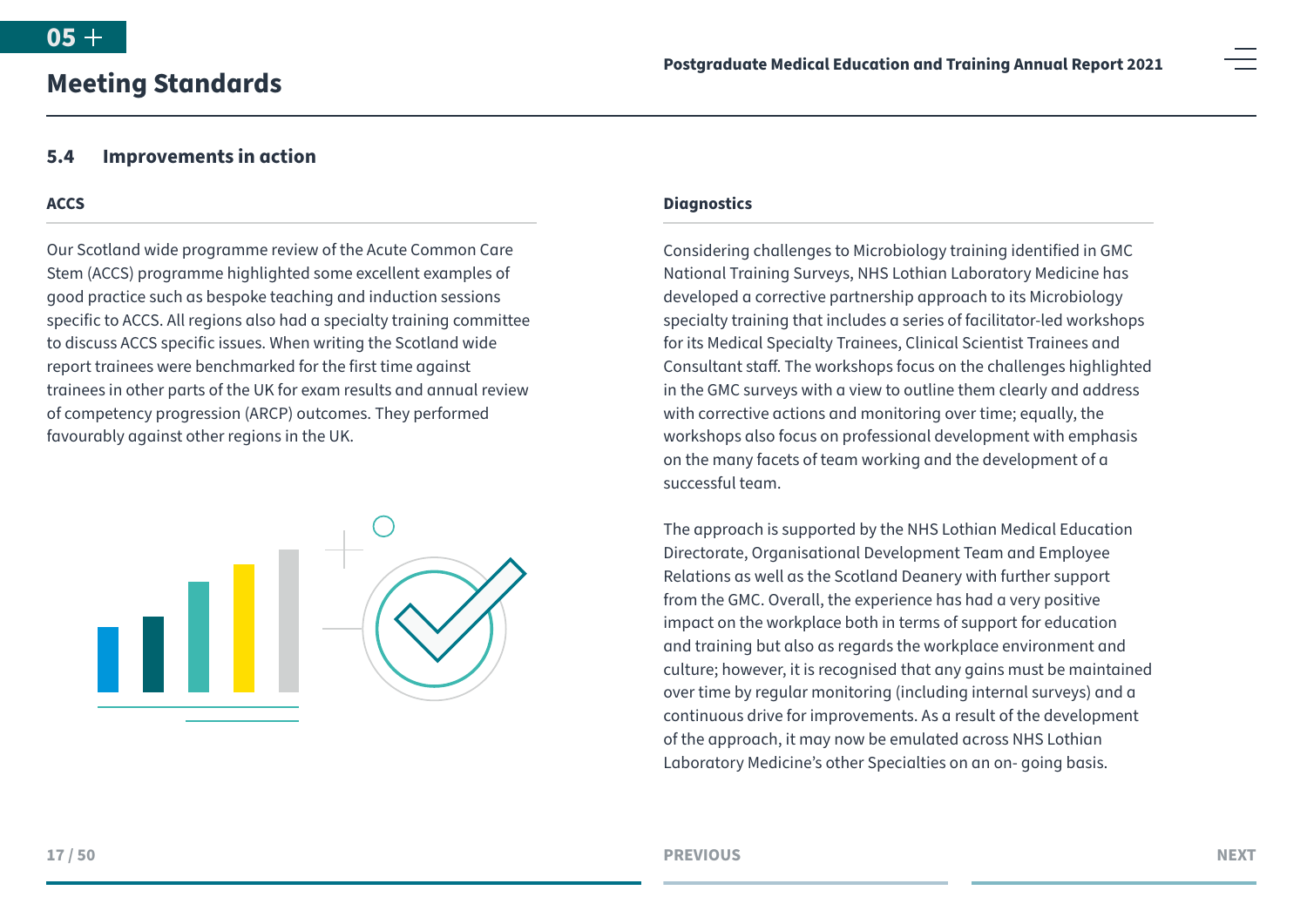#### **Mental Health**

At Dykebar Hospital the role of the consultant with responsibility for postgraduate education within a department is crucial. The appointment of a new individual to this role resulted in a positive change within a unit ensuring that education was a core value of the department. The post holder had genuine enthusiasm for the role, had innovative ideas and strived to improve training.

There was evidence of listening to the experiences of all doctors in training and tailoring training to the needs of each individual doctor. Based on these conversations the educational lead actively tried to change and improve aspects of training where there were problems but also celebrated the success of aspects that were working well.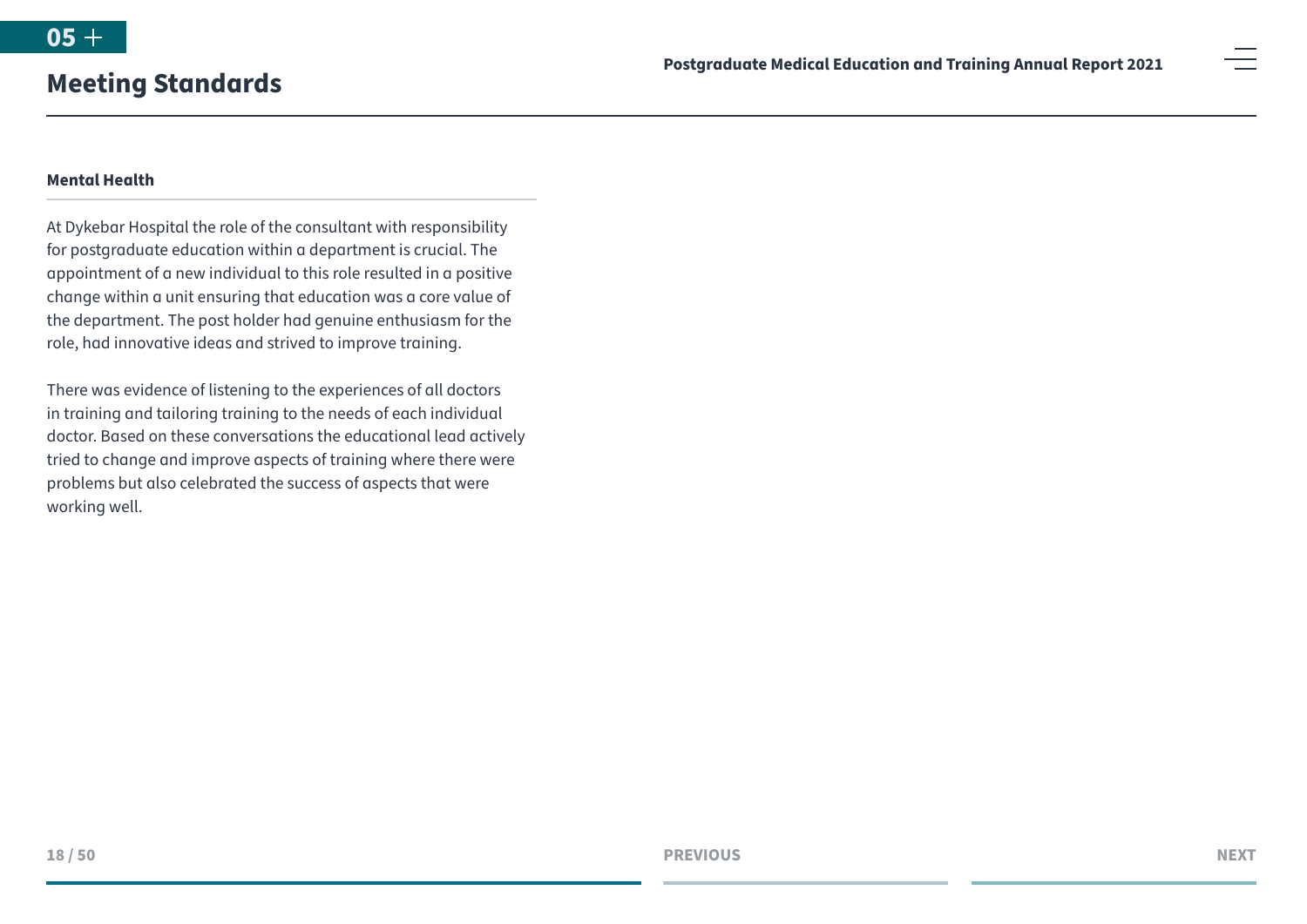<span id="page-18-0"></span>

| <b>06 Supporting Scotland's Doctors</b><br>19 |     |                                                     |    |                    |
|-----------------------------------------------|-----|-----------------------------------------------------|----|--------------------|
|                                               |     |                                                     |    |                    |
|                                               | 6.1 | Highlights                                          | 20 | $\pm$              |
|                                               | 6.2 | Overview                                            | 21 | $^{+}$             |
|                                               | 6.3 | <b>Faculty Development Support Unit</b>             | 21 | $\hspace{0.1mm} +$ |
|                                               | 6.4 | <b>Advanced Medical Practitioner Training</b>       | 22 | $\hspace{0.1mm} +$ |
|                                               | 6.5 | <b>Faculty Development Alliance</b>                 | 22 | $\hspace{0.1mm} +$ |
| $\bullet$                                     | 6.6 | Leadership and Management Training                  | 23 | $\hspace{0.1mm} +$ |
|                                               | 6.7 | <b>Recognition of Trainers</b>                      | 23 |                    |
|                                               | 6.8 | Quality Improvement                                 | 24 |                    |
|                                               | 6.9 | GP Returners and Enhanced Induction Programme       | 29 | $\hspace{0.1mm} +$ |
|                                               |     | 6.10 GP Fellowships                                 | 30 | $\hspace{0.1mm} +$ |
| $\bullet$                                     |     | 6.11 Scottish Clinical Leadership Fellowship (SCLF) | 31 | $\hspace{0.1mm} +$ |
|                                               |     | 6.12 Forensic Medical Examiner Training             | 31 | $\hspace{0.1mm} +$ |
|                                               |     | 6.13 Medical Appraisal and Revalidation             | 32 | $\hspace{0.1mm} +$ |
|                                               |     | 6.14 The Specialist and Associate Specialist (SAS)  | 36 | $\hspace{0.1mm} +$ |
|                                               |     | 6.15 Safety Skills and Improvement                  | 38 | $\hspace{0.1mm} +$ |
|                                               |     | 6.16 Clinical Skills Managed Education Network      | 40 | $\!+\!$            |
| $\bullet$                                     |     | 6.17 Continuing Professional Development (CPD) for  |    |                    |
|                                               |     | Primary Care professionals and teams                | 44 | $\hspace{0.1mm} +$ |
|                                               |     | 6.18 Grief and Bereavement                          | 45 | $\hspace{0.1mm} +$ |
|                                               |     | 6.19 Remote & Rural Healthcare Alliance (RRHEAL)    | 48 | $\hspace{0.1mm} +$ |
|                                               |     | 6.20 Practice Manager Development                   | 49 | $\hspace{0.1mm} +$ |
|                                               |     | 6.21 General Practice Nurse Development             | 49 | $\hspace{0.1mm} +$ |
|                                               |     |                                                     |    |                    |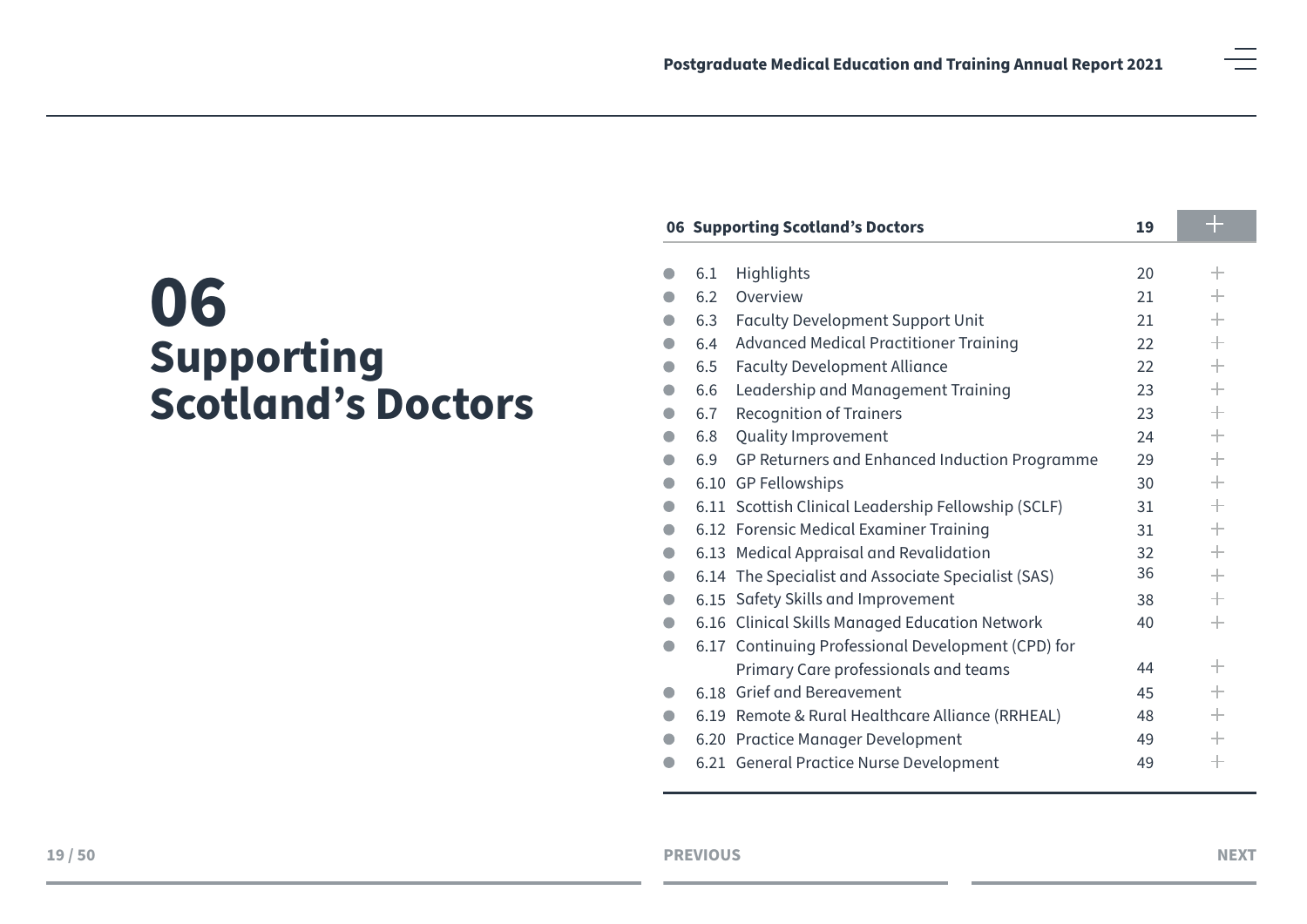<span id="page-19-0"></span>



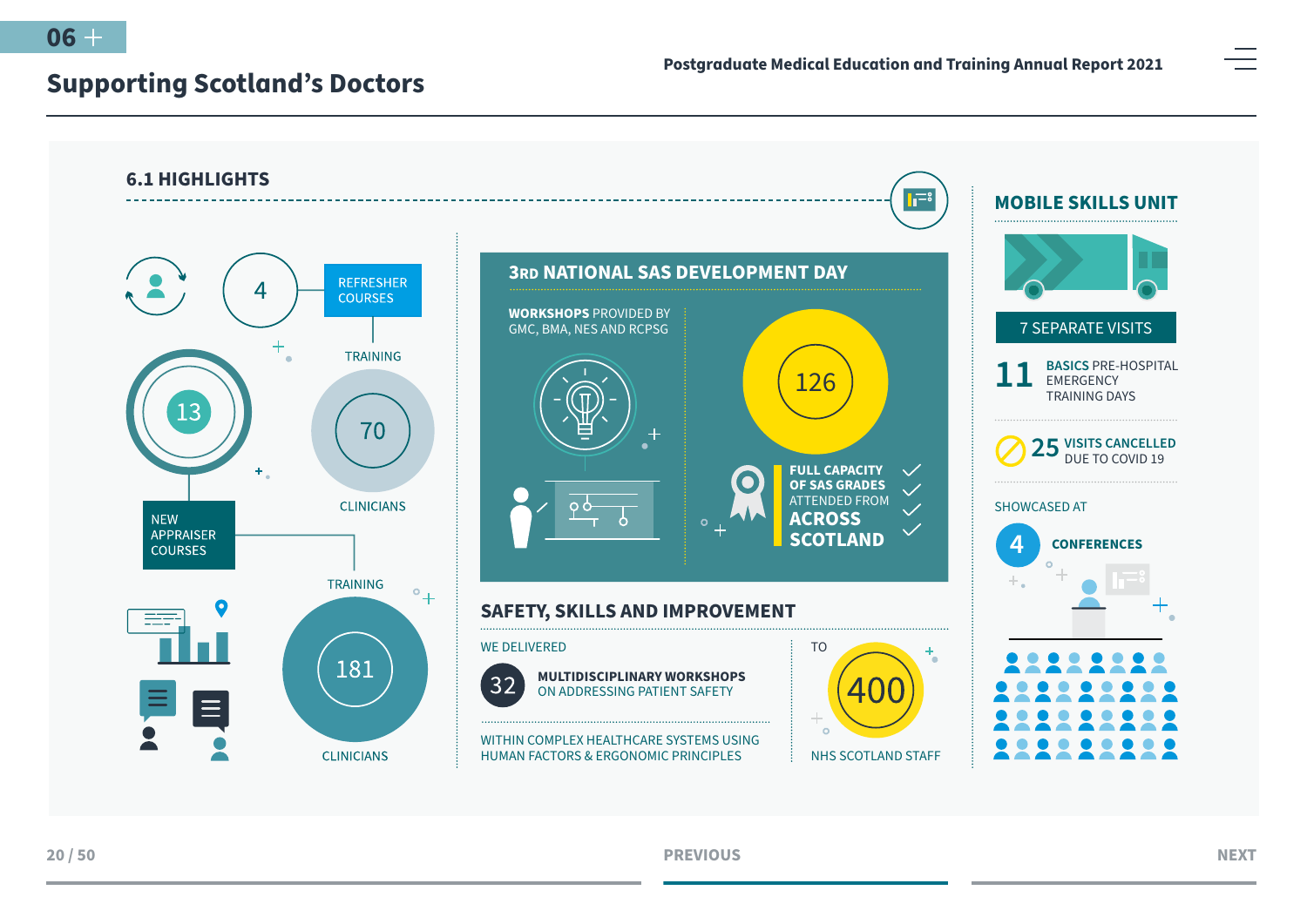## <span id="page-20-0"></span>**6.2 Overview**

To maintain high levels of healthcare provision and patient safety it is important that training is a continuous activity for healthcare professionals within the NHS. To achieve this the NES Medical Directorate Professional Development workstream exists to develop and deliver a range of uni-professional and multi-professional activities in support of doctors in training, their trainers, and the wider trained healthcare workforce.

Training has been designed so it can be delivered within a range of settings wherever needed throughout Scotland. The development of remotely accessed flexible training allows NES to offer training which covers most NHS staff, allowing the balance to be struck between a highly skilled workforce with minimal time out of the workplace.

# **6.3 Faculty Development Support Unit (FDSU)**

The Faculty Development Support Unit (FDSU) continues to provide oversight of 4 key areas of work: The Faculty Development Alliance, Recognition of Trainers, Approved Medical Practitioner training and the Leadership and Management Programme. During 2020 the COVID paramedic has had an impact on each of these areas of work. In some instances, course delivery has paused, whilst in others, there has been a need/opportunity to rethink our delivery methods and utilise technology for the first time.

Changing from traditional face-to-face delivery of courses has been a significant challenge for staff; requiring a redesign of course content as well as the greater challenge of delivering this training in an online/virtual environment i.e. online modules and hosting learning events via a web-based platform.

The value of the FDSU has been highlighted in 2020 as lessons learned in the development of mandatory courses has been shared across the FDSU's 4 areas of responsibility in a timely and consistent manner, significantly reducing duplication of effort.

Our achievements in 2020 have been a true team effort, somewhat restricted by the requirement for us to work from home. However, we have, been able to continue to deliver an increasing portfolio of training, some of which may remain in its current format for some time.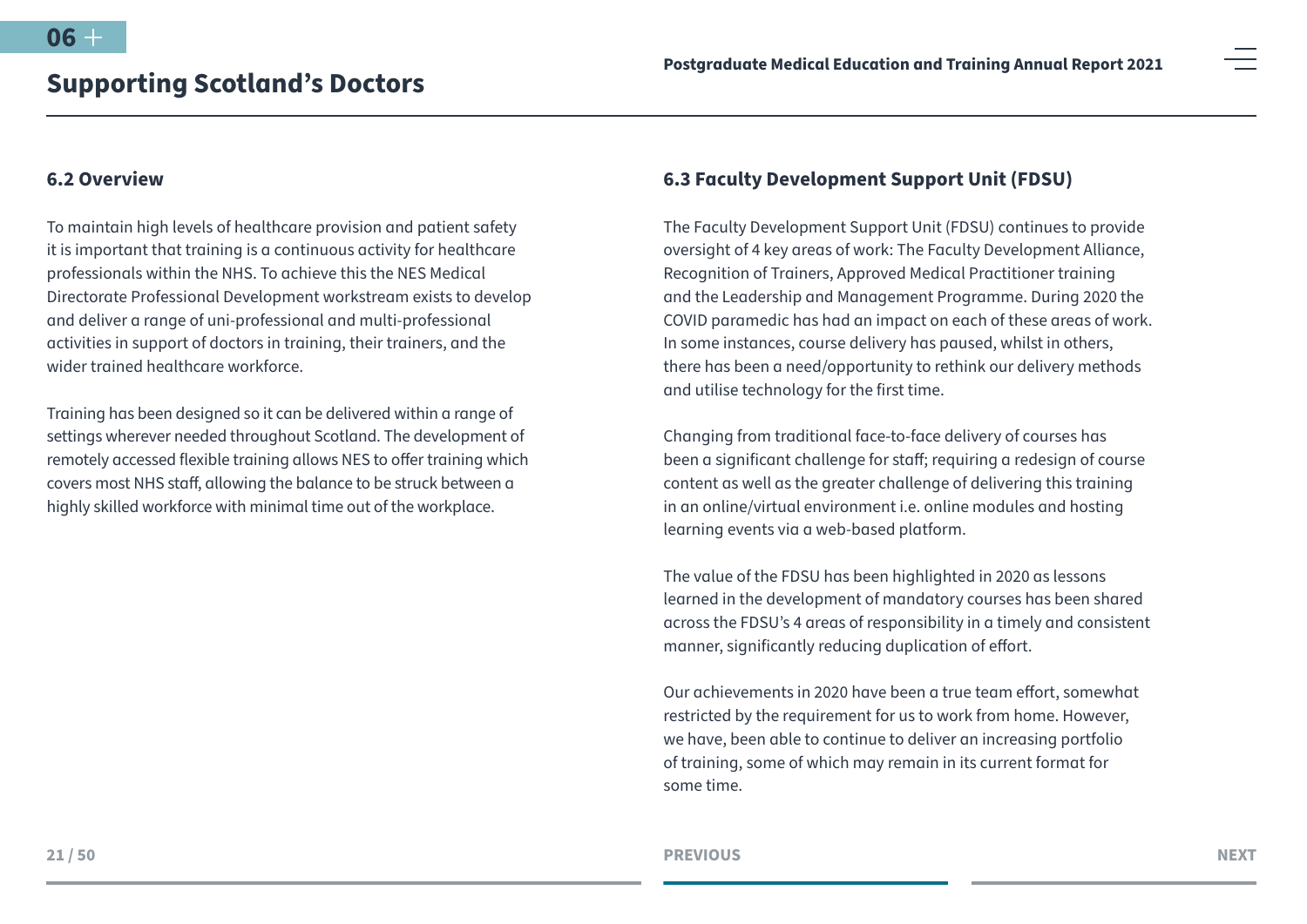# <span id="page-21-0"></span>**6.4 Approved Medical Practitioner Training**

Since 2018 NES has been the sole provider of entry-level and update training for Approved Medical Practitioners (AMP) working in Scotland. This mandatory training for Psychiatrists must, by law, be updated every 5 years to maintain AMP status.

The COVID pandemic, and the resulting cancellation of planned face-to-face training, required an immediate response from NES. However to deliver training to the standard required, a cautious approach to the development of existing and new course materials and the platform for delivery, was necessary. A considerable amount of work went into identifying an appropriate web-based platform which enabled interaction with course participants.

AMP Part 2 has now been converted into a 3-session (3 x half-days) programme. An AMP Part 2 course is now delivered monthly, with 8 places on offer.

Update (Core & Capacity) Training has also been developed into a one-day virtual course which will be rolled out in 2021.

## **6.5 Faculty Development Alliance**

Face-to-face training for new and existing postgraduate medical trainers was paused in March 2020. This provided us with the immediate challenge of providing a steady stream of new trainers for Health Boards across Scotland.

A cohort of the Scottish Prospective Educational Supervisor Course (SPESC) for General Practice trainers was part-way through when face-to-face training was paused. A virtual delivery solution was developed by the SPESC faculty to enable this group of new trainers to complete this mandatory course, prior to their Approval.

The Trainer Workshop has been redesigned, and it was piloted in November. This Workshop now offers new trainers a blendedlearning programme consisting of an online module and a ½ day virtual session.

All other FDA courses are paused with most being redesigned for webbased delivery.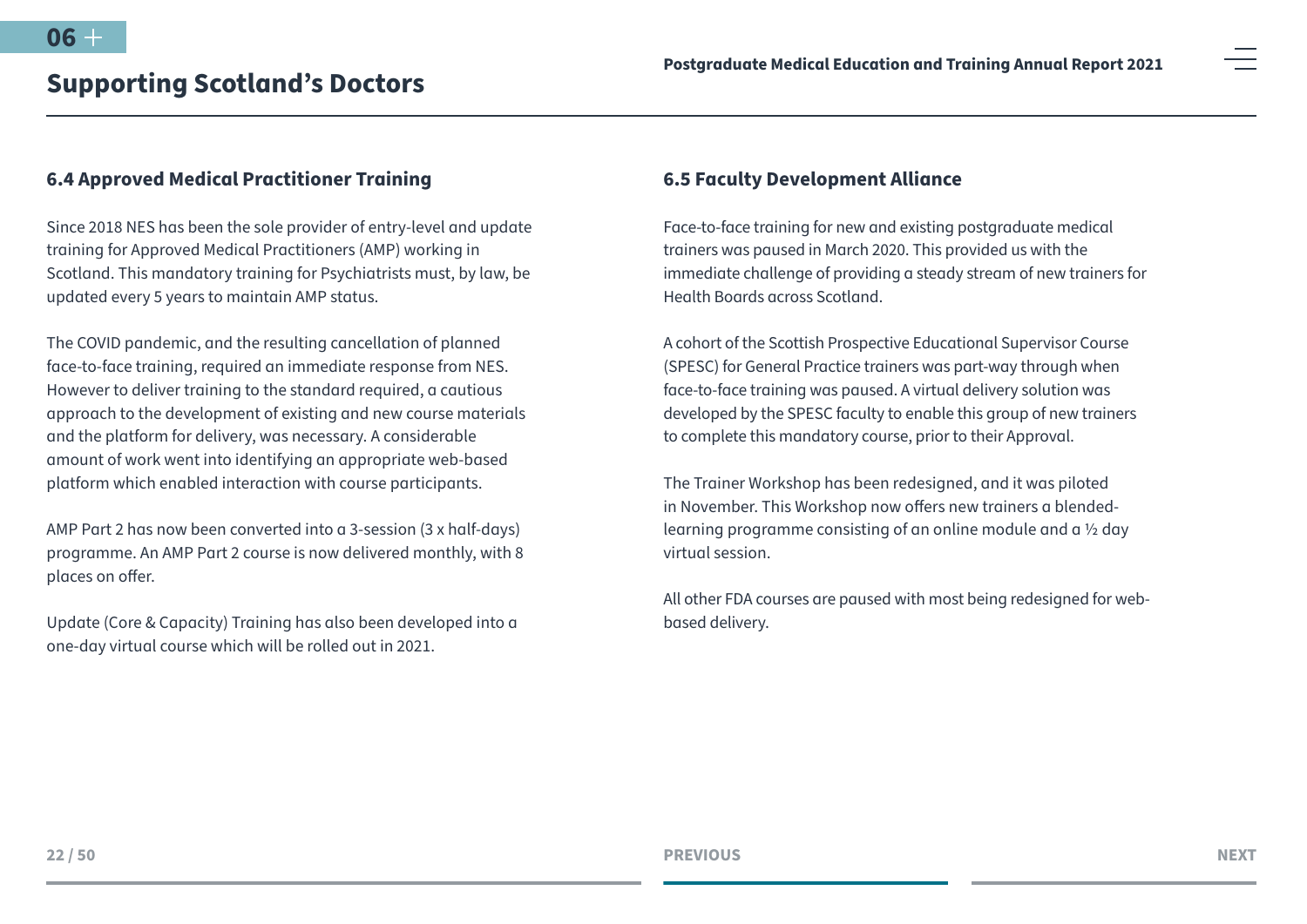# <span id="page-22-0"></span>**6.6 Leadership and Management Programme**

Based on lessons learned from other areas where virtual development of educational resources has been necessary, we have developed and piloted a virtual one-day LaMP course for roll out in 2021.

Condensing the original LaMP programme has been necessary to ensure we can offer sufficient places on these virtual courses to medical and dental trainees. Our plan in 2021 is to offer approximately 385 places on this reformatted course.

# **6.7 Recognition of Trainers**

During 2020 the GMC extended revalidation dates and there was a notable reduction in the number of medical appraisals taking place, both of which, have resulted in a much smaller number of reviews for re-recognition taking place.

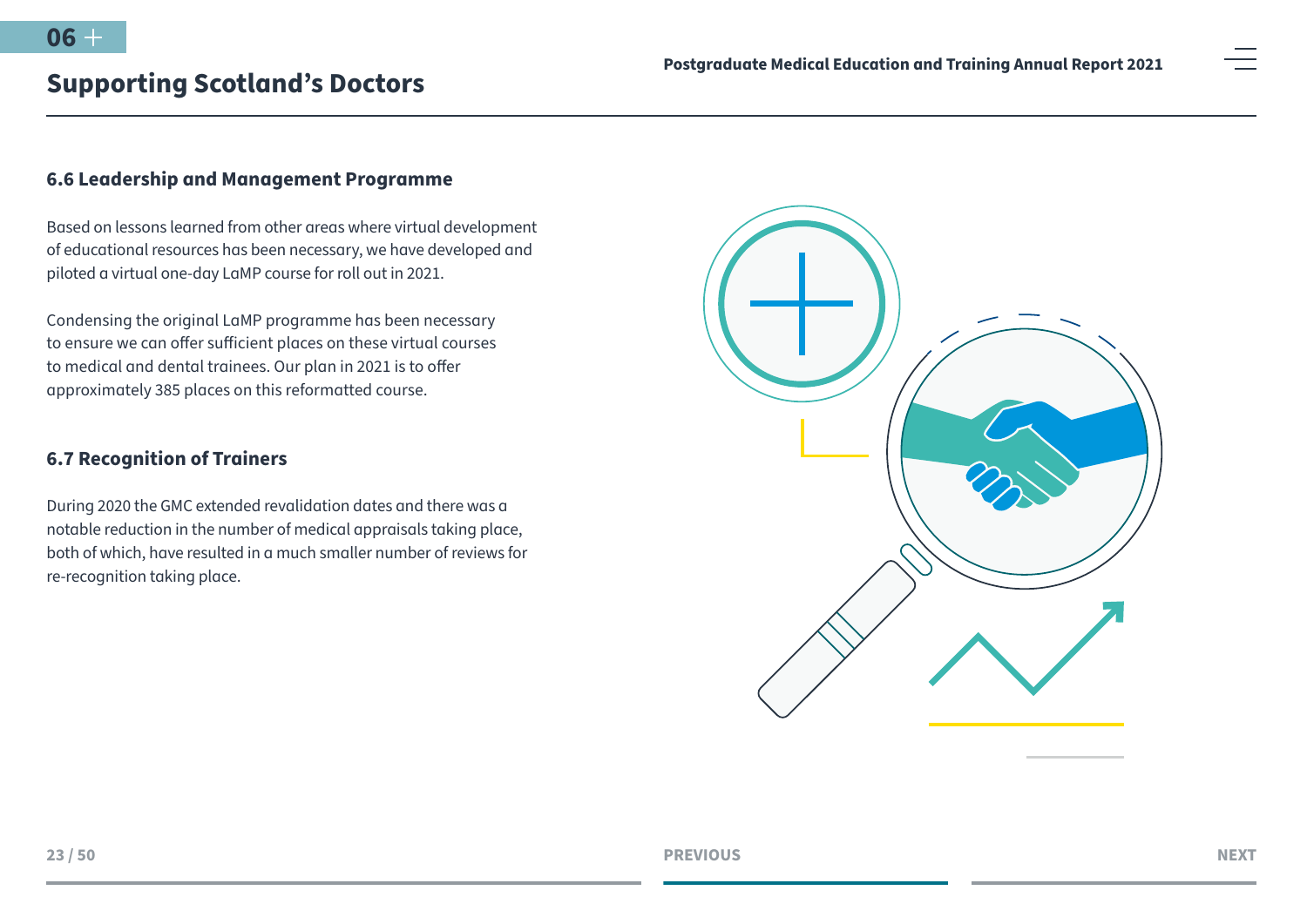### <span id="page-23-0"></span>**6.8 Quality Improvement**

#### **Scottish Quality Safety Fellowship**

The Scottish Quality and Safety Fellowship supports healthcare staff to develop leadership skills and improve the delivery of safe patient care. The 12th Cohort of the SQS Fellowship was paused due to the impact of COVID. Despite this the Cohort have been meeting virtually on a regular basis for both informal networking and presentations from speakers across Scotland. The Cohort will have their final residential workshop and Graduation in September 2021.

The 13th Cohort of SQS Fellowship will commence in October 2021. We are now proud to have over 255 Fellows each playing their part in stronger clinical leadership across NHS Scotland and beyond. The Fellowship has reached 9 different countries including Norway, Denmark, Canada, New Zealand, England, Wales, Ireland and Northern Ireland.

#### **Scottish Improvement Leader Programme**

The Scottish Improvement Leader (ScIL) programme enables public sector workers to design and lead improvement projects, lead change, and provide expert quality improvement support in the workplace. A total of 105 participants completed ScIL in 2020 from Scotland and Northern Ireland, with the graduation ceremony paused due to COVID. 2020 saw the commencement of 2 cohorts in Scotland, and the first Welsh cohort commissioned by Public Health Wales.

The impact of COVID in 2020 has resulted in pausing the commencement of two further cohorts in Scotland and one cohort in Northern Ireland, all of which will recommence in 2021. To date we have trained 625 improvement leaders through the ScIL programme.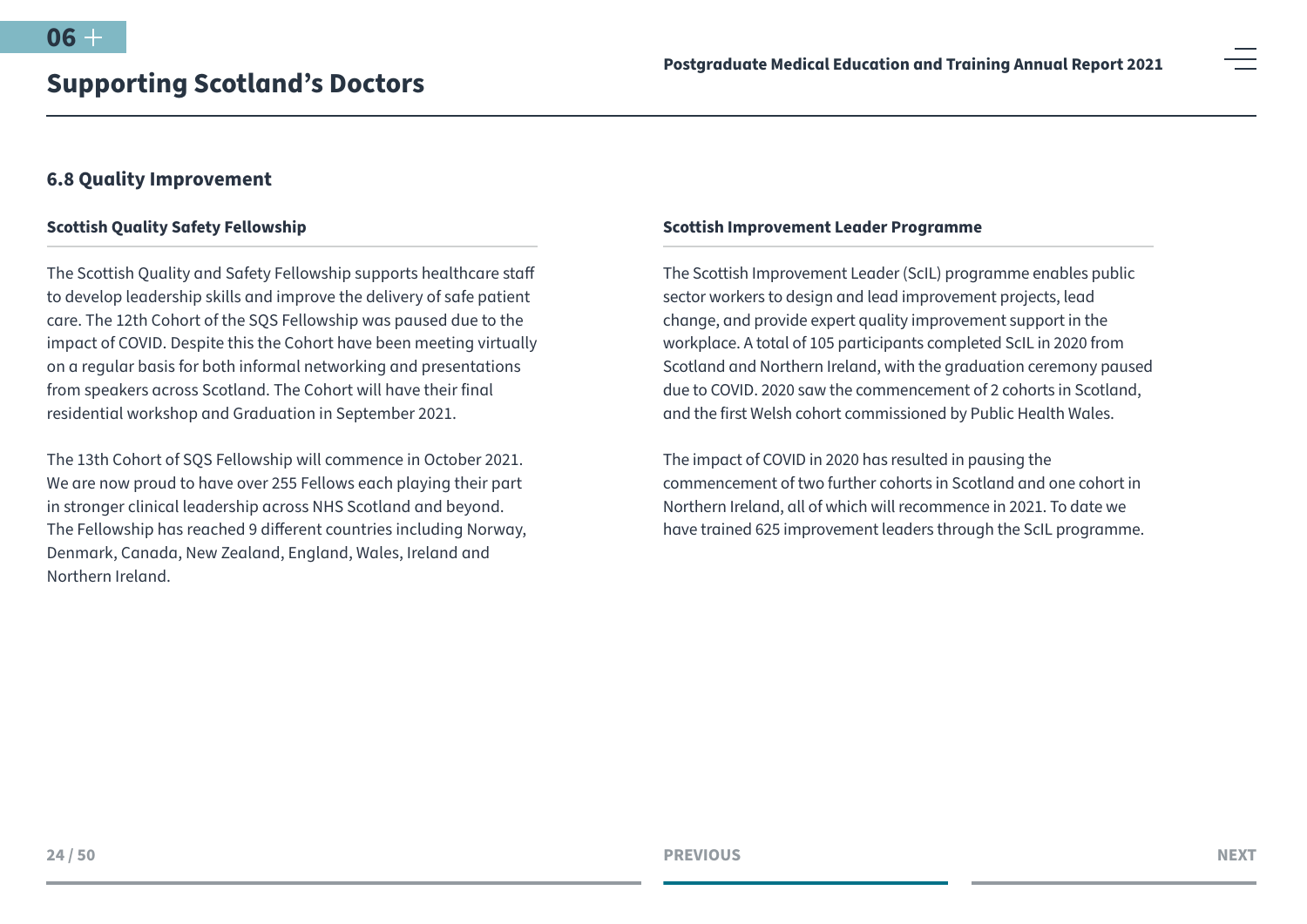#### **Scottish Coaching and Leading for Improvement Programme**

This programme was established in 2018 for a target audience of managers working within health and social care. It enables participants to develop leadership skills, gain knowledge and confidence in the core components of quality improvement whilst embedding a coaching approach to how teams are enabled and empowered. Due to COVID only one cohort of SCLIP was completed in 2020 as part of the NES internal QI capability and capacity building. Three cohorts commissioned by the Chief Nursing Officer aligned to the Excellence in Care programme commenced in late 2020 and are due to complete by March 2021, each with 30 participants.

To date 330 participants have completed the SCLIP programme.

Work is underway to devolve delivery of this programme to local boards. Those who have engaged with this approach to date include NHS Grampian, NHS Greater Glasgow & Clyde, NHS Dumfries & Galloway and NHS Education for Scotland. The programme has also been commissioned for external delivery to the Western and Southern Health and Social Care Trusts in Northern Ireland. However, this cohort has currently been paused and is due to recommence later in 2021.

A key development for this programme has been its transfer to virtual delivery only. Further testing is underway to enhance the synchronous and asynchronous balance of content.

#### **Scottish Improvement Foundation Skills Programme**

This programme aims to develop individuals' skills, knowledge and confidence to be active team members contributing to the improvement of local services. It is made up of seven virtual 90-minute sessions using the GoToTraining platform.

In 2020 82 staff from across the Public Sector completed the programme. One additional cohort paused due to COVID will be recommenced in May 2021.

In line with NES organisational priorities to increase its own workforce capability to use quality improvement as a method to implement change, a total of 29 staff have completed the programme over 2020.

Building on success in 2019 to develop further QI capacity across Scotland, in 2020, resources, online facilitation training and shadowing opportunities have been provided to allow graduates of lead level QI programmes to deliver the programme to individuals within their own organisations. 61 staff have requested access to these resources in 2020 to support delivery in their own areas bringing the total to 152. A key development for 2021 is to build on supporting effective local delivery of SIFS.

**25 / 50**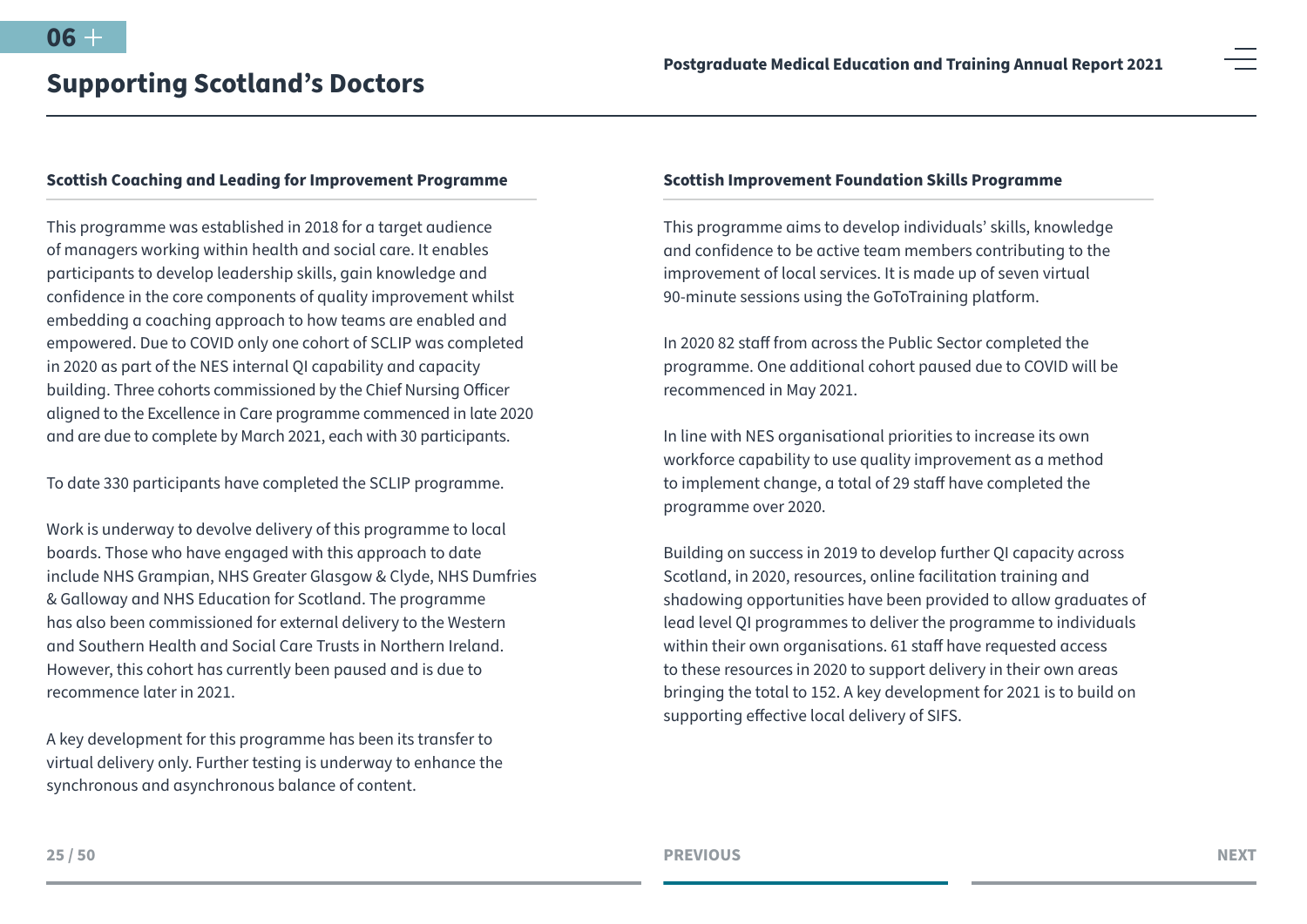#### **Primary Care**

 NES run a Primary Care focused version of its Scottish Improvement Foundation Skills (SIFS) programme. The programme provides funded places to 'First 5' GPs, GPs as well as practice and cluster quality leads.

The programme develops participants skills, knowledge and confidence in QI. These skills support them to play an active role in supporting positive changes in primary care delivery. In 2020. 89 people completed the programme.

This number includes:

- $+ 52$  'First 5' GPs
- $+$  10 GPs
- + 6 Cluster Quality Leads
- + 8 Practice Quality Leads
- + 13 Primary Care staff

#### **Quality Improvement Zone and Suite of eLearning Modules**

The QI Zone on Turas Learn has continued to be a hub of information for Quality Improvers with 187,272 views between January and December 2020. The team have also received requests from other organisations to replicate and share content from the site.

In addition to the tools and programme information on the site there are 5 introductory eLearning modules which follow the Scottish Improvement journey.

Analytic data is showing the following numbers for completion of modules:

- + Measurement for Improvement 1,115 completed (in progress 353)
- $+$  Understanding your system 994 completed (in progress 145)
- <sup>+</sup> Developing your aims and change ideas 886 completed (in progress 64)
- + Testing your change ideas 842 completed (in progress 50)
- $+$  Implementation and spread 626 completed (in progress 42)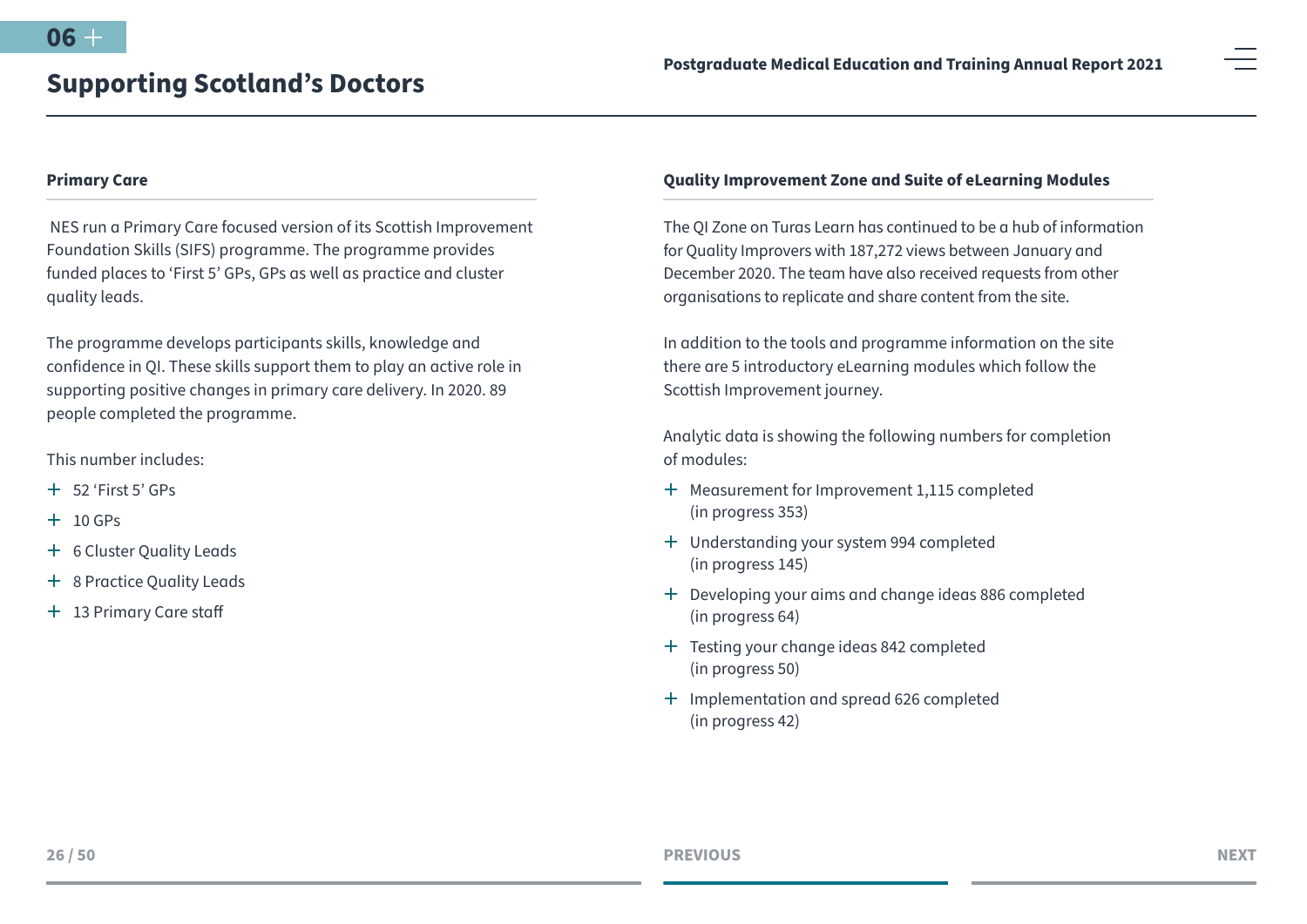#### **Realistic Medicine**

During 2020, the 2 sessions allocated to the Realistic Medicine educational lead were redeployed to support acute clinical care in response to the pandemic.

The most recent activity has focussed on continuing to promote the Realistic Medicine agenda within NES, promoting the Realistic Conversations Shared Decision Making eLearning module. Analytics show that between Jan-Dec 2020, 851 people completed the module, with 544 staff in progress currently completing it.

#### **Value Management Collaborative**

NES have the lead role on development of educational resources, provision of coaching and training for the Value Management (VM) Collaborative. This is a partnership programme of work with Scottish Government (SG) and Healthcare Improvement Scotland (HIS) which focusses the use of quality improvement to improve performance, cost and capacity in microsystems.

The work continues to progress with 18 teams across 6 Boards. During 2020 all activity was postponed between March - August but outside of this period:

- $+$  11 modules delivered (measurement, coaching, facilitation, VM methods, working with teams)
- + 24 board coaching calls held to support coaches in building capability
- $\pm$  142 attendees across the modules delivered

To assess the impact of the capacity and capability programme, changes were measured in coach's confidence in critical elements of value management implementation based on a rating of 0 - 4. The data represents average of scores submitted by the coaches in 2019 and then in 2020. Baseline average in 2019 was 2.6 and increased to an average score of 3.4 in 2020.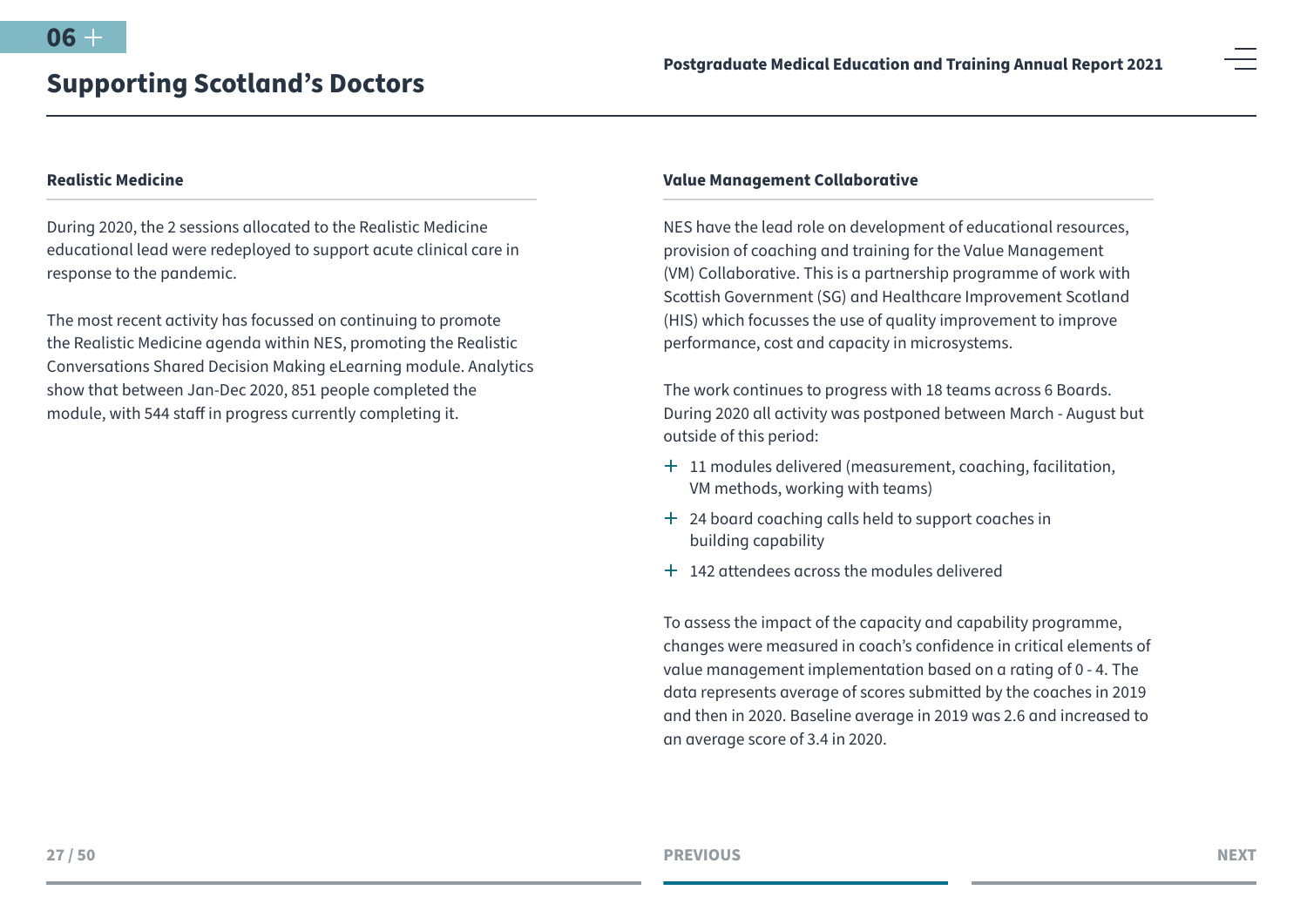#### **Access QI**

NES have the lead role on development of educational resources, provision of coaching and training for Access QI. It is a partnership programme of work with HIS which focusses the use of quality improvement to meet the challenge of delivering sustainable improvements in waiting times whilst maintaining or improving the quality of care.

Working closely with three 'accelerator Boards' a toolkit was developed which will underpin training commissioned for phase 2 of this programme from 2021 onwards.

#### **Board Development**

A dedicated Board Development learning platform on Turas Learn has been created, with sections including relevant education and support material on induction, integration, mentoring and coaching, committee information/skills and CPD. The site has had 6020 views in the past year (the NHS Board Non-executive cohort is approximately 330). In November 2020 two new eLearning Modules on Finance and Audit & Risk were created and launched on 30th November. They have been accessed 31 times.

The new induction approach combines local and national induction with new appraisal arrangements for Chairs and Non-executive Board Members. A Boardroom Mentoring programme provides cross Board mentoring for individual Non-executive Board members. 15 Mentors were recruited in September 2020 bringing the Mentor register to 24 with 16 active mentoring partnerships underway, one matching partnership in process and two mentor partnerships which have ended. Evaluations from those completing their mentoring partnerships illustrate the value of the mentoring experience as a mentee and mentor.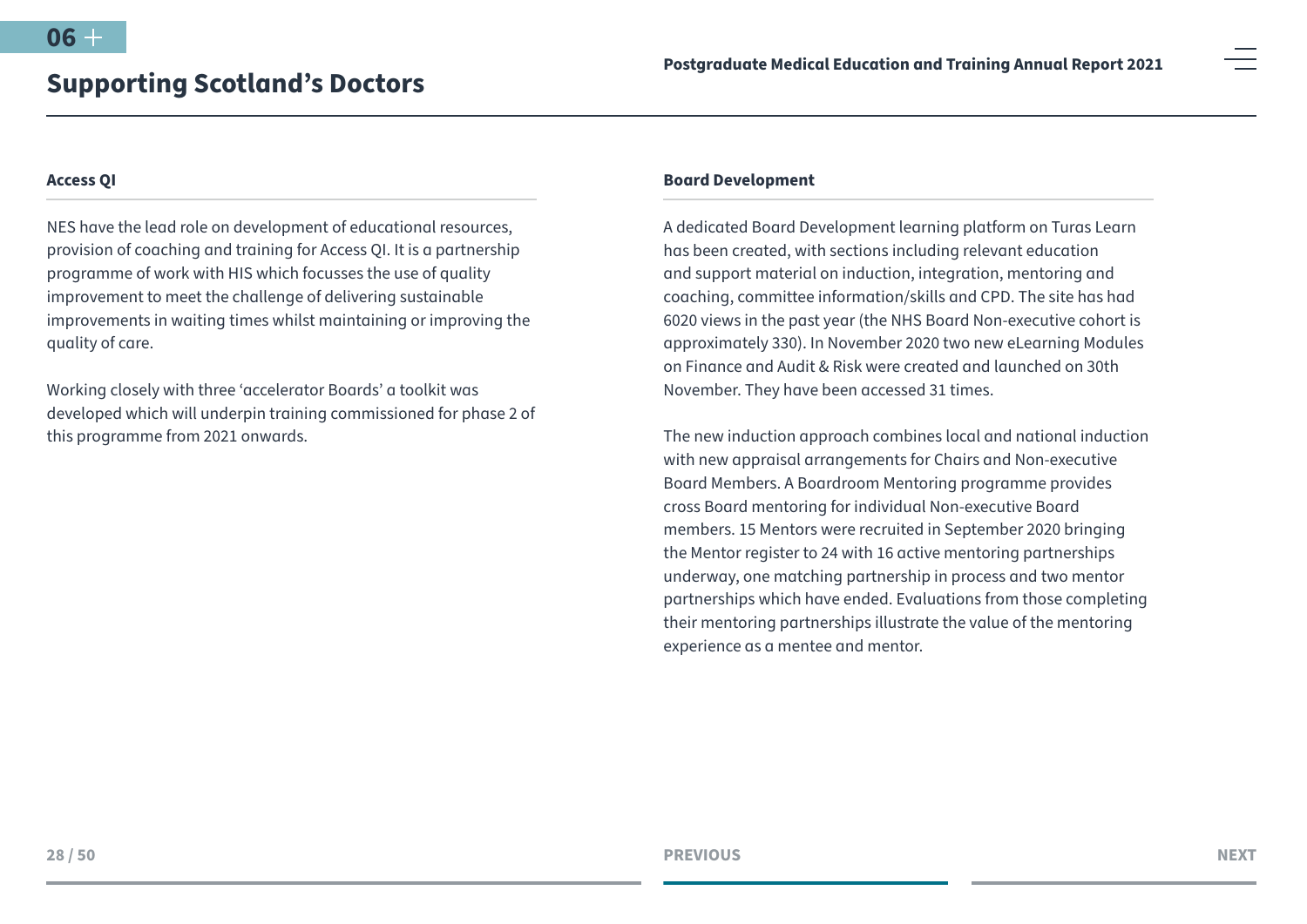#### <span id="page-28-0"></span>**Online Facilitation Training**

The QI team responded to the needs of the system during the pandemic and provided 25 sessions on how to facilitate online learning between June and September 2020, providing training for up to 575 staff across NHS Scotland. 94% participants agreed that the session would enable them to facilitate online learning sessions.

Supporting videos and resources were added to the QI zone to support those that unable to access the live training events and have been accessed over 700 times.

#### **Global Citizenship**

Collaboration with the Scotland Malawi Mental Health Education Project continued in 2020. The QI team have been working with two mental health teams in Malawi and Zambia in the development of quality improvement skills and the mentorship of quality improvement projects related to inventory management, patient hygiene, laundry services and health education.

Due to COVID the face to face meeting was replaced with a virtual workshop with both teams in December 2020. Continued collaboration is planned for 2021.

# **6.9 General Practice Returner & Enhanced Induction Programmes**

The GP Returner and Enhanced Induction programmes continue to generate interest with ongoing support provided by NES from initial enquiry through to scheme completion.

- $\pm$  Over 2020 there has been a substantial increase in interest in these programmes possibly due to the COVID pandemic.
- $\pm$  3 GP Returners have completed, 5 are currently in post with 3 more expected to join the scheme. This compares to a total of 10 in 2019.
- $+$  2 EI doctors are currently in post and another 4 have successfully completed. 3 are in the process if undertaking national assessments. This compares to a total of 3 in 2019.
- ª RCGP/GMC Streamlined CEGPR processes are now in place and we have one on programme who is an Australian trained GP.
- $+$  Despite the impact of COVID on clinical practice, we have managed to find placements for all who met the criteria and wished to proceed. Two placements required to be extended to allow more time for applicants to reach the standard for independent practice.

#### **Looking ahead**

There are 7 confirmed new starts already for April 2021. We are exploring the possibility of an e-portfolio to make gathering of the required evidence more straightforward.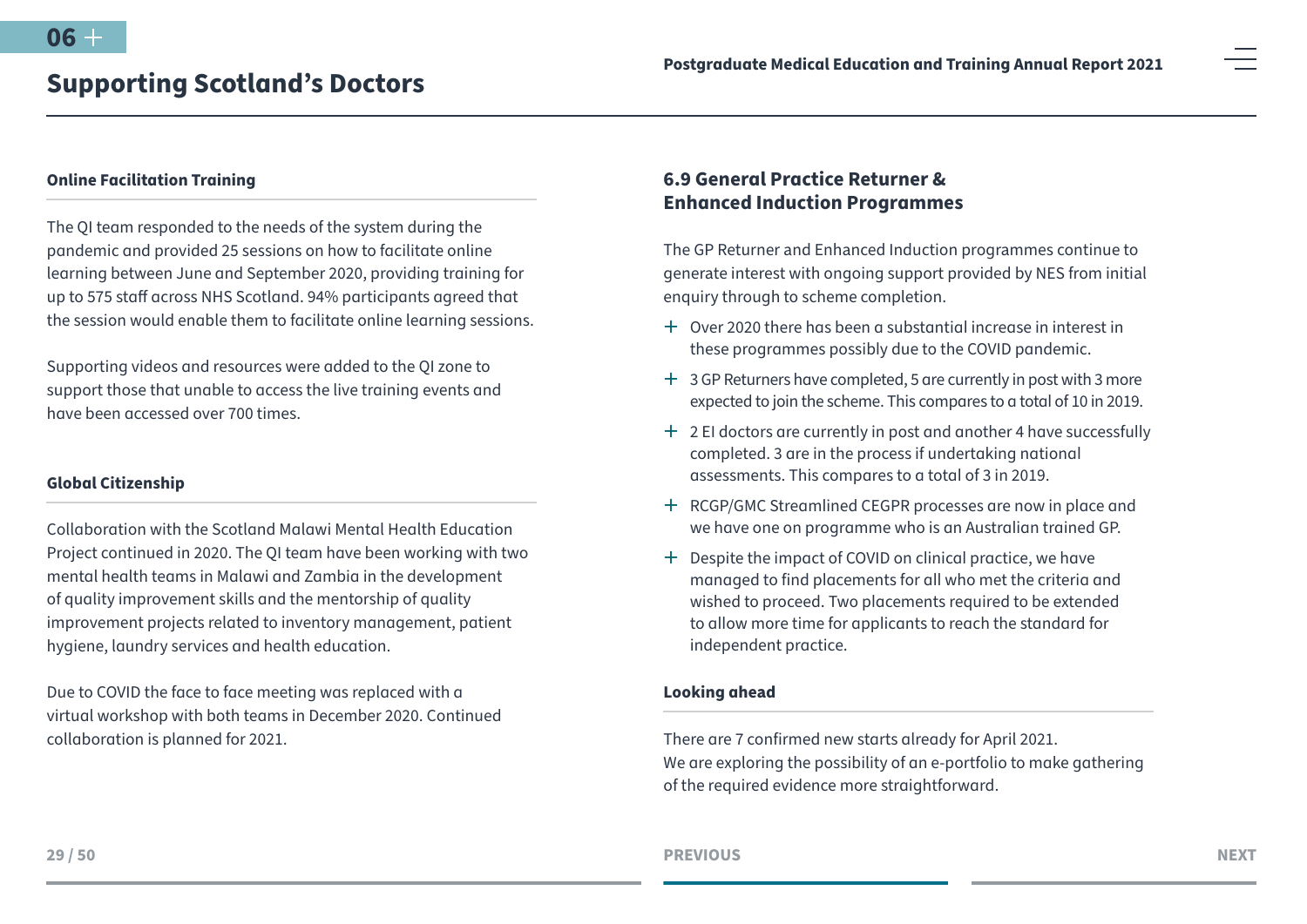# <span id="page-29-0"></span>**6.10 GP Fellowships**

- <sup>+</sup> We recruited to three GP Health Inequality Fellowships, four Medical Education Fellowships and six GP Rural Fellowships
- <sup>+</sup> The GP Rural Fellowships are co-funded between NES and participating Health Boards and published evidence confirms an important recruitment and retention impact on rural practice in Scotland.

#### **Looking ahead**

The Rural Fellowships provide an important test bed for the development of a rural medical credential, which has been highlighted as one of the prioritised areas for progress in the GMC's proposals for the development of regulated credentials.

A proposal for a Rural Emergency Practitioner credential, developed from the acute care GP Rural Fellowship has been developed and is ready to be developed further once plans for implementation of regulated credentials are in place.

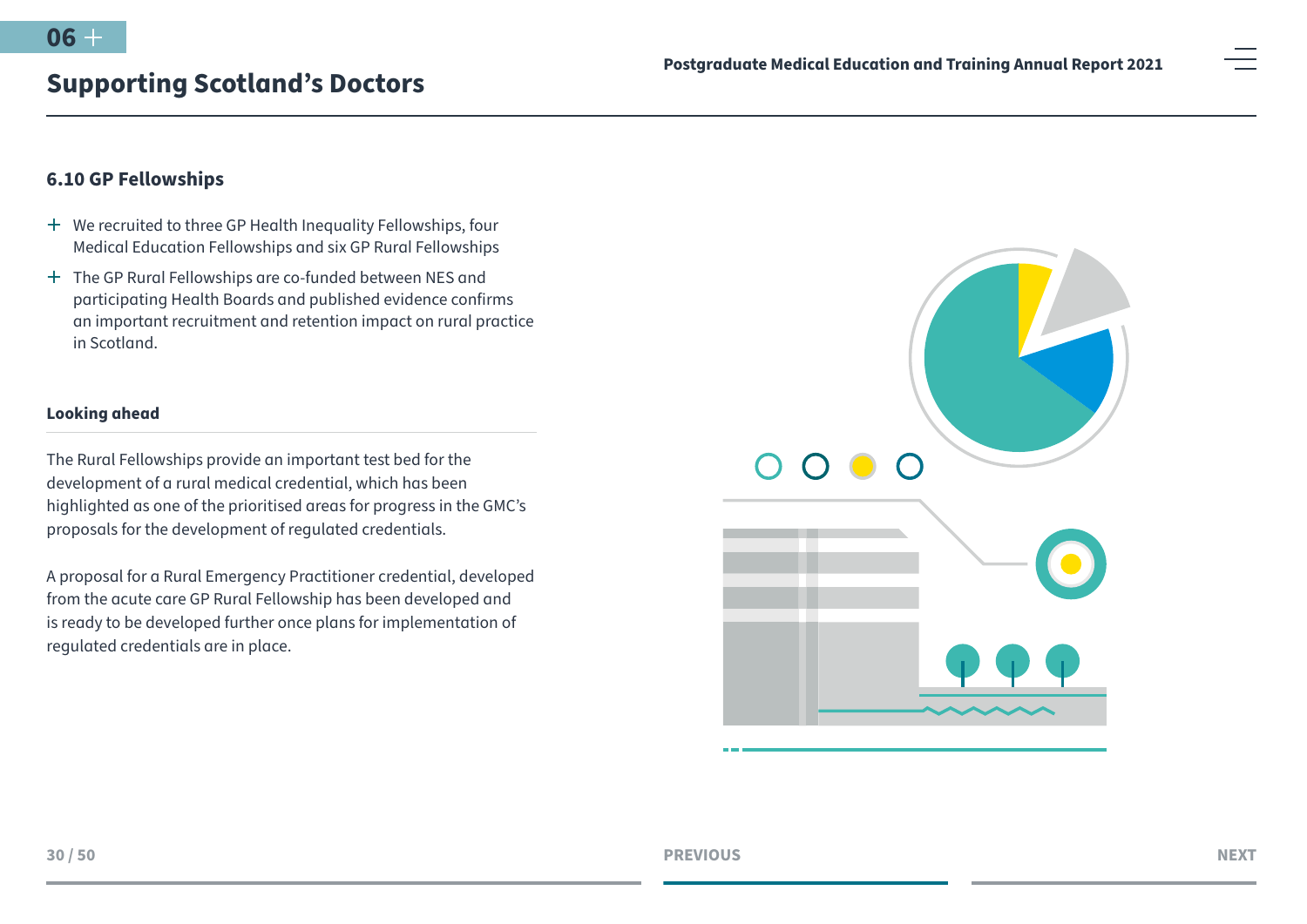### <span id="page-30-0"></span>**6.11 Scottish Clinical Leadership Fellowship (SCLF)**

We recruit to and employ up to 12 SCLFs; medical and dental specialty trainees that spend a year out of programme hosted in a variety of organisations including the Scottish Government, Royal Colleges, General Medical Council, and territorial and national Health Boards. SCLFs contribute to and lead strategic work in their host organisations.

NES provides a bespoke leadership and development programme for the fellows together with Pharmacy leadership fellows in this well-evaluated and flagship leadership fellowship. Now in its tenth year, the SCLF scheme plays a major part in a shared ambition between the Government and the service to identify, develop and nurture a cadre of skilled future clinical leaders.

# **6.12 Forensic Medical Examiner (FME) Training**

- $+$  We deliver a suite of courses to support the training and education of FMEs including *'An Introduction to Forensic Medicine Examination'* course, an *'Up-date Conference for FMEs and an 'Essentials in Sexual Offences Management & Court Skills'* course. (full title 'Essentials in Sexual Offences Examination and Clinical Management (Adults and Adolescents)
- $+$  We have as part of the Workforce and Training subgroup of the *Taskforce to Improve Services for Rape and Sexual Assault Victims,* been commissioned by the Scottish Government to redesign our approach to supporting the development of Sexual Offences Examiners. As a result, we have substantially reworked our 'Essentials' course, to provide a blended learning experience and make it more flexible, portal and accessible
- $+$  The redesigned 'Essentials' course has been accredited by the Faculty of Legal and Forensic Medicine and as such attendance at this course means that examiners meet the training standards described by HIS
- <sup>+</sup> We have delivered 'Essentials' courses in a variety of locations. We have also adapted the course at the Government's request to include the nurses that support examiners and clients and are contributing to work that will hopefully result in nurses being able to take on the examiner role in time.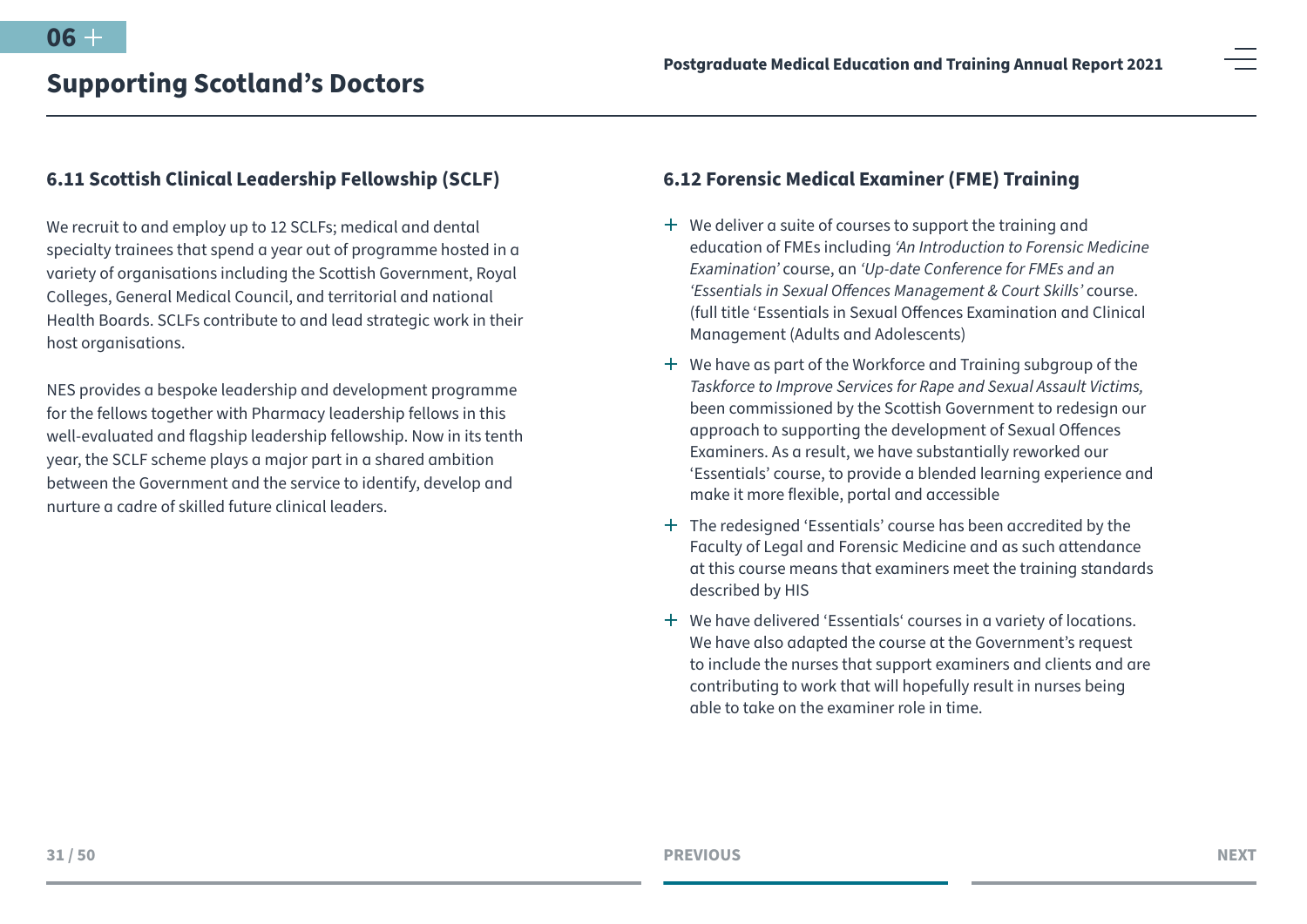# <span id="page-31-0"></span>**6.13 Medical Appraisal & Revalidation**

#### **Appraiser Training Courses**

- $+$  As part of the Scottish Government's common pathway approach to appraisal and revalidation, NES is tasked to provide appraiser training for clinicians wishing to take up the role of appraisers to facilitate appraisals in Scotland to ensure consistency in approach and quality.
- $+$  We offer two types of appraiser training a two-day course which is mandatory for anyone wishing to become a **New Appraiser**; and a one-day **Refresher** course for experienced appraisers designed to support the existing appraiser workforce by offering them a platform to share good practices, network, and refresh/maintain their skills as an appraiser.
- $+$  The appraisal year runs from April to March and in the 2019-2020 period, we organised 12 New Appraiser courses and 9 Refresher courses.
- $+$  From the 11 New Appraiser courses ran (1 cancelled due to low uptake), 129 clinicians were successfully trained as New Appraisers; and 132 Appraisers successfully attended 8 Refresher courses (1 cancelled due to COVID).
- ª A 1-day Appraiser Course Tutors day was held on 4 September 2019, successfully training 14 new tutors to join the existing cohort.
- $+$  Due to the pandemic, all appraisal and revalidation activities in 2020/2021 were paused up to September 2020; and restarting in October but with a new focus on doctors' wellbeing.

Full details and breakdown of the training courses can be found in the Medical Appraisal Scotland annual report. **[https://www.appraisal.nes.scot.nhs.uk/resources/](https://www.appraisal.nes.scot.nhs.uk/resources/AnnualReport-19-20/index.html) [AnnualReport-19-20/index.html](https://www.appraisal.nes.scot.nhs.uk/resources/AnnualReport-19-20/index.html)**

#### **SOAR**

NES also supports medical appraisal in Scotland by the continued provision and support of SOAR (Scottish Online Appraisal Resource) - an online system used by all doctors working in Scotland. SOAR was developed by NES and has been running since 2005, with data maintained by its users and local health board admin teams to facilitate the appraisal process.

SOAR users are supported via a helpdesk system managed by the Medical Appraisal Scotland team. During 2019/2020 the helpdesk resolved 6052 enquiries – the lowest in the last 5 years – indicating that the system and processes are firmly embedded. In April 2020 we switched our helpdesk system to the one used by NES to integrate existing services for ease of maintenance and support.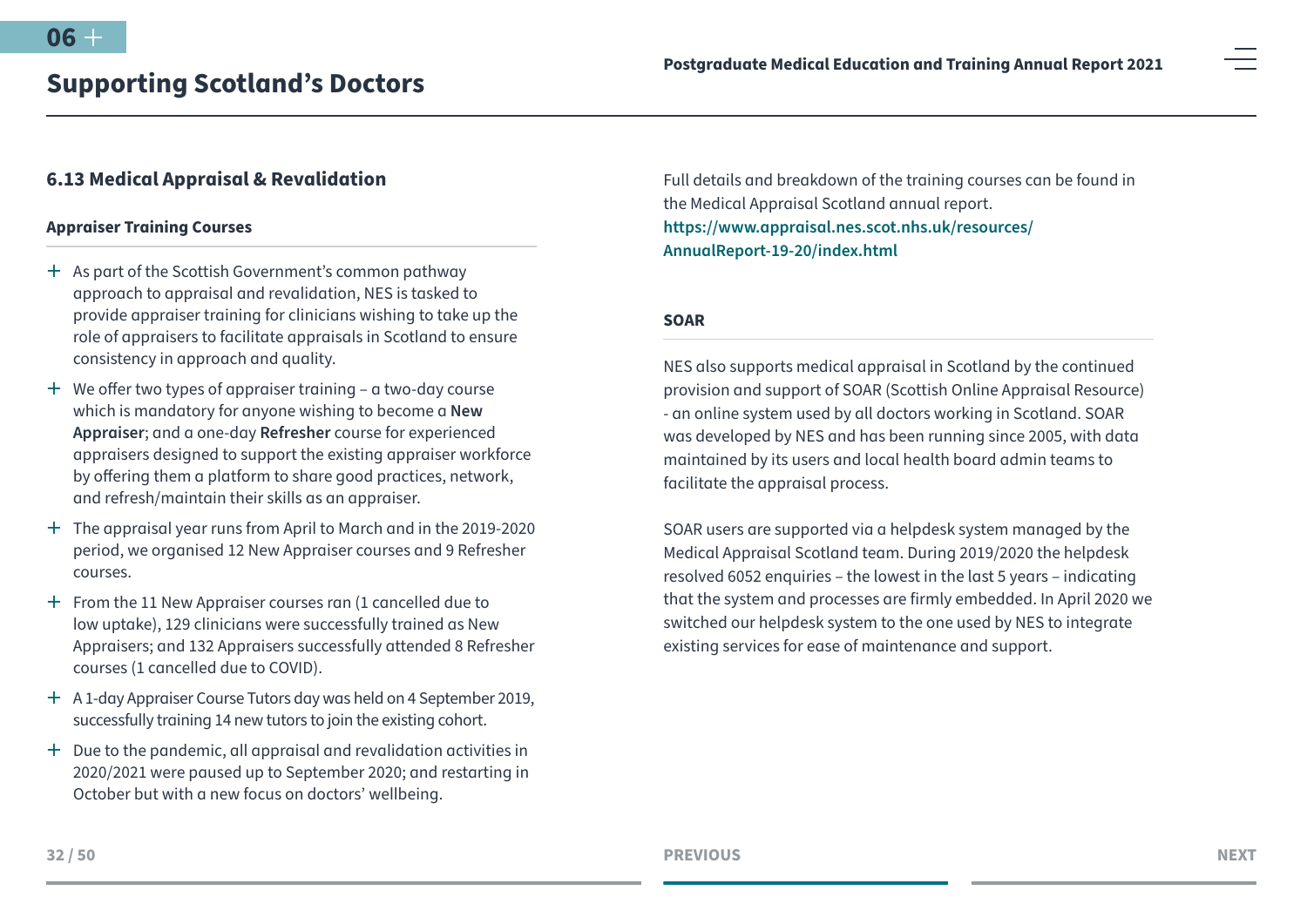#### **Conferences and other National meetings**

The annual **Scottish Medical Appraisers Conference** was once again held in parallel with the Scottish Medical Education Conference at the EICC, Edinburgh on 10th May 2019. The theme for the Medical Appraisers Conference this year was "Reflection". Drs Maurice Conlon (Clinical Advisor, Professional Standards Team, NHS England) and Rob Hendry (Medical Director, Medical Protection Society) were the guest speakers and presented on "Appraisal: A Soft Reboot" and "Reflective Practice" respectively. The conference was very well attended with positive feedback on guest speakers and the workshops. (2020 Conference was cancelled due to the pandemic).

The annual **Appraiser Course Tutors Conference** was held on 5th September 2019 at Murrayshall Hotel. A series of interactive workshops and plenary discussions was had in the morning, utilising everyone's experience and exploring the options to review and improve the existing training programme (see section on "Review of NES Appraiser training courses" below). An interactive Coaching Skills session was delivered by Dr Iain Wallace in the afternoon. Dr Wallace was formerly the Responsible Officer in NHS Lanarkshire and his session was very well received by the tutors.

On 16 September 2020 a virtual event for tutors was held via MS Teams where we provided an update on the training courses and discussed the remote delivery format and content (see "Impact of Covid-19" section).

We also facilitated **National Appraisal Leads** and **National Appraisal Administration meetings** to support all the Appraisal Leads and Local Admin teams within the health boards, giving them a platform to discuss and inform on significant issues and share best practice.

#### **Medical Appraisal & Revalidation QA Report**

As sponsored by the Scottish Government, NES produced the Medical Appraisal & Revalidation Quality Assurance (MARQA) report reviewing submissions from all designated bodies in Scotland for the year 2018/2019. The finalised report was published and circulated on 20th December 2019.

The report is available on the Medical Appraisal Scotland website:

**[https://www.appraisal.nes.scot.nhs.uk/i-want-access-to/marqa.aspx](https://www.appraisal.nes.scot.nhs.uk/i-want-access-to/marqa.aspx )**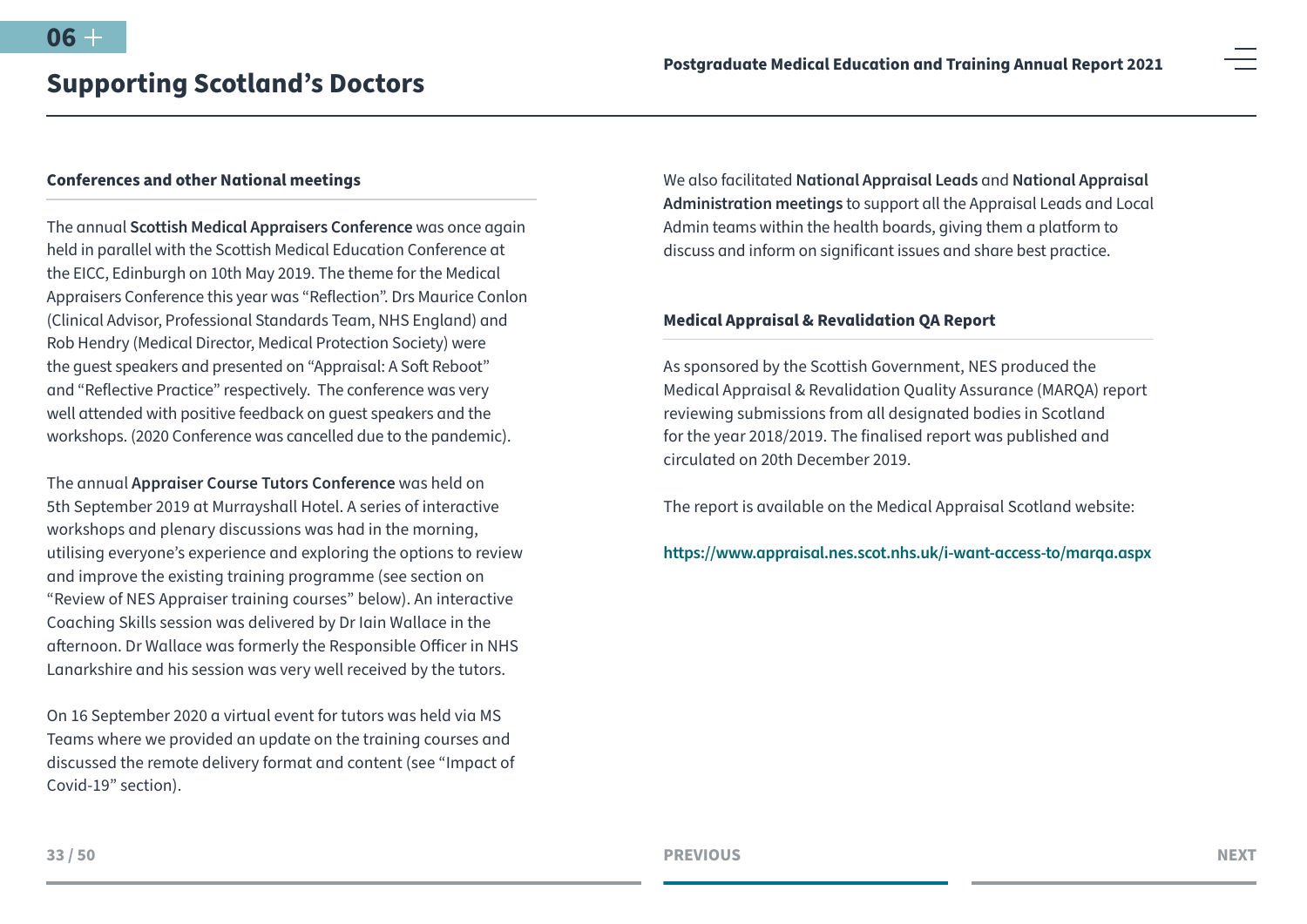#### **Scottish Appraisers Survey**

The submissions for the 2018/2019 MARQA review indicated that there was significant variation in the levels of support the Medical Appraiser workforce received from their local health boards. The Medical Appraisal Team at NES was keen to explore this further to increase our understanding of this issue and consider what actions we could take to improve the situation. We ran a survey which was sent out to all Medical Appraisers working in NHS Scotland in November 2019.

It was similar to the RCGP Appraiser Survey also run in 2019. We decided to include questions on the Appraisers' experience, overall workload, cross-specialty practices, their experience of Appraiser support, and their views on the impact of Appraisal.

These results show a complex picture of the differences between the primary and secondary care appraiser cohorts and their experience of appraisals and support in the appraiser role.

With initial training in Scotland run nationally by NES and ongoing support provided both nationally and locally within Health Boards and other organisations who employ appraisers, it would be useful to explore these differences and the reasons behind it further.

The survey confirmed the MARQA returns' indication that support to medical appraisers is variable. In order to address these differences action will need to be taken at local as well as national level.

One of the key action points for NES to action is the review of our Appraiser Training courses, something we had been planning for some time.

Full details of the survey findings can be found at:

**[https://www.appraisal.nes.scot.nhs.uk/i-want-access-to/general](https://www.appraisal.nes.scot.nhs.uk/i-want-access-to/general-publications/2019-medical-appraiser-survey-report.aspx)[publications/2019-medical-appraiser-survey-report.aspx](https://www.appraisal.nes.scot.nhs.uk/i-want-access-to/general-publications/2019-medical-appraiser-survey-report.aspx)**

#### **Review of NES Appraiser training courses**

As part of the review of the appraiser training courses NES provides, a number of workshops were held with the national Appraisal Leads and all our training course tutors to get their views on how the training can be improved. Following their feedback and also considering findings from the Appraisers Survey, we revised the content and delivery of the Refresher training with a view to review the New Appraiser training next.

The new Refresher content and format was due to be piloted in the April to June 2019 courses. Unfortunately, all appraisal activities (including the 2019/2020 MARQA review) were postponed towards the end of March as part of the effort to combat the COVID-19 pandemic.

Subsequently we concentrated our efforts to revising our New Appraiser training course content and format so that it is suitable and safe for remote delivery upon restart of activities.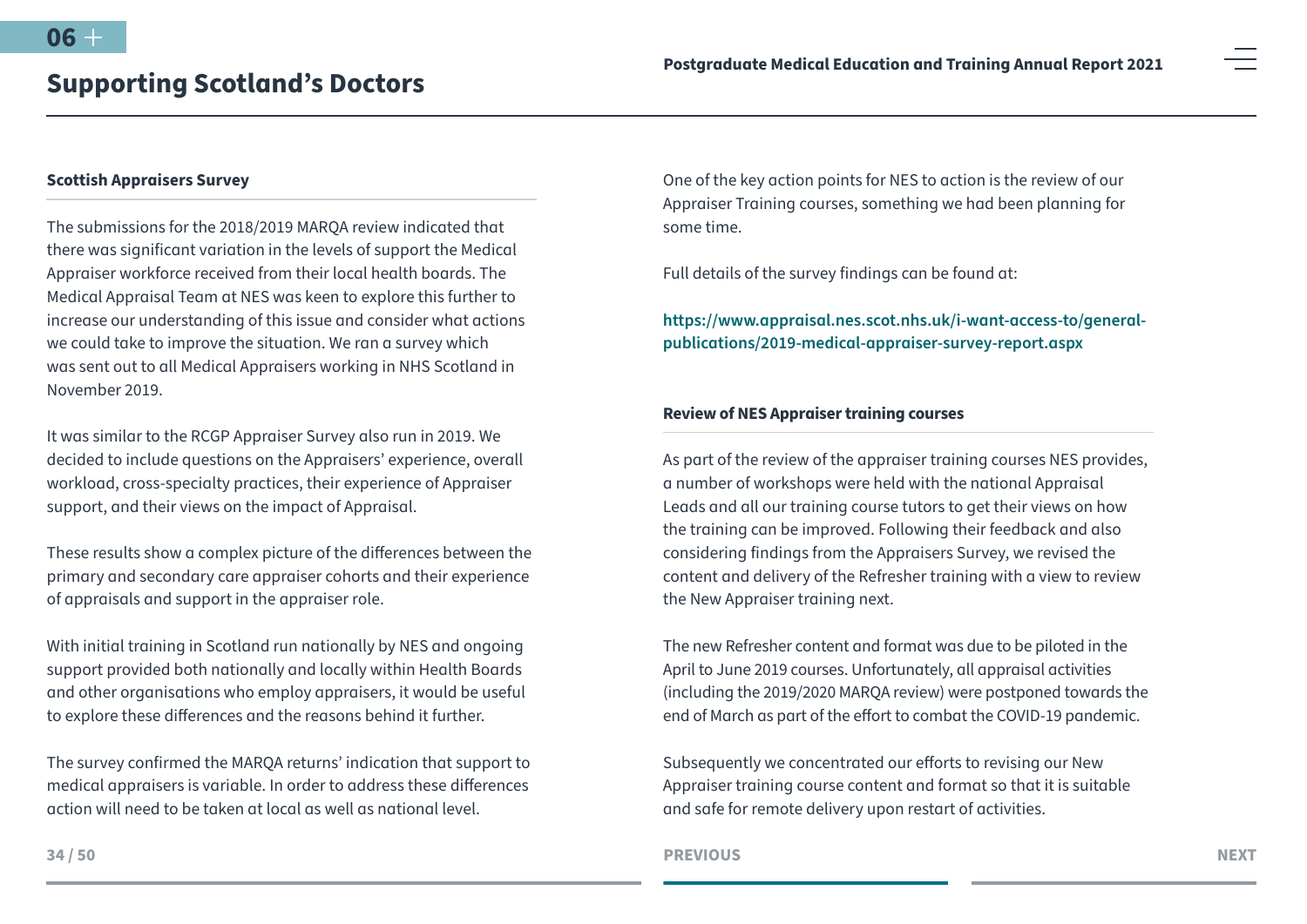#### **Impact of COVID-19 in 2020/2021**

There was significant impact caused by the pandemic to our appraiser training programme for 2020/2021 and beyond.

Prior to the pandemic, we had scheduled 12 New Appraiser and 11 Refresher courses. However, with all appraisal and revalidation activities on hold nationally, a decision was made to postpone all Refresher training for the whole of 2020/2021 and 8 of the 12 New Appraiser events (up to end of 2020); shifting our attention to the revamping of the New Appraiser courses instead. The choice and usage of technology will also have a significant role to play as we all adjust to a new way of living and working.

Appraisal activities recommenced in October and we successfully ran two New Appraiser training courses remotely via MS Teams in October and November respectively, with 15 new doctors recommended to take up the role of medical appraiser. The new format consisted of mandatory completion of 7 PowerPoint modules and remote attendance of two half-days on MS Teams on reduced capacity (max of 8 participants). Feedback from facilitators and participants were very positive.

Based on feedback received we made changes to the programme and format and, using existing dates scheduled prior to the pandemic, a further eight New Appraiser courses were scheduled for January to March 2021.

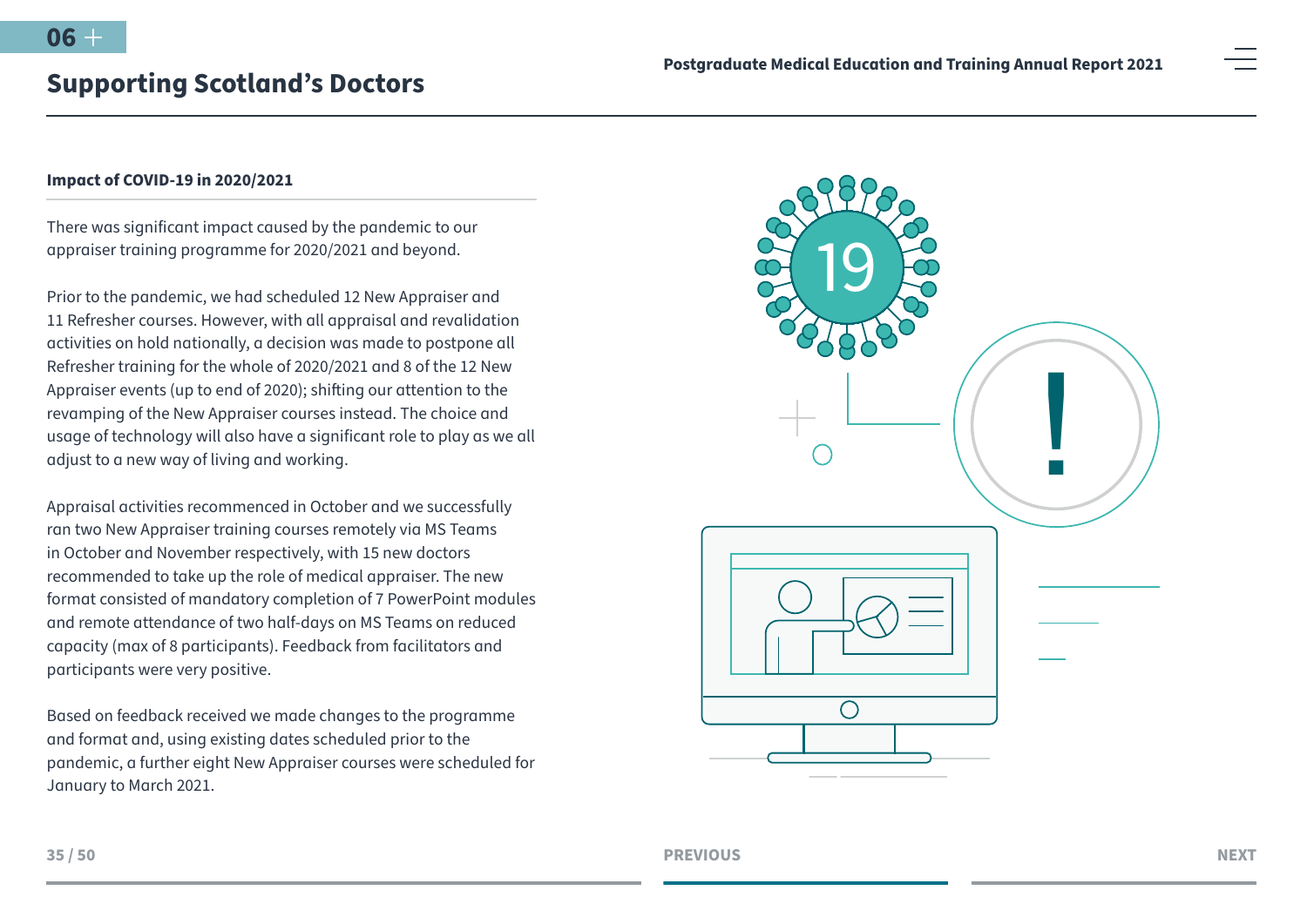<span id="page-35-0"></span>

# **6.14 The Specialist and Associate Specialist (SAS) Development Programme**

- $+$  Now established for eight years, the approach of the SAS Development Programme was obligated to change approach in response to the circumstances and priorities of COVID. Our team have initiated a successful shift to online delivery for both our national educational sessions and local events.
- $+$  Prior to the restrictions necessitated by COVID, we ran a one-day Quality Improvement workshop in Jan 2020, in collaboration with the NES OI team: 54 SAS attended.
- <sup>+</sup> Unfortunately, 5 scheduled training courses and workshops organised by the SAS Programme which were due to take place in person throughout March and April 2020 had to be cancelled due to COVID. At that time, pressures on service resulted in these courses being cancelled completely rather than moving to an online learning platform.
- $+$  The launch of online events for SAS began with three dedicated Q&A sessions during May 2020, to address issues and concerns around SAS wellbeing and development during COVID, hosted by APGD Dr Lynne Meekison and Lead Dean Professor Alan Denison. Total attendance was 70.
- <sup>+</sup> A series of bespoke educational webinars for SAS followed from June 2020 onwards, with a focus on aspects of careers development; each featured current or former SAS doctors as presenters. Topics included Extended Roles; Developing Your Career: Any Age, Any Stage; Job Planning and Experience of Applying for CESR. Total attendance across all webinars was 226.
- ª A series of 9 local SAS educational events and drop-ins for SAS in their regional Health Boards were organised by the local SAS Education Advisers; following our last in-person local event in February in light of COVID restrictions, the rest were offered online through Microsoft Teams. A total of 145 SAS attended these events.
- $+$  The move to online learning has afforded the Programme the opportunity to record and share these webinars with SAS unable to attend or who wish to revisit the content: there have been 154 total views of our recorded webinars and events so far.
- ª 42 applications were made to the SAS Development Fund, supported by local SAS Education Advisers, of which 93% were approved. While a small number of in-person learning opportunities were able to proceed under COVID, there was increased focus on online learning and study. Examples of training which deliver new or improved services in the various Health Boards include: MSc in Clinical Critical Care, PG Certificate in Medical Education, PG Certificate in Medical Education for Dentists, Introduction to Dermoscopy, Diploma in Healthcare Simulation and Patient Safety, Intravenous Sedation. Other approved training has had to be deferred due to COVID, particularly practical courses e.g. PG Diploma in Dental Implantology.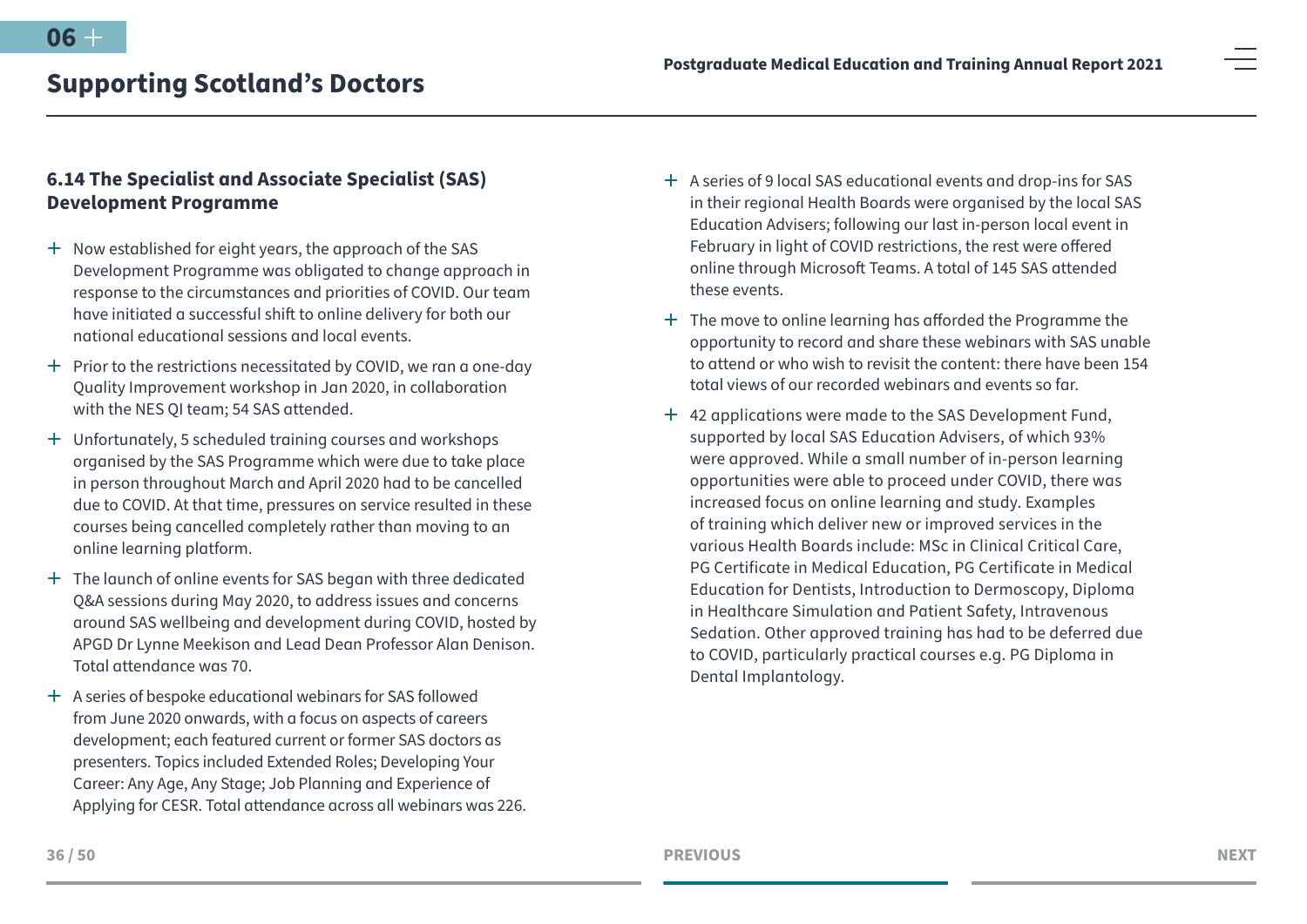- $+$  We delivered our first virtual workshop to support SAS doctors considering applying for CESR, run jointly with GMC with 61 attendees overall. We supported 4 SAS with development activity towards CESR; individuals with clearly identified gaps in training were funded to undertake either supervised secondments or training which should enable them to achieve the competencies they require towards making a successful CESR application. However, some of these attachments have had to be deferred due to COVID and other SAS who are currently working to achieve CESR have delayed submitting applications for top-up training due to the limitations on the training opportunities available in some specialties.
- $+$  19 SAS participated in a dedicated three-part online workshop on Human Factors & Patient Safety, facilitated by the NES ODLL team for our Programme.
- $+$  21 SAS dentists were supported to undertake a dedicated online Masterclass in Cone Beam CT operation and reporting, and 1 SAS dentist to undertake a Refresher version of the course.

#### **Looking ahead**

- <sup>+</sup> The 5th SAS National Conference, originally scheduled for March 2020, was unable to be run this year due to COVID concerns. The Programme will be offering their first ever virtual half-day conference in June 2021, with plans made for an in-person event in March 2022.
- $+$  Further webinars and online workshops are scheduled throughout 2021, tackling issues such as Professionalism, Consent, and Doctors in Difficulty. These will continue to be recorded and shared after the fact. Local events are also being arranged to run virtually; the NHS Lothian virtual SAS event has 42 bookings so far.
- $+$  The SAS Development Programme continues to receive highquality applications with a current focus on online learning. As more training courses successfully move online, we anticipate this trend to continue, enabling SAS to learn new skills to develop and support clinical services. Feedback from recent applicants and their clinical directors confirms the success of the SAS Programme in developing individuals and improving service delivery and patient care.
- <sup>+</sup> Many more SAS are keen to pursue CESR and we anticipate the demand for top-up training to increase once training opportunities are able to be offered to SAS again.
- <sup>+</sup> The SAS Development Programme has rapidly responded to the current challenges and continues to evolve to support the changing needs of Scotland's NHS.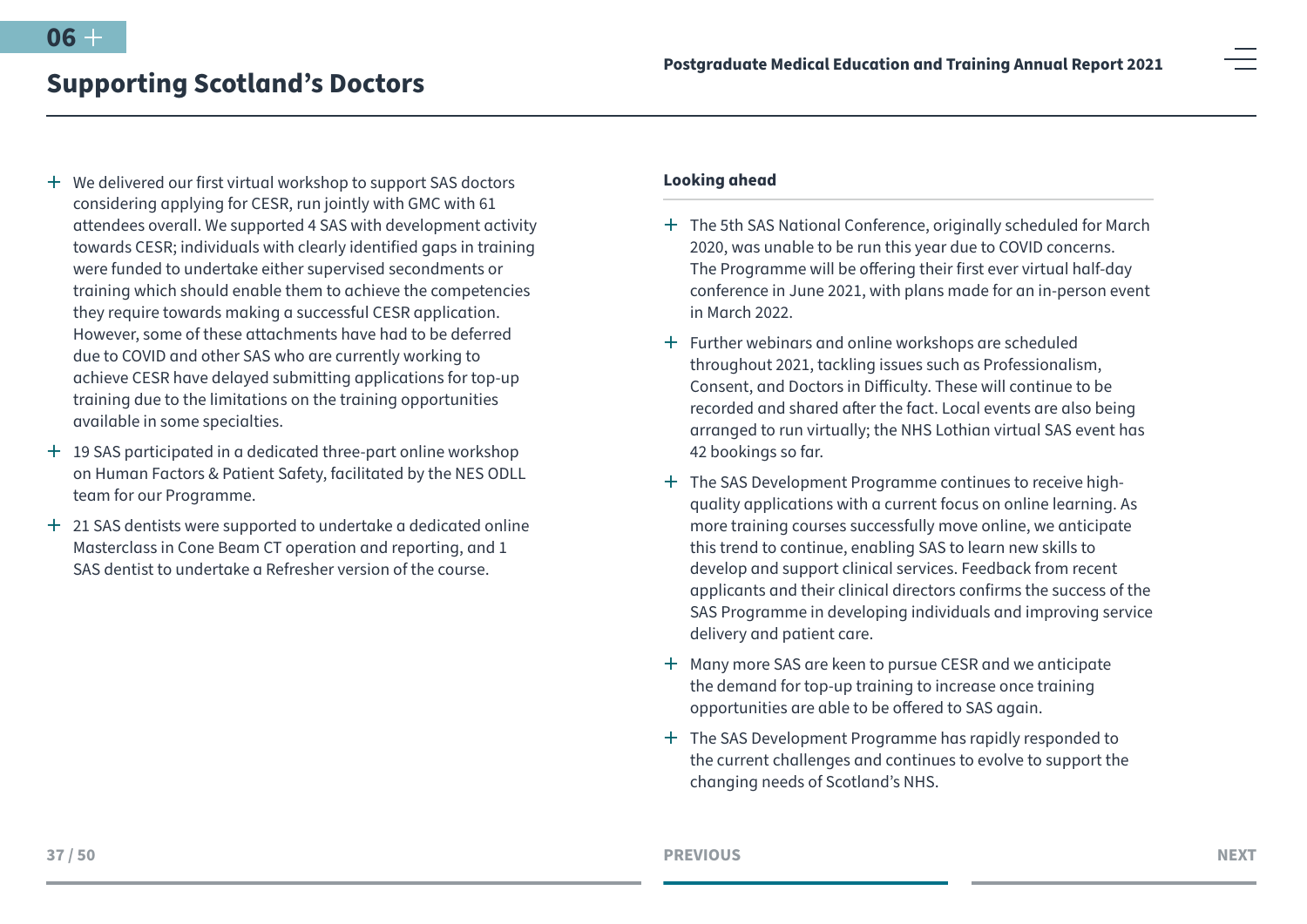### <span id="page-37-0"></span>**6.15 Safety, Skills & Improvement**

#### **Responding during COVID**

In the repose to COVID, the Safety, Skills and Improvement team have contributed to:

#### *Capturing Organisational Learning*

Development of practical guidance to help people working in the health and social care ecosystem capture valuable practice and improvements made during their response to COVID-19.

## *Guidance on the User-Centred Design of Work Procedures for Care Teams*

**G**uidance on the human-centred design of work procedures such as protocols, written instructions, checklists or flow charts.

#### *Design of Mass COVID-19 Vaccination Centres*

Safety, Skills and Improvement Research Collaborative (SKIRC) led a coalition of UK and international partners in providing specialist guidance to leaders and designers of global COVID-19 vaccination programmes on integrating Human Factors principles and methods to support related safety and efficiency. Now working in partnership with NHS Ayrshire and Arran and Public Health Scotland to undertake Human Factors based design analysis of vaccination facilities with a view to sharing this learning across Scotland and beyond.

#### *Design Guidance for Novel Manufacturers of Ventilators*

Supporting the design, development, usability testing and operation of new ventilators.

#### *GP COVID Risk Assessment tools*

A series of tools were developed by a multidisciplinary group from NES, HIS and PHS. These included a validated safety checklist, risk assessment tool, frequently asked questions, guidance on designing procedures and implementation examples.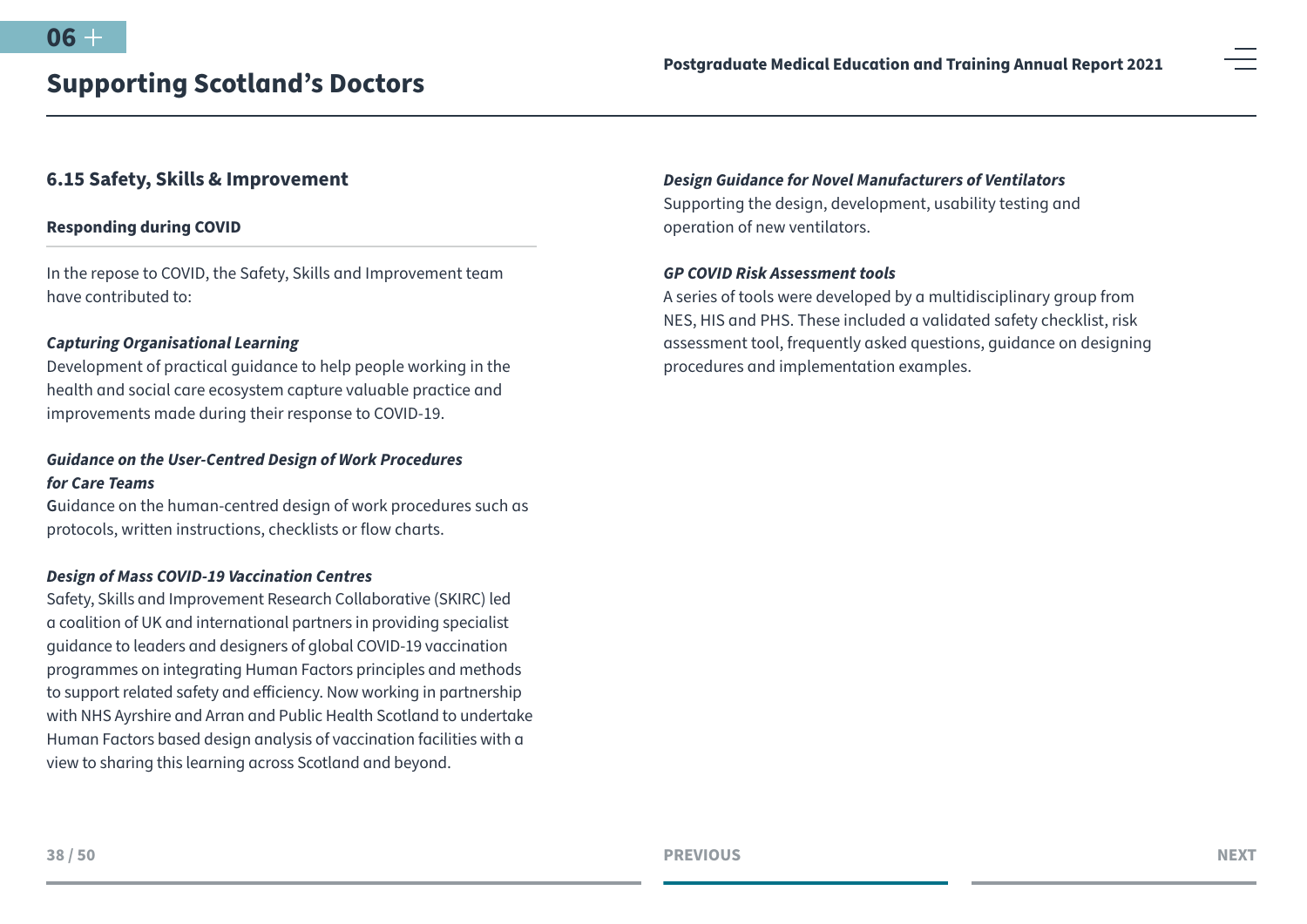#### **Human Factors Education and Integration**

Delivery of Human Factors education was adapted due to COVID with all introductory level training being provided through eLearning modules. To support higher level learning to increase impact several other projects were delivered over the last 12-months.

#### *Q exchange project*

NES were awarded a grant from the Health Foundation to explore and enhance the links between Human Factors and the Quality Improvement community. This has involved the testing and evaluation of a hybrid Human Factors and Quality Improvement method; delivery of over 20 one-hour webinars on Human Factors concepts and approaches; and the development of an online community of practice.

#### *Residential Masterclass in Human Factors*

2-day course held in March 2020 with 30 risk, safety, improvement and complaints advisors across five NHS Boards.

#### *Openness and Learning agenda*

NES and HIS have been jointly commissioned by Scottish Government to develop and deliver resources to support the application of a systems-based approach to analysing and learning from events in health and care. Prior to the COVID pandemic a conference for 120 delegates across Boards on systems thinking for care teams and organisations was held. The planned educational programme incorporates much of the learning and research priorities of the Safety, Skills and Improvement team.

#### *Barrier Management and Proactive Risk Assessment*

An educational resource was developed to introduce Bowtie Analysis (BTA) as a method for health and social care organisations to evaluate the key controls relied on to protect against serious adverse events, how they can be defeated and inform what action needs to be taken strengthen the effectiveness of the controls.

#### *Human Factors in Paramedic Practice*

Co-authored three chapters (systems thinking; safety culture; and learning from incidents) in book entitled 'Human Factors in Paramedic Practice'.

#### *Safety Culture*

An expert Multi-Professional Workshop was held to review, refine and validate NES Safety Culture Discussion Cards. Changes are being finalised and testing of the cards and related educational and implementation resources will be required.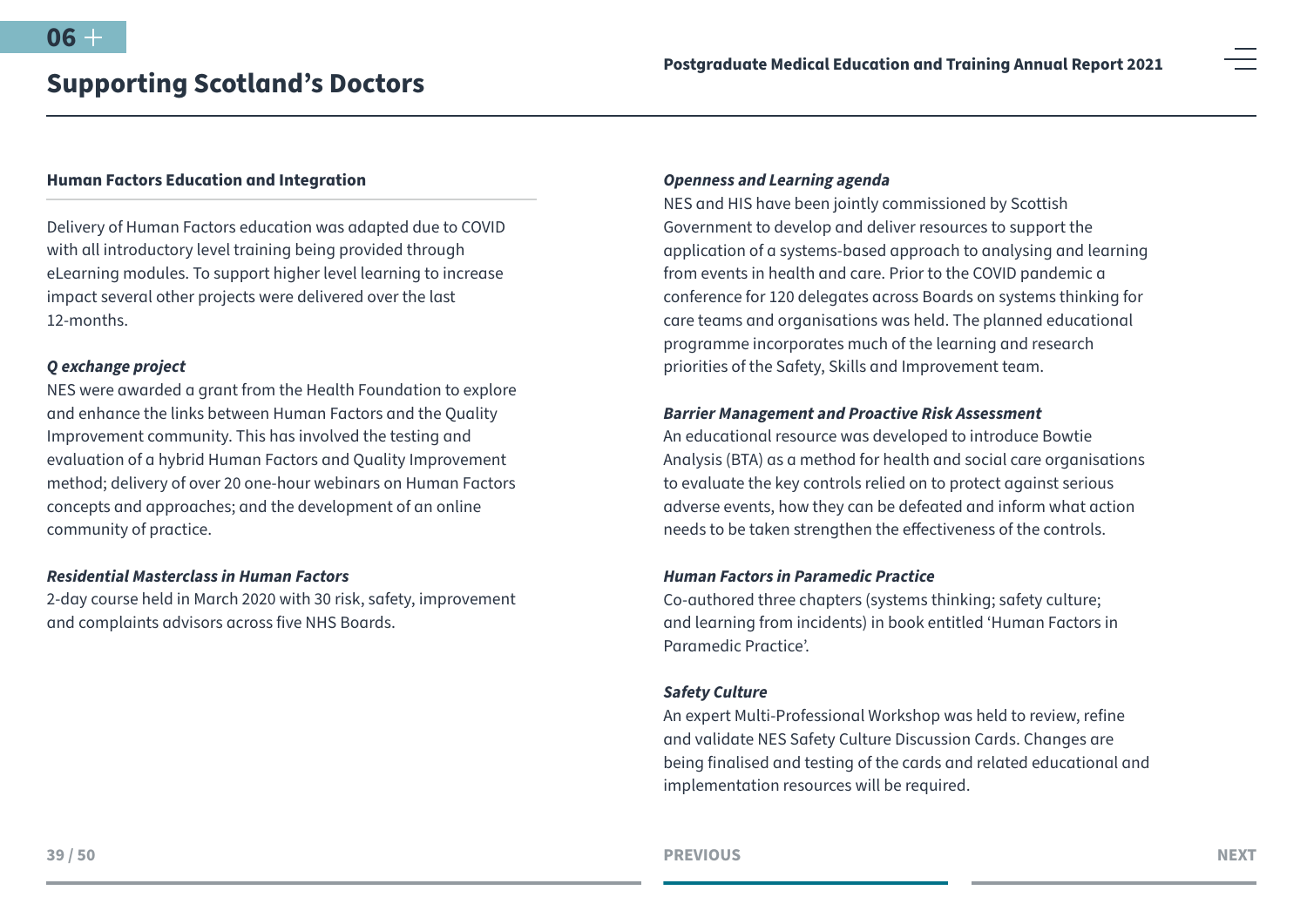#### <span id="page-39-0"></span>**SKIRC 'Thought Papers'**

 $+$  Thought papers based on the evolving research undertaken by SKIRC were produced in the following areas: Frontiers in Human Factors; 'Never Events' and the 'Zero Harm' Vision; Taking a Professional Approach to Patient Safety; Healthcare Human Factors: A call to action for policymakers, leaders and educators; A Systems Analysis of the UK COVID-19 pandemic response.

#### **Structured handover project**

'Train the trainer' sessions for regional health boards continue resulting in the delivery of educational sessions on effective clinical handover to Foundation Doctors throughout NHS Scotland across nine territorial NHS boards. Training within special health boards includes NHS24 and Scottish Ambulance Service. Evaluation of the impact of training is underway.

#### **Quality Improvement Resources**

The booklet 'QI in Primary Care – what to do and how to do it' has been updated. Includes QI and Human Factors tools to support qualified staff and trainees to undertake successful projects. The booklet supports the new QI training being delivered to all GP Specialty Trainees across Scotland and to GP Educational Supervisors.

# **6.16 Clinical Skills Managed Educational Network (CSMEN) Response to COVID-19**

CSMEN developed three main e-learning resources related to skills bundles required to deal with the pandemic using CSMEN quality assure processes:

**COVID-19 Helping you in your role -**

**Self-Protection (Unit A)** 

**Assessment and Management (Unit B)** 

**Protecting your Workplace (Unit C)** 

**[https://learn.nes.nhs.scot/28832/clinical-skills-managed](https://learn.nes.nhs.scot/28832/clinical-skills-managed-educational-network/covid-19-resources)[educational-network/covid-19-resources](https://learn.nes.nhs.scot/28832/clinical-skills-managed-educational-network/covid-19-resources)**

A further two units on Procedural Skills development (D) and Rehearsing Immersive Simulation scenarios (E) were also developed to support skills transition to the workplace.

Due to the changing information of the disease, these were reviewed and updated weekly for the first two months of the pandemic.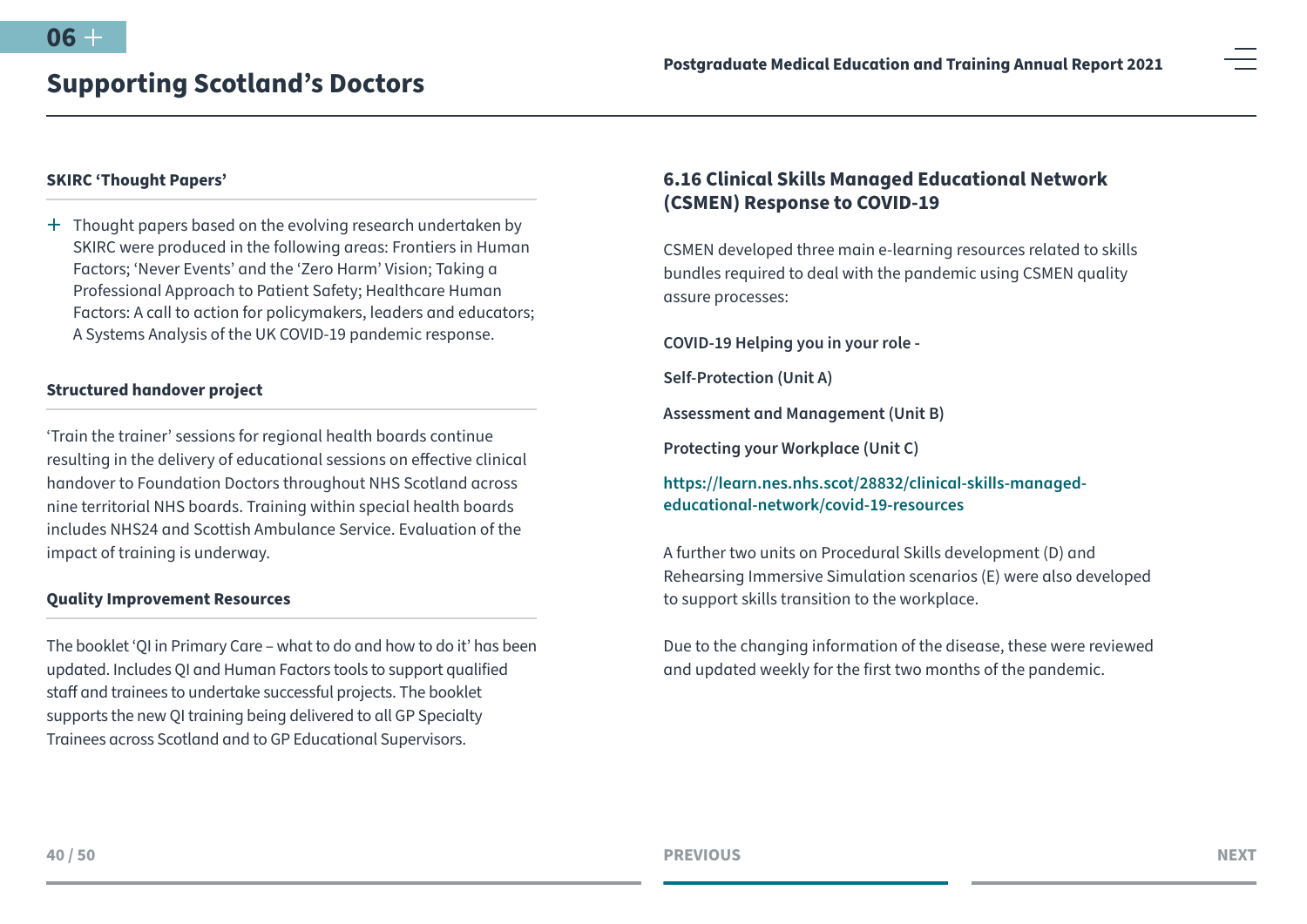# **Usage figures for all five resources are shown below:** Up to date links were given in the resources to link the learner to evidence -based demonstrations and guidelines to enhance reliable delivery of standards of skills.



#### **Lockdown in the larder**

These were recorded interviews with different users of the COVID skills bundles sharing their experience of how the online resources supported their practice. These were shared on the CSMEN webpage and included interviews with rural practitioners, educators, and front line nursing, AHP and medical staff.

# **[https://www.csmen.scot.nhs.uk/resources/covid-19-resources/](https://www.csmen.scot.nhs.uk/resources/covid-19-resources/lockdown-in-the-larder/ ) [lockdown-in-the-larder/](https://www.csmen.scot.nhs.uk/resources/covid-19-resources/lockdown-in-the-larder/ )**

#### **BASICS Scotland**

BASICS Scotland are funded by CSMEN to deliver pre-hospital emergency care courses (PHEC) to remote and rural practitioners. In response to the restrictions of the pandemic they had redirected their capabilities away from face to face courses.

# *Development of a new open access resource hub* **<https://basics-scotland.org.uk/basicslms/resource-hub/>**

These focus on topics such as performing under pressure, triage and keeping well and using podcasts to share experiences from wellknown experts in prehospital care.

So far 12 podcasts have been released and have had 3015 listens which equates to 1692 hours of content delivery.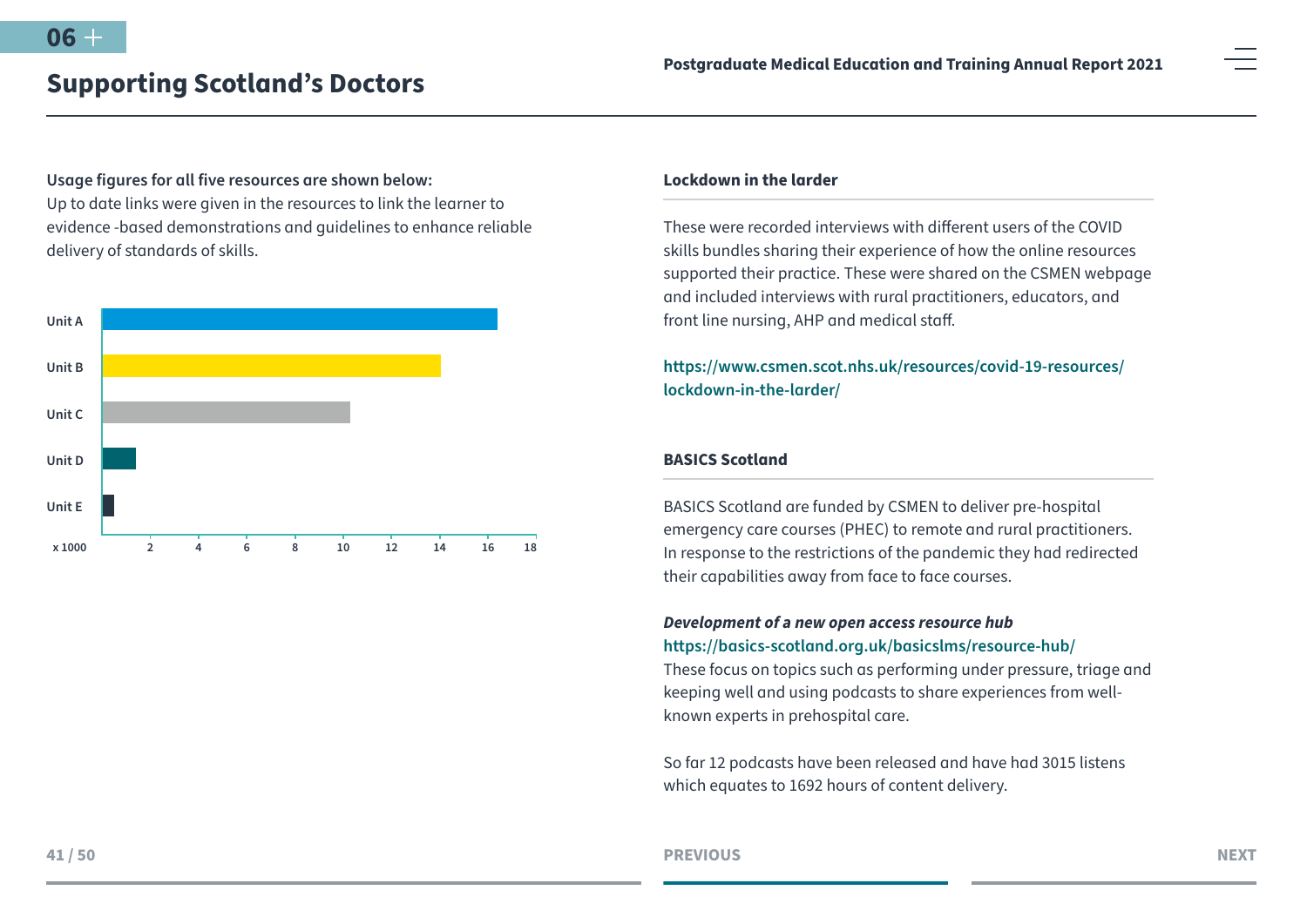#### *Skills pod distribution*

BASICS have skills pods strategically placed in Orkney, Lewis, Mull and Fort William where they have continued to deliver and support refresher equipment (Sandpiper Trust bag) and skills sessions.

#### *E-learning modules*

In relation to e-learning BASICS have developed modules for the e-portfolio on Adult Patient Assessment, Trauma, Paediatrics and Cardiology.

#### **MSU Virtual Tour**

A virtual tour of the MSU has been developed to give new and existing users access to the layout and equipment available. It has been designed using 360 virtual reality technology and will support faculty in planning simulation-based education sessions prior to the MSU arrival. It enables users to look inside the cupboards and access the interactive equipment guides. This provides a model for building and incorporating interactive learning tools and support for facilitators as well as the prevention of skill decay in learners. To access the tour use the following link (Turas Learn login required):

### **[https://learn.nes.nhs.scot/43947/clinical-skills-managed](https://learn.nes.nhs.scot/43947/clinical-skills-managed-educational-network/mobile-skills-unit-msu/)[educational-network/mobile-skills-unit-msu/msu-virtual-tour](https://learn.nes.nhs.scot/43947/clinical-skills-managed-educational-network/mobile-skills-unit-msu/)**

Online instructional videos for simulation equipment have also been developed further with a new orientation video.

## **Delivering safe FTF Simulation based learning at NHS Louisa Jordan**

When the nightingale hospital commissioned by the Scottish Government as a COVID-19 step down facility was no longer required in May 2020 it presented an opportunity for CSMEN to propose the establishment of an interim National Skills Education Hub. Many skills training facilities had been requisitioned throughout Scotland for clinical services. The added need for COVID safety measures such as physical distancing meant that the facility could be adapted for multi-professional skills training for the workforce.

CSMEN has led the implementation of the Hub with quality assured processes applied to delivering a standard of skills education.

There were four main pathways of learning:

- $+$  A standard induction plan for Covid-19
- + Skills training for West of Scotland workforce
- + National skills training
- $+$  Skills Innovation trials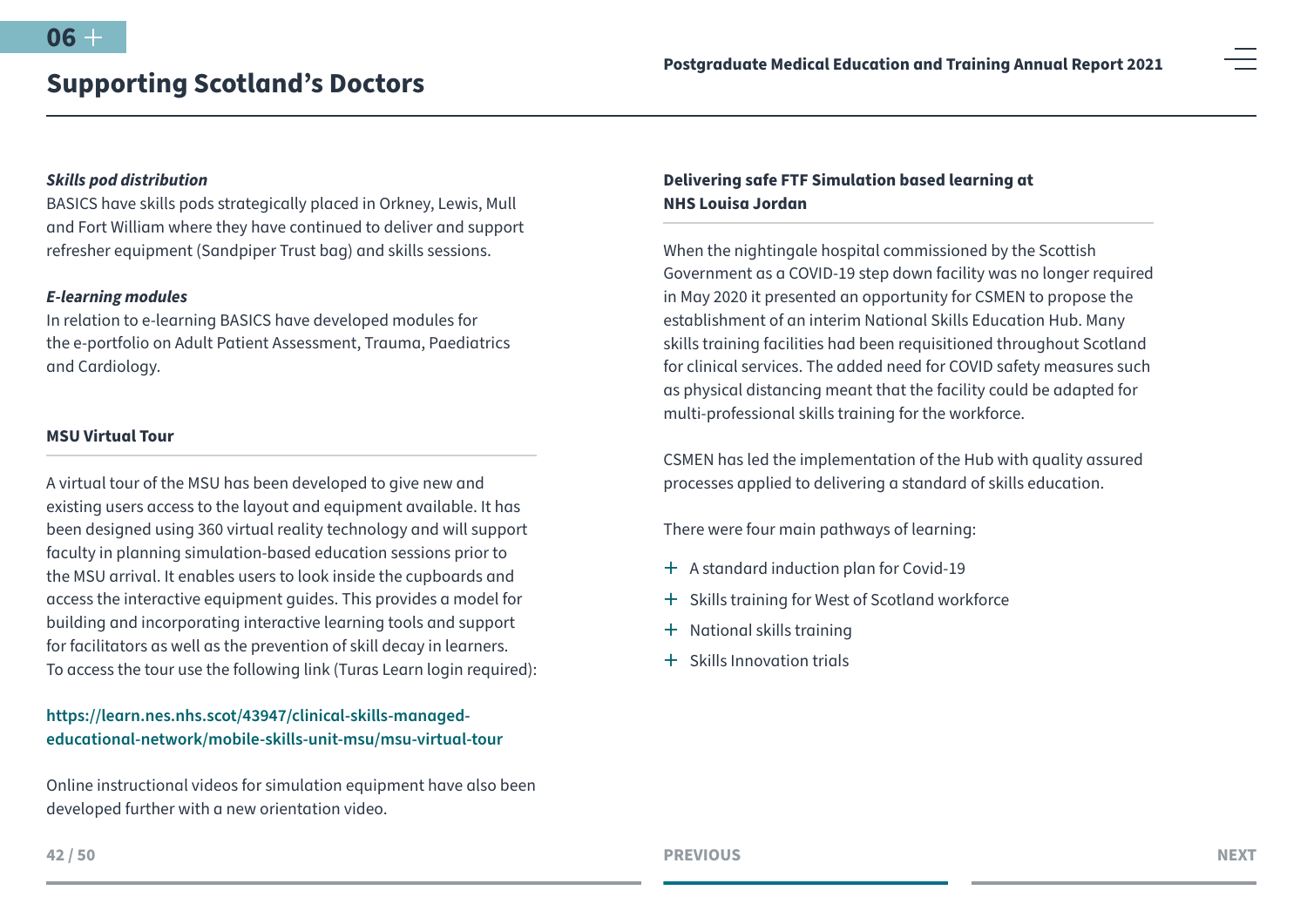

#### **CSMEN at NHS Louisa Jordan**

*Step-up to COVID-19 induction programme at NHS Louisa Jordan* A programme, lesson plans, links to online learning resources and scenarios have been developed for an induction to working in any facility caring for COVID-19 patients. This has been shared on Turas Learn.

#### *National programmes at NHS Louisa Jordan*

The NHS Louisa Jordan has provided safe facilities for learning for national programmes such as ALS, PROMPT, EPALS, SCOTTIE as well as faculty development.

#### *Innovations at NHS Louisa Jordan*

In relation to innovations the NHS Louisa Jordan has piloted an interprofessional ward exercise with team debriefing using a systems approach and this approach has also been piloted by GPs.

The first European EyeSi simulator was piloted at the NHS Louisa Jordan initially to train optometrists but with the incorporated feedback system it will be of support to all those involved in eye care. In addition an innovative face to face multi-professional skills programme for vaccinators has been developed and introduced.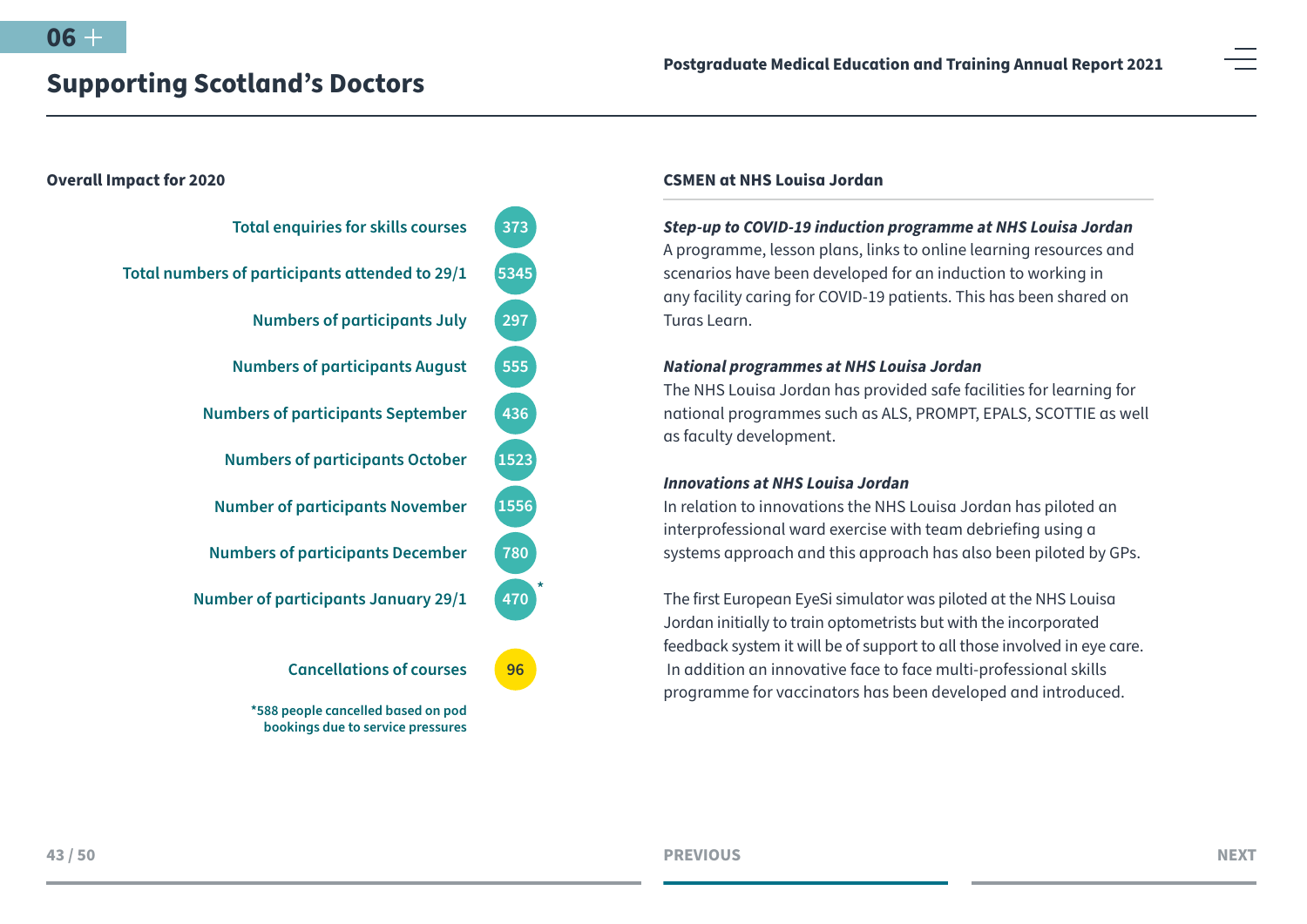#### <span id="page-43-0"></span>**Simulation based educators' launch of Tier 1**

In August 2020 the on-line tier 1 programme of the Simulationbased Educator National Framework developed by CSMEN was launched on Turas learn. It covers five independent units of learning. The programme fulfils the regulatory bodies teacher training requirements.

**[https://learn.nes.nhs.scot/33268/clinical-skills-managed](https://learn.nes.nhs.scot/33268/clinical-skills-managed-educational-network/educational-resources/f)[educational-network/educational-resources/faculty](https://learn.nes.nhs.scot/33268/clinical-skills-managed-educational-network/educational-resources/f)[development-becoming-a-simulation-based-educator](https://learn.nes.nhs.scot/33268/clinical-skills-managed-educational-network/educational-resources/f)**

In six months 102 have completed the on-line programme with an 81% completion rate. Medicine and Nursing represent the majority of those registering across all grades. Ten of the 14 territorial boards have accessed the training with NHS Lanarkshire , Greater Glasgow and Clyde and NHS Grampian providing the main uptake.

# **TEL Improving the quality of skills education using e-learning in the times of Covid 19**

 The development of Technology Enhanced Learning (TEL) has become a major workstream in NES over the past year to which CSMEN has contributed at all levels from governance to evaluation, to design of support for learners and trainers. This is based on the CSMEN experience of our quality assured e-learning resources for learner and faculty in relation to simulation based education.

# **6.17 Continuing Professional Development (CPD) for Primary Care professionals and teams**

- <sup>+</sup> Our Practice-based Small Group Learning (PBSGL) has remained popular in General Practice in Scotland with approximately 35-40% of Scotland's GPs being members of PBSGL groups. Pharmacist and nurse numbers have seen the highest growth in the past two years meaning that increasing numbers of groups are inter-professional.
- $+$  We have supported the development of PBSGL in Wales.
- <sup>+</sup> We deliver 'A Day in the Life of a Busy General Practice' CPD events across Scotland as well as a wide range of face-to face events and opportunities for peer review of criterion-based audit, significant event analyses and consultation skills to primary health care staff.
- <sup>+</sup> Through Scottish Government funding, we have significantly increased our educational opportunities for General Practice Nurses. Demand for these courses is high and they have evaluated exceptionally well. The team have redesigned some of these Learning Programmes and courses to align with national priorities.
- $+$  Scottish Government funding has facilitated Quality Improvement and Continuing Professional Development Workshops across the country to support GPs in their preparation for appraisal.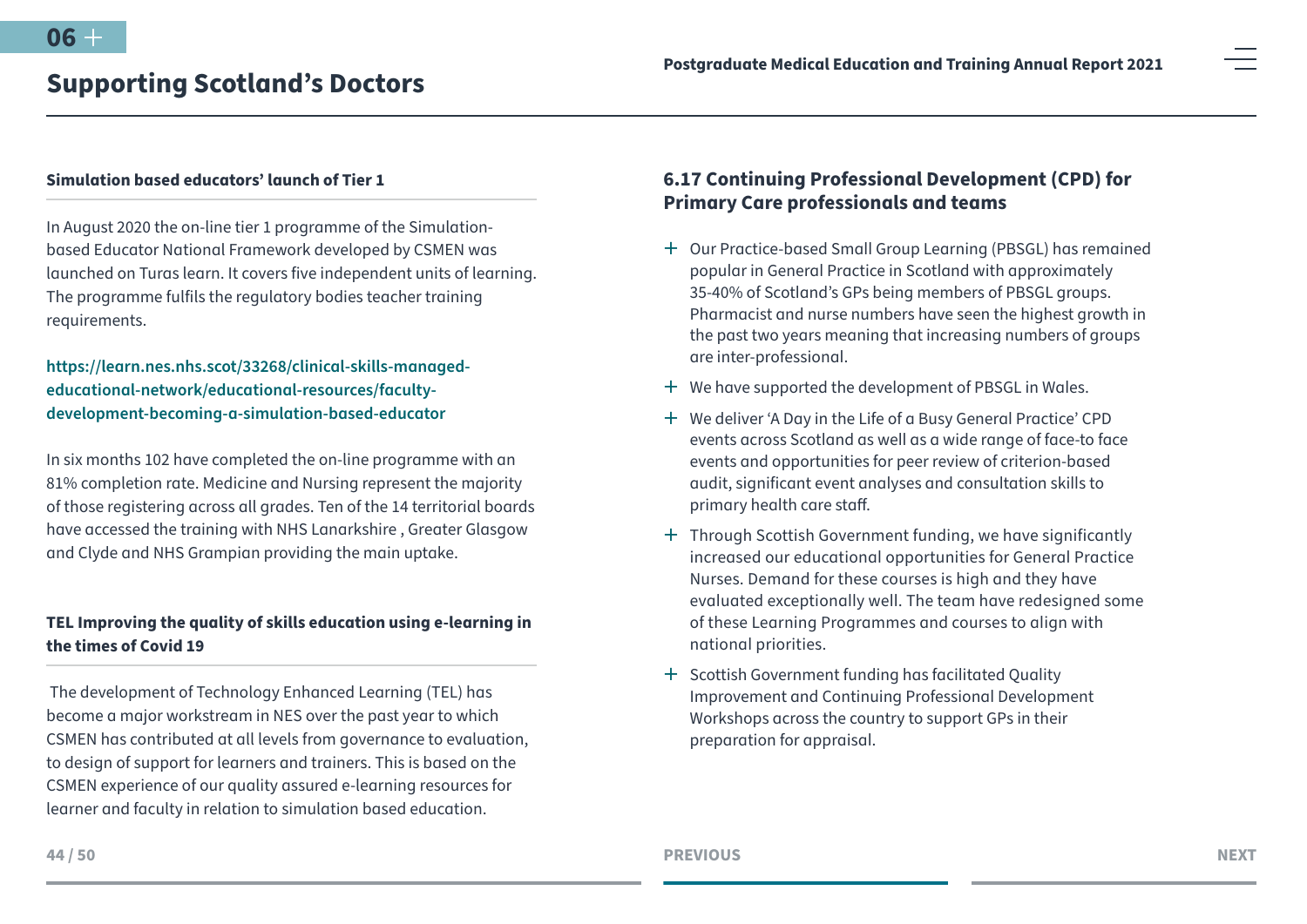<span id="page-44-0"></span><sup>+</sup> We have also received significant investment from Scottish Government to educationally support GPs in their first five years since qualification. This includes PBSGL membership, dedicated conferences and courses and research to better understand the CPD needs of this group.

#### **Looking ahead**

We aim to increase the number of PBSGL groups/members in Scotland and to continue to increase inter-professional membership. We aim deliver more of our training using virtual methods of delivery to attempt to have greater reach to the professions working in General Practice.

# **6.18 Grief and Bereavement**

#### **Responding to COVID-19**

- $+$  We produced and delivered a variety of educational resources and learning opportunities to support health and social care professionals to deliver the best care possible and support those who are bereaved during the challenges of the last year.
- $+$  We responded swiftly to emerging needs early in the pandemic, and working in collaboration with a wide range of multiprofessional subject experts, produced concise, easily accessible and digital resources on topics including:
	- **[Caring for people who are dying and those close to them](http://www.sad.scot.nhs.uk/media/16396/caring-for-people-who-are-dying-amidst-covid-19-visiting-restrictions-web-final.pdf)  [amidst visiting restrictions](http://www.sad.scot.nhs.uk/media/16396/caring-for-people-who-are-dying-amidst-covid-19-visiting-restrictions-web-final.pdf)**
	- **[Supporting the spiritual care needs of those who are](http://www.sad.scot.nhs.uk/media/16465/spiritual-care-resource-web.pdf)  [nearing the end of life](http://www.sad.scot.nhs.uk/media/16465/spiritual-care-resource-web.pdf)**
	- **[Bereavement in the workplace](http://www.sad.scot.nhs.uk/bereavement/dealing-with-bereavement-in-the-workplace/)**
		- **• [Employees who are bereaved](http://www.sad.scot.nhs.uk/media/16419/employees-who-are-bereaved-web.pdf)**
		- **• [Experiencing the death of a colleague](http://www.sad.scot.nhs.uk/media/16414/experiencing-the-death-of-a-colleague-web.pdf)**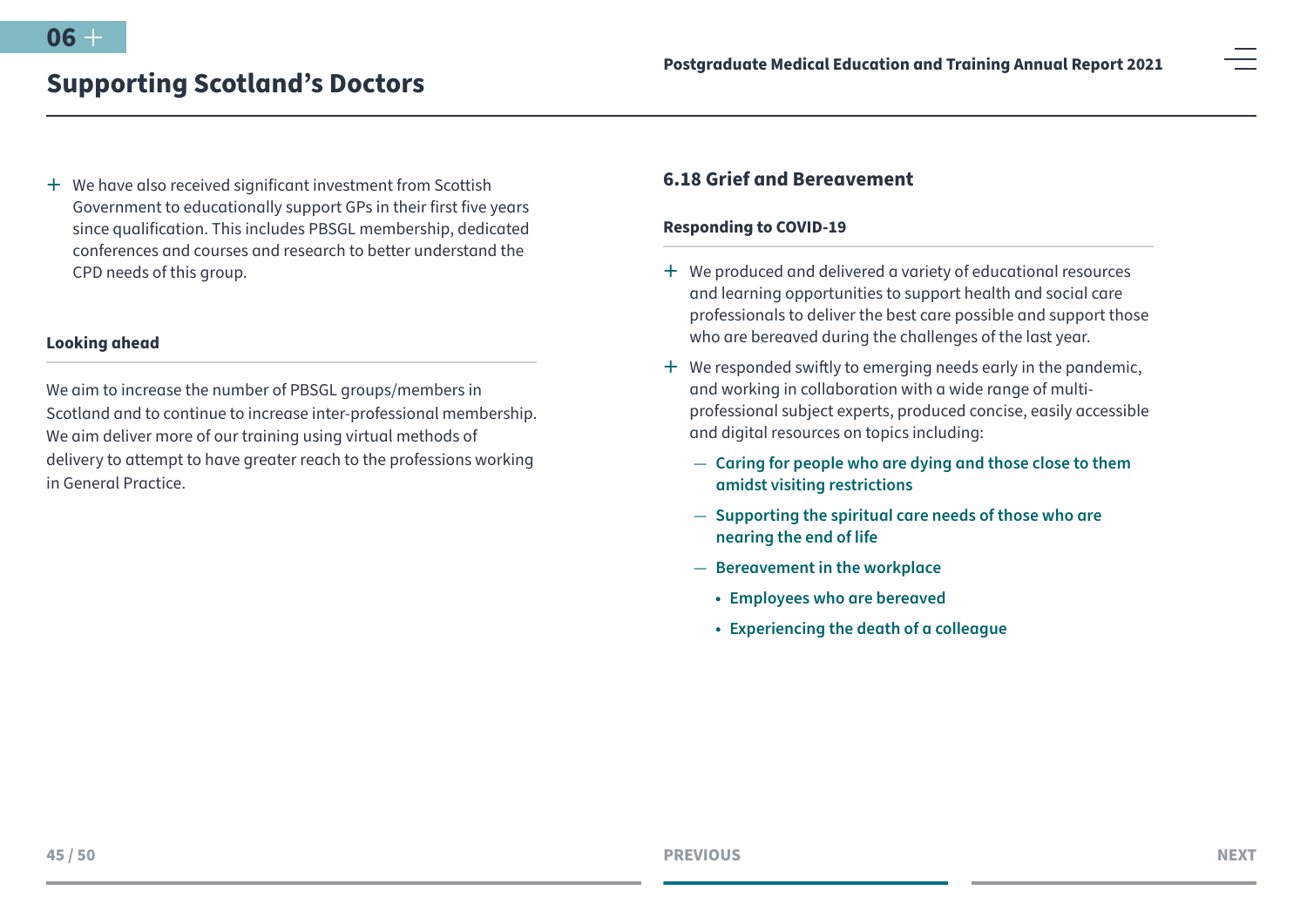#### **Bereavement Webinar Programme**

 $+$  We established a monthly bereavement webinar series which has been well received with over 1,300 professionals having registered to date.

*"Well paced, relevant, credible, thank you…"*

 $+$  Seven sessions have been hosted on a variety of topics including child bereavement, death certification, bereavement following substance use and psychological perspectives on grief and loss. Recordings and further resources are available on the **[Support](http://www.sad.scot.nhs.uk/events/previous-webinars/)  [around Death \(SAD\) website](http://www.sad.scot.nhs.uk/events/previous-webinars/).**

#### **Educational resources**

- ª A new animation **['Coping with death and bereavement as a](https://vimeo.com/440679133)  [health and social care professional'](https://vimeo.com/440679133)** was launched in July, which introduces the acronym **['TALK' \(Tell, Ask, Listen, Kindness\).](http://www.sad.scot.nhs.uk/media/16398/nes-flyer-copywrite.pdf)**
- ª At the end of 2020 our **[suite of short animated films on](http://www.sad.scot.nhs.uk/video-wall)  [bereavement-related topics](http://www.sad.scot.nhs.uk/video-wall)** had been viewed over 52,000 times, a 55% increase on views from the previous year.
- $+$  We continue to receive positive feedback regarding these materials and requests for permission to use them on a national and international basis within teaching courses and programmes.

*"The animated films… have helped clarify my thoughts around communication with the bereaved. Particularly working in acute hospitals through Covid it was so useful to have accessible resources to make deeply difficult conversations more manageable..."*

- $\pm$  We continue to ligise with the Death Certification Review Service (DCRS), ensuring that current **[educational resources](http://www.sad.scot.nhs.uk/atafter-death/death-certification/)** on the completion of Medical Certificates of Cause of Death (MCCD) remain accurate and updated. This includes top tips for certifying and non-medical staff, and two e-modules on **['Certification of Deaths in the Community' and 'Death](https://learn.nes.nhs.scot/6462/death-dying-and-bereavement/death-certification)  [Certification: Identifying Common Mistakes'](https://learn.nes.nhs.scot/6462/death-dying-and-bereavement/death-certification)** – together completed over 1,600 times.
- ª We have also contributed to the development of **[a set of](http://www.sad.scot.nhs.uk/atafter-death/confirmation-of-death/)  [national learning resources on confirmation of death,](http://www.sad.scot.nhs.uk/atafter-death/confirmation-of-death/)** including a **[short film](https://vimeo.com/405096065)** – work led by the NES Clinical Skills team.
- $+$  A video capturing the experiences of a multidisciplinary Emergency Department team on dealing with death and bereavement is scheduled to launch in 2021. Staff will share what helps them cope with the demands of their role and how they and their colleagues stay healthy in the face of often extreme emotional demands.
- ª We continue to add content and develop our **[Death, Dying and](https://learn.nes.nhs.scot/1666/death-dying-and-bereavement)  [Bereavement](https://learn.nes.nhs.scot/1666/death-dying-and-bereavement)** and COVID-19 pages on Turas Learn and the **[SAD website.](http://www.sad.scot.nhs.uk/)**
- $+$  The SAD website provides a range of information related to care before, around the time of and after death. This year there have been over 29,000 users on the site with over 89,000 page views. This demonstrates a 61% increase on users from the previous year. The website has been accessed from 128 countries.
- <sup>+</sup> Our quarterly e-Newsletters continue to be well received with approximately 1,300 subscribers registered at the end of 2020.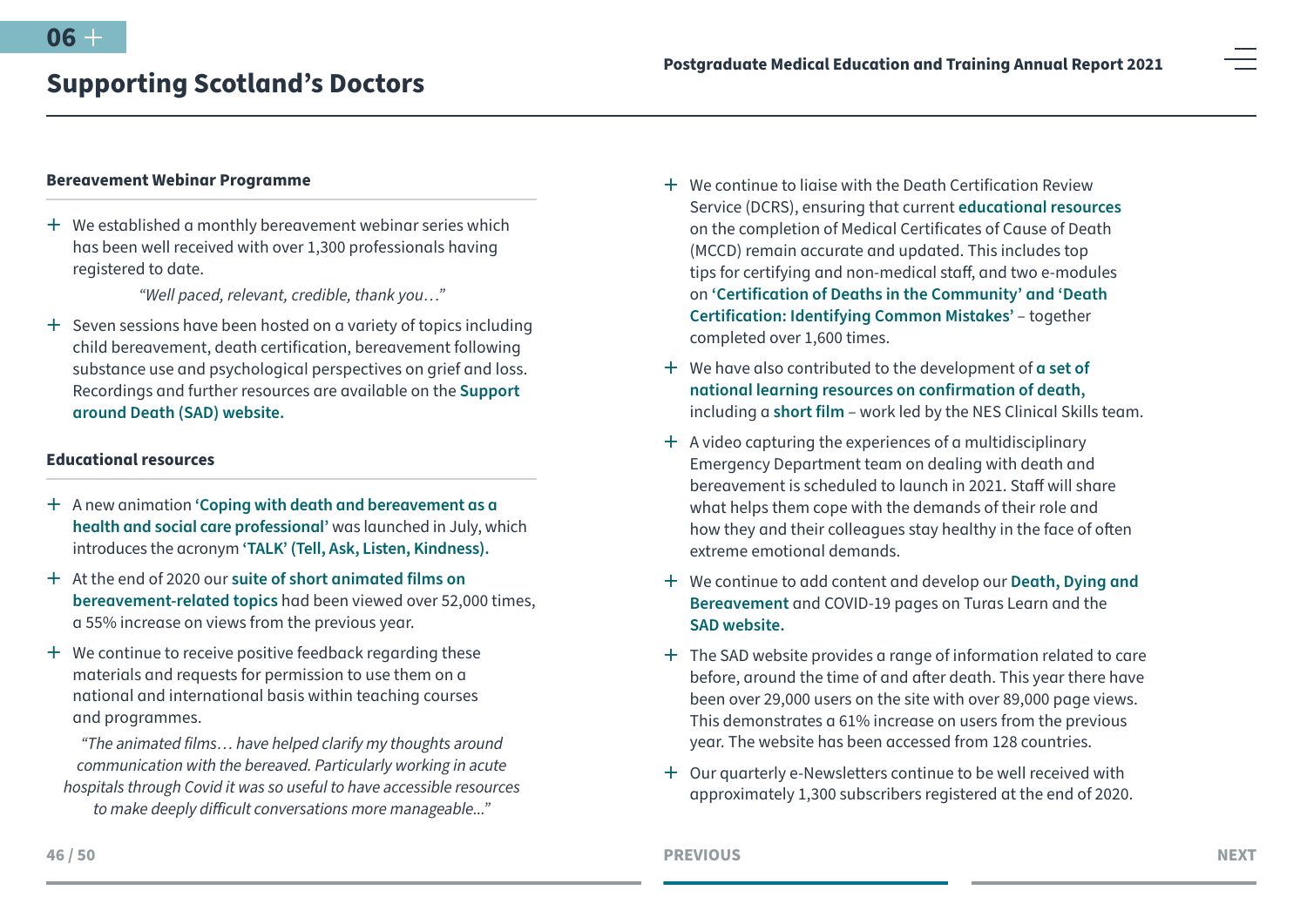#### **Supporting NHS Health Boards**

<sup>+</sup> We continue to host quarterly learning events for NHS Board Strategic Leads & Bereavement Coordinators and in response to the pandemic we established additional virtual catch up meetings for the network, 16 being hosted in 2020, providing a vital source of support and information.



#### **Bereavement Charter for Scotland**

 $+$  We are part of a national coalition which launched Scotland's first **[Bereavement Charter for Children and Adults](https://scottishcare.org/wp-content/uploads/2020/07/Bereavement-Charter-without-logos.pdf)** in April 2020, accompanied by **[FAQs](https://scottishcare.org/wp-content/uploads/2020/04/FAQs-1.pdf)** and **[Guidance Notes.](https://scottishcare.org/wp-content/uploads/2021/01/NESD1377-Bereavement-Charter-Guidance-Notes-Nov-2020.pdf)**

#### **Looking ahead**

We will continue to strive to influence the national strategic agenda on death, dying and bereavement education for health and social care professionals by e.g.

- ª Developing an e-module on *"Bereavement Basics"* and a suite of bereavement simulation scenarios
- $+$  Building on existing work with DCRS to refresh existing material and develop new resources on MCCD completion (particularly around COVID-19) and reporting deaths to the Procurator Fiscal
- $+$  Hosting an ongoing webinar programme and second annual conference
- $+$  Working with multi-sector partners on the promotion of the Bereavement Charter for Children and Adults in Scotland and leading on the bi-annual editing of the Guidance Notes
- $+$  Working with the Crown Office and Procurator Fiscal Service (COPFS) to refresh the existing NES Fatal Accident Inquiry Guidance.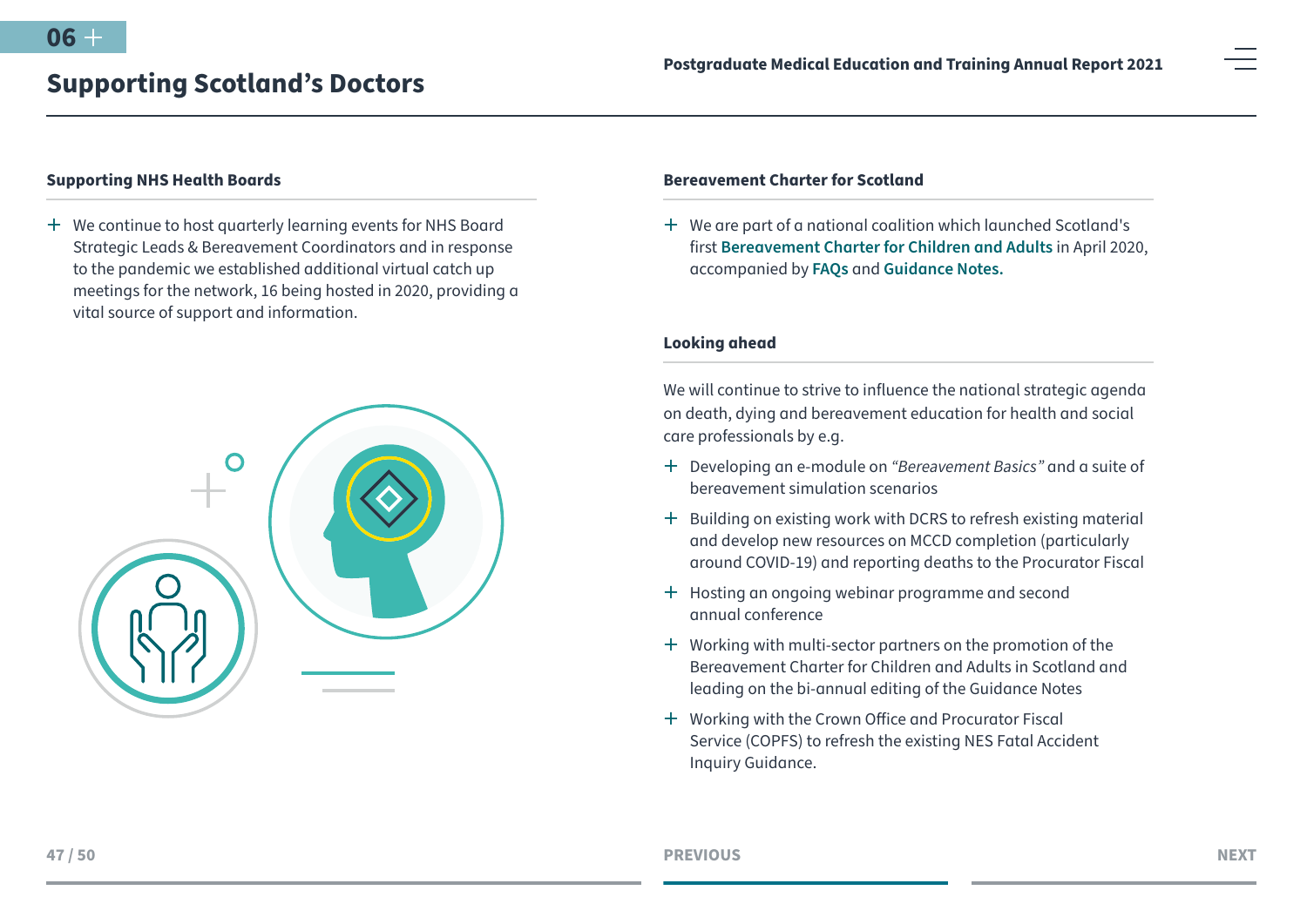# <span id="page-47-0"></span>**6.19 Remote and Rural Healthcare Alliance (RRHEAL)**

 $+$  We have continued to deliver monthly education sessions by VC around a host of topics via the *RRHEAL VC Education Network and our Rural General Hospital VC Education Network sessions across a wide variety of topics specifically tailored to meet the needs of remote , rural and island practitioners.*

### **<https://learn.nes.nhs.scot/902/rrheal/education-networks>**

 $+$  We have completed initial work on the development of the first Scottish multi professional *Rural Practitioner Advanced Level Education Programme* in collaboration with the Scottish Rural Medical Collaborative.

### **<https://www.srmc.scot.nhs.uk/>**

ª We completed our work as part of the international *Remote and Rural Recruitment and Retention Making it Work Project* which has produced a Workforce Sustainability Framework and a range of practical tools.

#### **<http://rrmakingitwork.eu/>**

- $+$  We have worked with University colleagues to design a new *Rural Hospital Practitioner High Dependency and Critical Care Accredited Programme.*
- ª We are working to design and develop the first *Rural Health & Social Care TURASLearn* site for and with Rural Health & Social Care Support Staff.
- <sup>+</sup> We are pleased to be early adopters of NES TURAS Learn and a host of educational resources can be accessed here **<https://learn.nes.nhs.scot/786/rrheal>**

#### **Looking ahead**

We are leading on the development of a proposal for a *Centre of Excellence in Remote and Rural Training and Education* with key partners across Scotland. RRHEAL, NES are providing leadership and support in developing this programme of work as part of our statutory responsibilities for NHS Scotland education and the coordination of remote and rural healthcare education developments across Scotland.

This programme of work will be developed in line with The Ritchie Report recommendations for a CoE that will also foster future workforce for remote and rural areas throughout Scotland. A project website has been launched to give access to documents and information relating to this work. More information is available here.

### **[https://learn.nes.nhs.scot/27194/rrheal-covid-19-support/scottish](https://learn.nes.nhs.scot/27194/rrheal-covid-19-support/scottish-centre-of-excellence)[centre-of-excellence](https://learn.nes.nhs.scot/27194/rrheal-covid-19-support/scottish-centre-of-excellence)**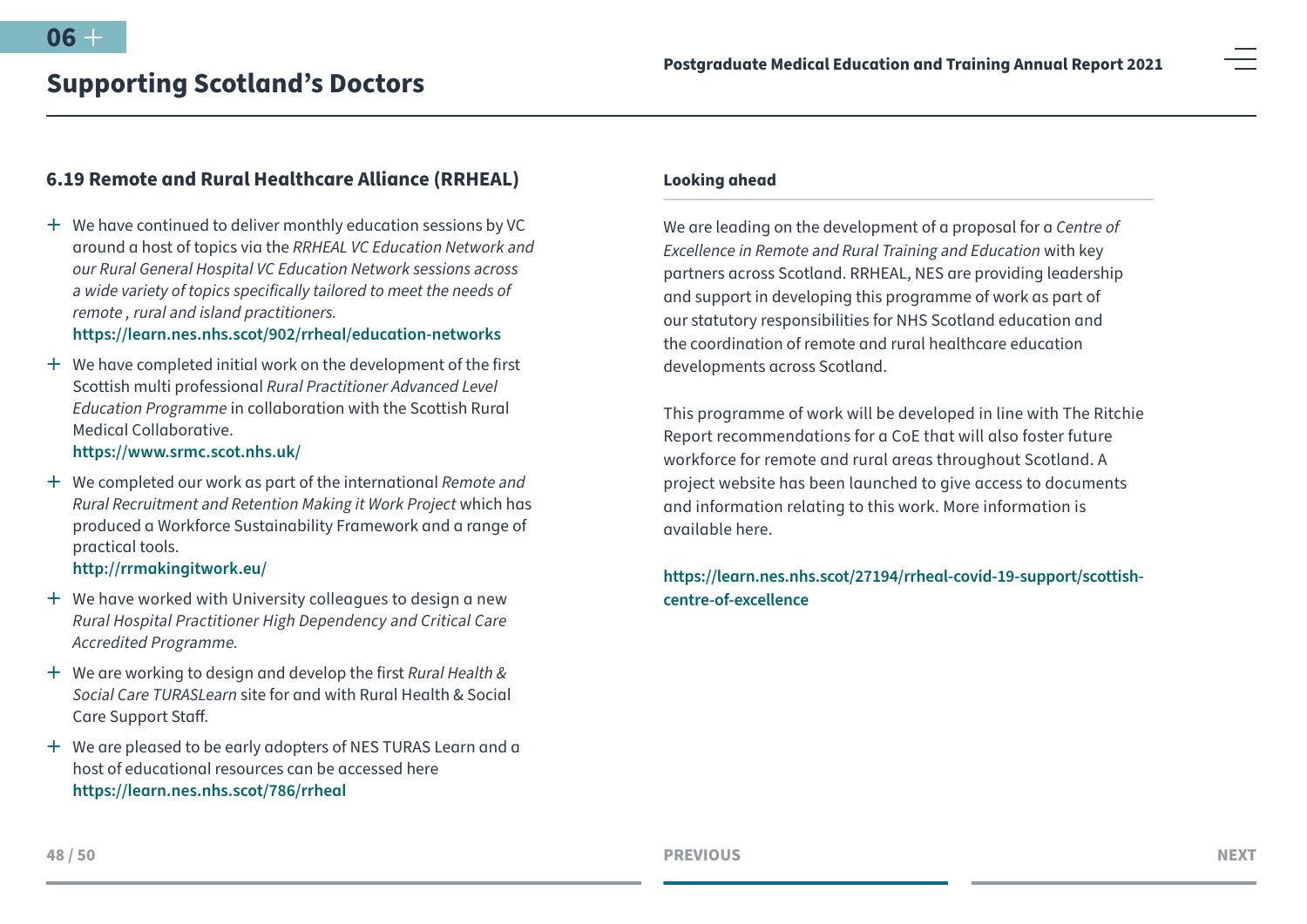## <span id="page-48-0"></span>**6.20 Practice Manager Development**

- $+$  We continue to deliver the Practice Managers Vocational Training Scheme. Cohort 15 commenced in September 2019 with 23 participants, a further 17 Managers completed the programme this year.
- $+$  We have developed a Supervisory Management in General Practice programme. Cohort 1 commenced in May 2019 with 18 participants, Cohort 2 in October 2019 with 24 participants and Cohort 3 commenced in January 2020 with 40 participants.
- <sup>+</sup> We are undertaking work on Transforming Practice Manager and Administrative Staff Roles to support the evolving roles of Practice Managers and General Practice administrative staff. This is supported with Scottish Government funding.
- <sup>+</sup> We delivered 20 Practice Managers Educational Workshops, with workshops held across Scotland.
- $+$  Local co-ordinators organised meetings in all territorial Health Boards, engaging with Practice Managers from across Scotland and providing an opportunity to share best practice.

### **6.21 General Practice Nurse Development**

- $+$  We are delivering and expanding the provision on the General Practice Nurse Programme for 2 cohorts in 2019/20.
	- **Cohort 7 –** commenced September 2018 and 21 successfully completed
	- **Cohort 8 -** 30 NQN commenced Feb 2019 and due to complete April 2021 commissioned by NES NMAHP through Scottish Government specific GPN funding.
	- **Cohort 9 –** 32 GPNs and 2 Prison Healthcare nurses commenced in September 2019
	- **Cohort 10 –** 26 NQN commencing March 2020 commissioned by NES NMAHP through Scottish Government specific GPN funding
- ª Programme credit rated by QMU 60 points at Level 10 renewed August 2019 for 5 years and awarded 3 commendations, 5 recommendations, no conditions.
- $+$  Collaborative cross directorate working continues with NMAHP around the GPN Transforming Roles programme to support the GPN refocused Role.
- $+$  We have 18 Education Supervisors to support the GPN Programme with an additional 2 in training through completion of their master's level education at RGU.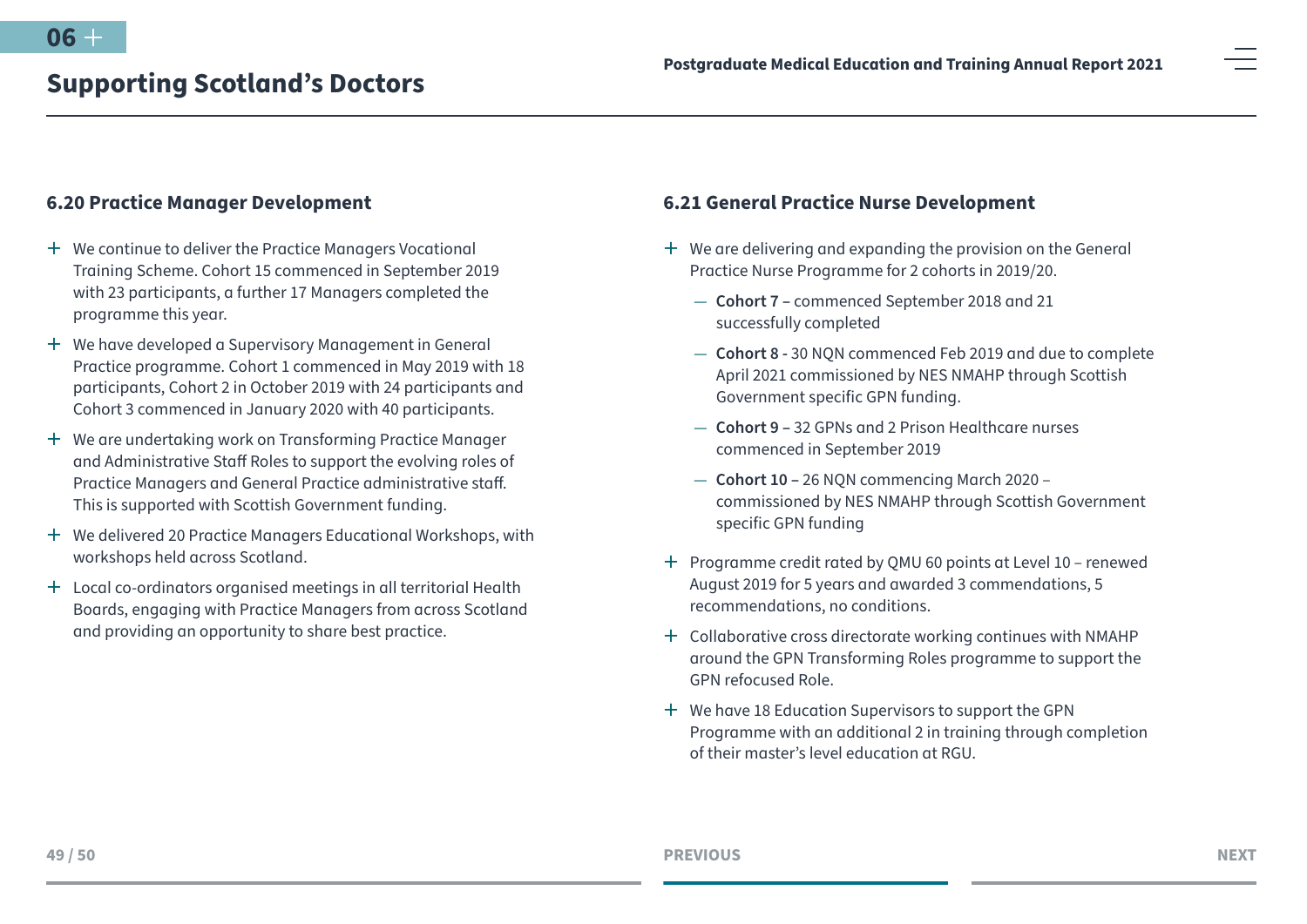- <sup>+</sup> We have 9 GPN Education Advisors across Scotland with ongoing work to assess refocus of the role to support the new GPN role.
- <sup>+</sup> GPN CPD is now supported by CPD Connect.

 $+$  Development of a learning resource for the level 6 GPN in collaboration with NES NMAHP to support the refocused role of the GPN in line with the Transforming Roles Paper – Developing the general practice nursing role in integrated community nursing. **<https://www.nes.scot.nhs.uk/media/4235323/cnod6.pdf>**

Access the learning resource here: **[https://learn.nes.nhs.scot/23704/nursing-cpd/general](https://learn.nes.nhs.scot/23704/nursing-cpd/general-practice-nurse-cpd)[practice-nurse-cpd](https://learn.nes.nhs.scot/23704/nursing-cpd/general-practice-nurse-cpd)**

- + Team are undertaking the revision of the Cervical Screening Education Standards supported by SG funding.
- <sup>+</sup> Significant social media presence of GPN Team to promote GPN professional identity and role.
- $+$  Increased social media presence supporting and connecting GPNs across Scotland to reduce isolated working through main NES accounts on Facebook – NES GPN and Twitter - NES GPN.
- <sup>+</sup> NES Stars, Winner 2019 GPN Practice Nursing/CPD Connect team 'Look ahead and be creative'.